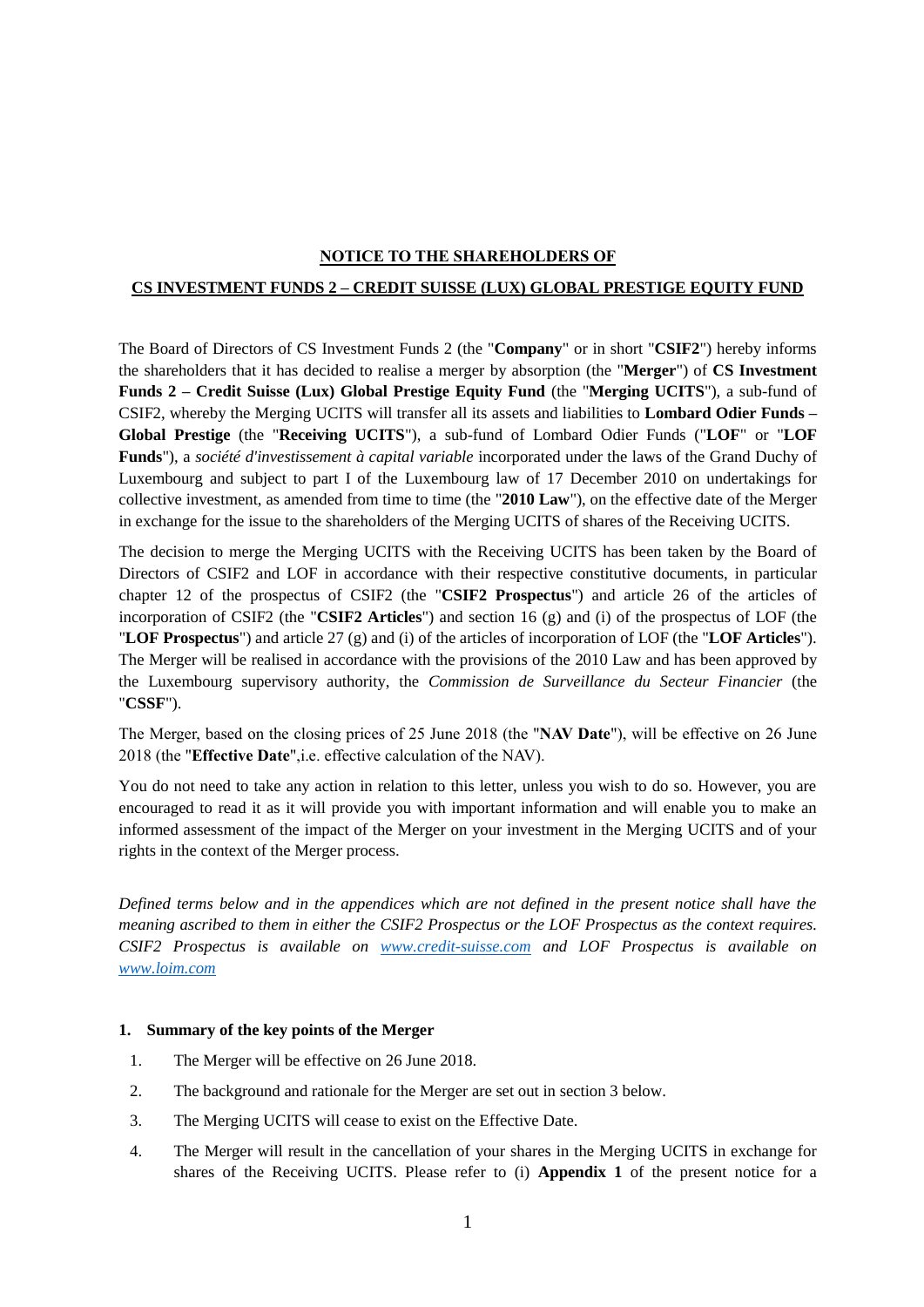description of the main features of CSIF2 and LOF, (ii) **Appendix 2** of the present notice for a detailed comparison of the characteristics of the Merging UCITS and the Receiving UCITS and (iii) **Appendix 3** of the present notice for a correspondence table between shares in the Merger UCITS and shares in the Receiving UCITS as well as the characteristics of the shares.

- 5. Please refer to section 5 below for a description of your options in relation to the Merger, including in particular, your right to request, free of charge, the redemption or conversion of your shares in the Merging UCITS before the Merger.
- 6. Dealing in the Merging UCITS will continue as usual until 3 p.m. Luxembourg time on 15 June 2018.
- 7. Any subscriptions, redemptions or conversions requests in the Merging UCITS received after this date will not be processed.
- 8. As of 26 June 2018, shareholders in the Merging UCITS will hold shares in the Receiving UCITS.
- 9. Please be aware that the Merger may create tax consequences for you. You should consult your tax advisor about the consequences of the Merger on your individual tax position.

### **2. Identification of the undertakings for collective investment involved in the Merger**

CSIF2 and LOF have in common the following features:

- (i) they were incorporated in the form of public limited companies (*sociétés anonymes*) under the 1915 Law and are both organised as société d'investissement à capital variable with multiple subfunds;
- (ii) they qualify, under part I of the 2010 Law, as undertakings for collective investment in transferable securities ("UCITS");
- (iii) they have appointed a management company: Credit Suisse Fund Management S.A., the management company of CSIF2 ("**CSFM Management Company**") and Lombard Odier Funds (Europe) S.A., the management company of LOF ("**LOFE Management Company**").

Appendix 1 of the present notice sets forth the main features of CSIF2 and LOF.

 The Receiving UCITS is currently dormant and will be launched on the Effective Date as a result of the Merger.

### **3. Background and rationale of the Merger**

 The decisions of the Boards of Directors of CSIF2 and LOF to proceed with the contemplated Merger takes place in the context of the restructuring of the products range managed by CSFM Management Company warranted by a rationalisation of the offer of its investment products and LOFE Management Company's strategic decision to diversify the offer of its investment products.

# **4. Expected impact of the Merger on the shareholders of the Merging UCITS**

 On the Effective Date, the Merging UCITS will transfer all its assets and liabilities to the Receiving UCITS. As a result, as shareholders of the Merging UCITS, you will, in exchange for your shares in the Merging UCITS, become shareholders of the Receiving UCITS.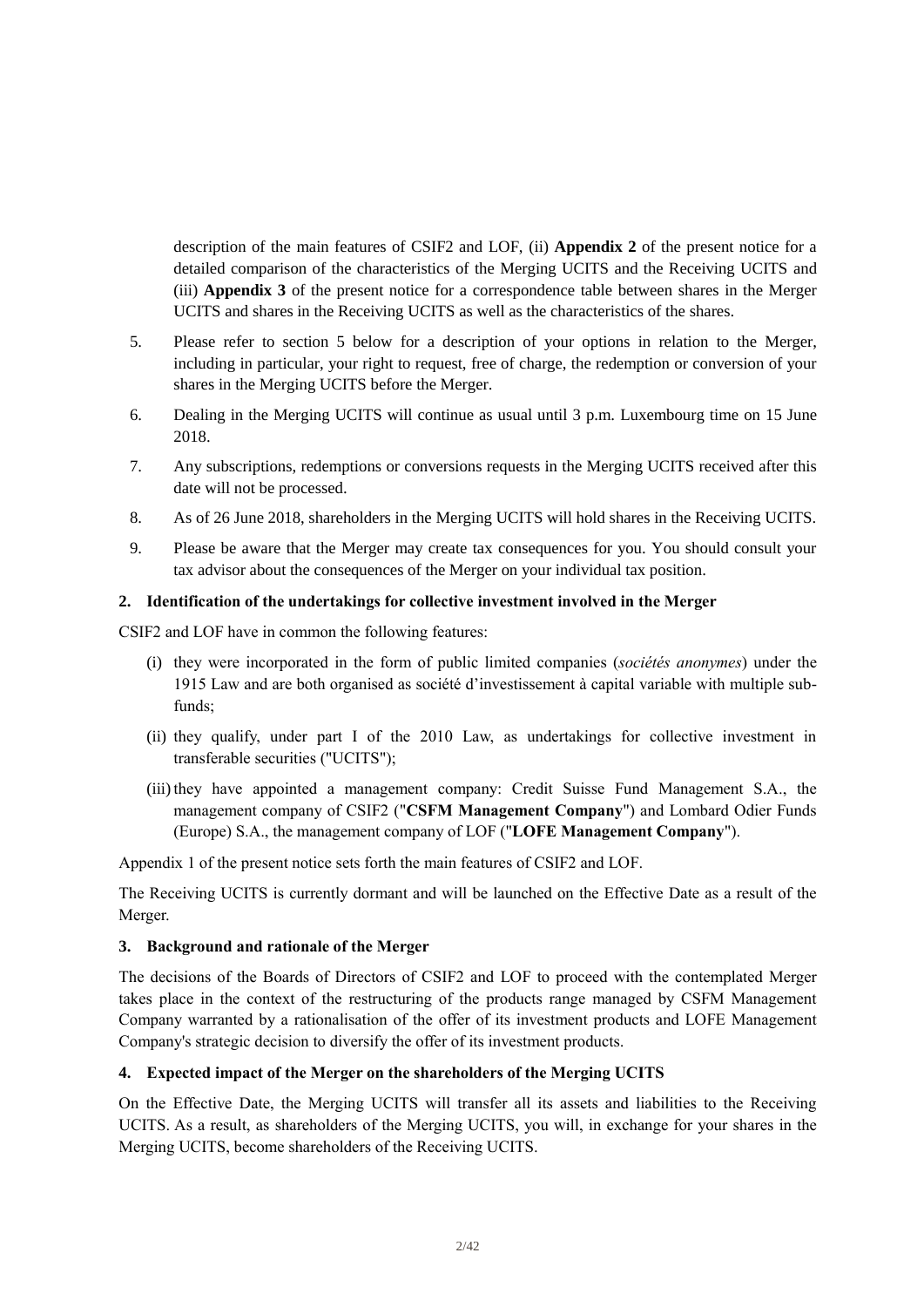Appendix 2 of the present notice gives a detailed comparison of the characteristics of the Merging UCITS investment policies with main investments in worldwide companies offering luxury and prestige products or services. The Receiving UCITS will be managed by the same investment team: the team will be transferred from the Merging UCITS' investment manager to the Receiving UCITS' investment manager. and the Receiving UCITS. Notably, the Receiving UCITS and the Merging UCITS have similar

 Except for the EUR E B share, for each share held in the Merging UCITS, you will receive one share in the Receiving UCITS of a given class and form and, as the case may be, the same alternative currency which you previously held in the Merging UCITS, the value of which will correspond to the value of the corresponding share in the Merging UCITS. For the EUR E B share, you will receive a number or fraction of shares (yet to be determined) in the Receiving UCITS of a given class and form and, as the case may be, the same alternative currency which you previously held in the Merging UCITS, the value of which will correspond to the value of the corresponding share in the Merging UCITS.

 Appendix 3 of the present notice provide a correspondence table between shares in the Merger UCITS and shares in the Receiving UCITS as well as the characteristics of the shares.

The shares you held in the Merging UCITS will then be cancelled.

The Merging UCITS will cease to exist on the Effective Date.

# **5. Information and rights of the shareholders of the Merging UCITS**

The Merger will be binding on all the shareholders of the Merging UCITS.

 Should you disagree with the Merger, you have the right to request, free of charge other than those to be retained to meet disinvestment costs, the redemption or conversion of your shares for shares into other sub-funds of CSIF2 during a period of at least thirty (30) days which will run from the date of the mailing of this Notice until five (5) business days before the NAV Date, i.e. between 15 May 2018 and 15 June 2018, 3 p.m. Luxembourg time.

 After that date, if you have not applied for such redemption or conversion, you will receive shares of the Receiving UCITS and become shareholders of the Receiving UCITS on the Effective Date.

 The Merging UCITS remains open to new subscriptions until 15 June 2018, 3 p.m. Luxembourg time should you wish to increase your investment in the Merging UCITS.

 Shareholders who have not requested the redemption or conversion of their shares in the Merging UCITS prior to 15 June 2018, 3 p.m. Luxembourg time will be able to start exercising their rights as shareholders of the Receiving UCITS and, in particular, will be able to make subscription, redemption and conversion requests in the Receiving UCITS at the following dates:

- for subscriptions and conversions in the Sub-Fund: as from the the Effective Date (i.e., 26 June 2018 with a cut-off set on 25 June 2018, 3 p.m. Luxembourg time);
- for redemptions and conversions out the Sub-Fund: as from the second business day following the Effective Date (i.e., 28 June 2018 with a cut-off set on 27 June 2018, 3 p.m. Luxembourg time).

 UCITS after the Effective Date may be delayed or restricted in the event that CACEIS, as registrar agent You are informed that the processing of subscription, redemption and conversion requests in the Receiving of the Receiving UCITS, is not in possession of satisfactory due diligence documents related to you.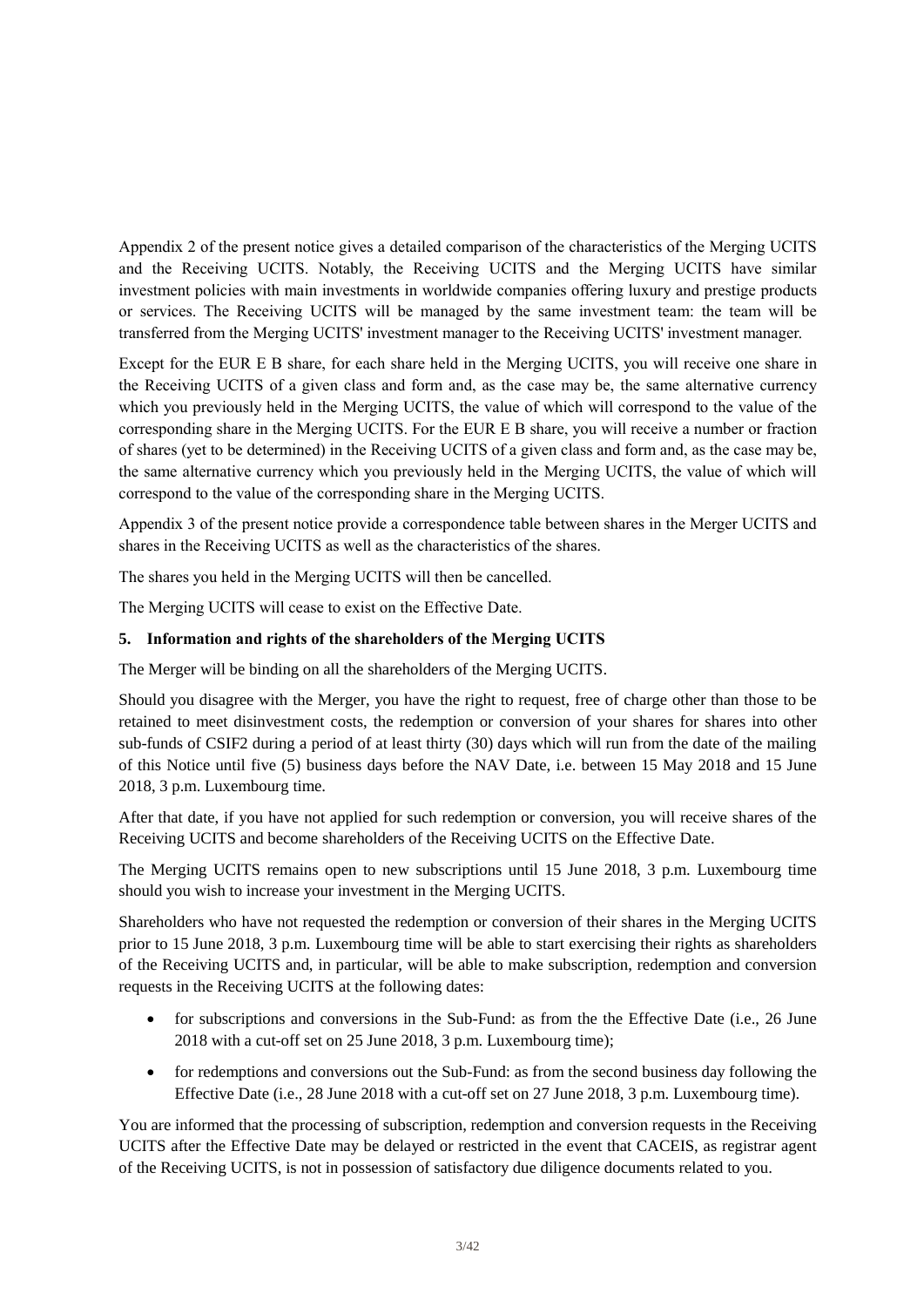You are also informed that having regard to the FATCA status of LOF and the Receiving UCITS (see Appendix 1) and by virtue of the LOF Articles and LOF Prospectus, the Board of Directors of LOF shall have discretion to redeem your shares in the Merging UCITS should your status under FATCA is deemed incompatible with the FATCA status of LOF/the Receiving UCITS. Alternatively, remedial measures may be proposed by the Board of Directors of LOF to maintain your holding of shares in the Merging UCITS.

# **6. Costs of the Merger**

 Any legal, advisory or administrative costs associated with the preparation and the completion of the Merger, including the costs related to the reports on the Merger of PricewaterhouseCoopers, *société cooperative* (the "Auditors"), the independent auditors of CSIF2, will not be charged to the Merging UCITS nor to its shareholders but will be borne by LOFE Management Company.

# **7. Criteria adopted for the valuation of assets and liabilities on the date of calculating the exchange ratio**

The assets and liabilities of the Merging UCITS will be valued in accordance with the principles laid down in the constitutive documents of CSIF2, in particular in chapter 8 of the CSIF2 Prospectus and article 21 of the CSIF2 Articles on the date for calculating the exchange ratio.

 Any accrued income relating to accumulation shares (also called capital-growth shares) of the Merging UCITS will be included in the calculation of the final net asset value per share and such accrued income will be accounted for in the net asset value per share of the share classes of the Receiving UCITS after the Merger.

 Any additional liabilities accruing after the NAV Date of the Merger will be paid by the Management Company out of the fixed rate of operational costs ("**FROC**") it will receive from the respective share classes of the Receiving UCITS.

### **8. Calculation method of the exchange ratio**

 On the Effective Date, the Merging UCITS will transfer all its assets and liabilities to the Receiving UCITS which will be launched upon such contribution at the net asset value per share of the Merging UCITS.

UCITS.<br>The exchange ratio is set at 1:1 for all classes of shares of the Merging UCITS except for the EUR E B share class. When the exchange ratio is set at 1:1, for each share held in the Merging UCITS, you will receive one share of Receiving UCITS, the value of which will correspond to the value of the corresponding share in the Merging UCITS.

 Both the EUR I B share class and the EUR E B share class of the Merging UCITS will be merged into the EUR N A UH share class. The exchange ratio is set at 1:1 for the EUR I B share class whereas the exchange ratio for the EUR E B share class will not be 1:1 and the following formula will apply:

$$
A = \frac{(B \times C)}{D}
$$

Where

 A is the number of shares of the Receiving UCITS (i.e., EUR N A UH), to which the holder of EUR E B shares shall become entitled;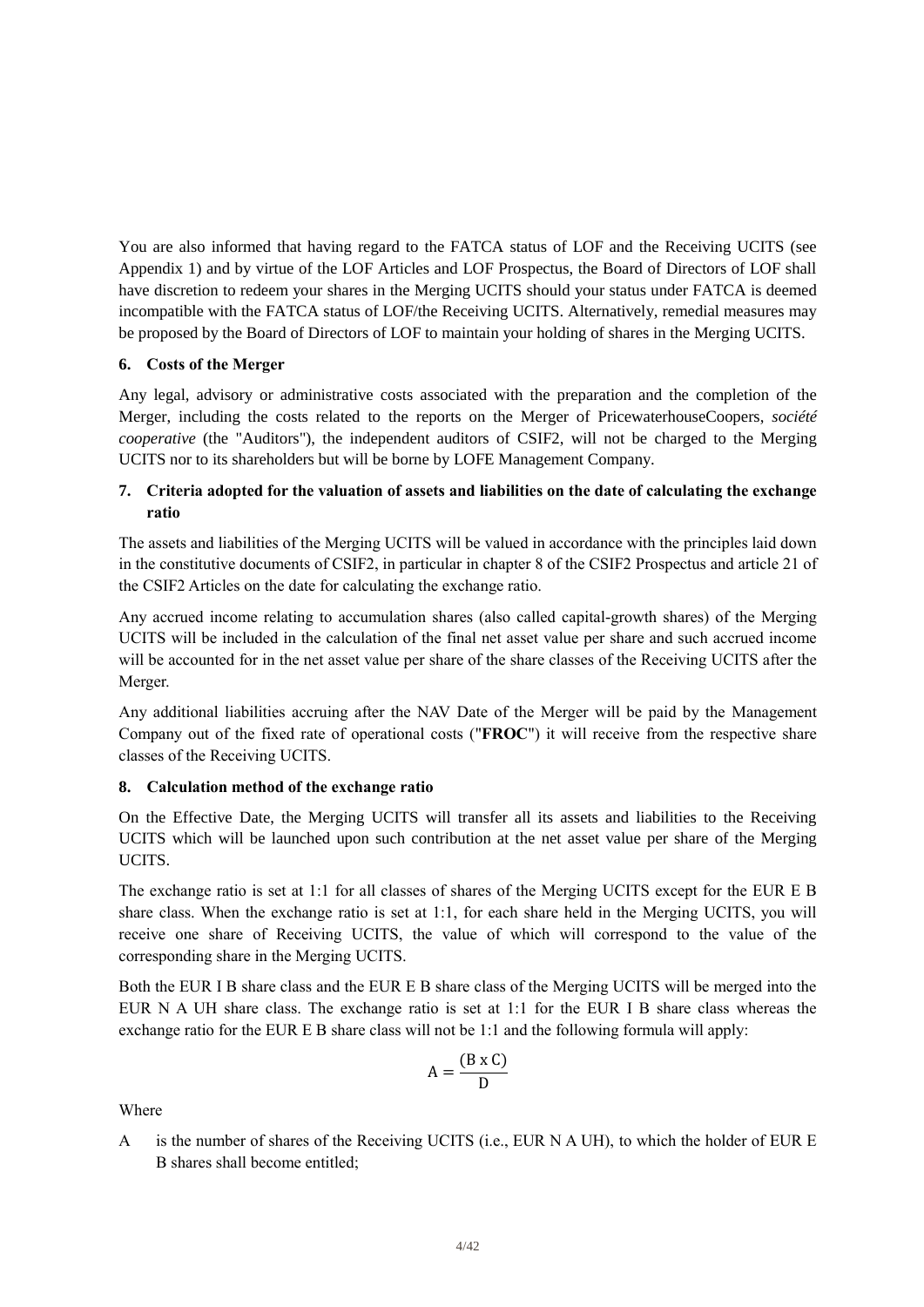- B is the number of EUR E B shares;
- C is the net asset value per EUR E B share;
- D is the net asset value per EUR N A UH share (Receiving UCITS), the value of which will reflect the net asset value per EUR I B share (Merging UCITS) given the exchange ratio of 1:1 between the EUR I B share class and the EUR N A UH share class.

No cash payment will be made to the shareholders of the Merging UCITS as a result of the Merger.

The Auditors have been appointed by the Board of Directors of CSIF2 in order to validate:

- (a) the criteria adopted for the valuation of the assets and liabilities of the Merging UCITS on the date for calculating the exchange ratio; and
- (b) the calculation method of the exchange ratio as well as the actual exchange ratio determined at the date for calculating such exchange ratio.

#### **9. Timetable for the proposed Merger**

The Merger will take place in accordance with the timetable detailed below:

| (i)    | Mailing of the Notice to the shareholders of the Merging<br><b>UCITS</b>                                           | 15 May 2018                                         |  |  |  |
|--------|--------------------------------------------------------------------------------------------------------------------|-----------------------------------------------------|--|--|--|
| (ii)   | Cut-off for submitting the last subscription, redemption and<br>conversion requests of shares in the Merging UCITS | 15 June 2018, 3 p.m.<br>Luxembourg time             |  |  |  |
| (iii)  | Dealings closed in the Merging UCITS                                                                               | 15 June 2018 after 3 p.m.<br>Luxembourg time        |  |  |  |
| (iv)   | Last net asset value per share in the Merging UCITS                                                                | 25 June 2018 (calculated 26<br>June 2018)           |  |  |  |
| (v)    | <b>NAV</b> Date                                                                                                    | 25 June 2018                                        |  |  |  |
| (vi)   | <b>Effective Date</b>                                                                                              | 26 June 2018                                        |  |  |  |
| (vii)  | First NAV calculated in the Receiving UCITS                                                                        | 25 June 2018 (calculated 26<br>June 2018)           |  |  |  |
| (viii) | Cut-off for submitting the first subscription and conversion in<br>requests of shares in the Receiving UCITS       | 25 June 2018, 3 p.m.<br>Luxembourg time             |  |  |  |
| (ix)   | Cut-off for submitting the first redemption and conversion<br>out requests of shares in the Receiving UCITS        | 27<br>June<br>2018,<br>3<br>p.m.<br>Luxembourg time |  |  |  |

#### **10. Additional information**

 On the Effective Date, all the assets and liabilities of the Merging UCITS will be transferred in kind to the Receiving UCITS.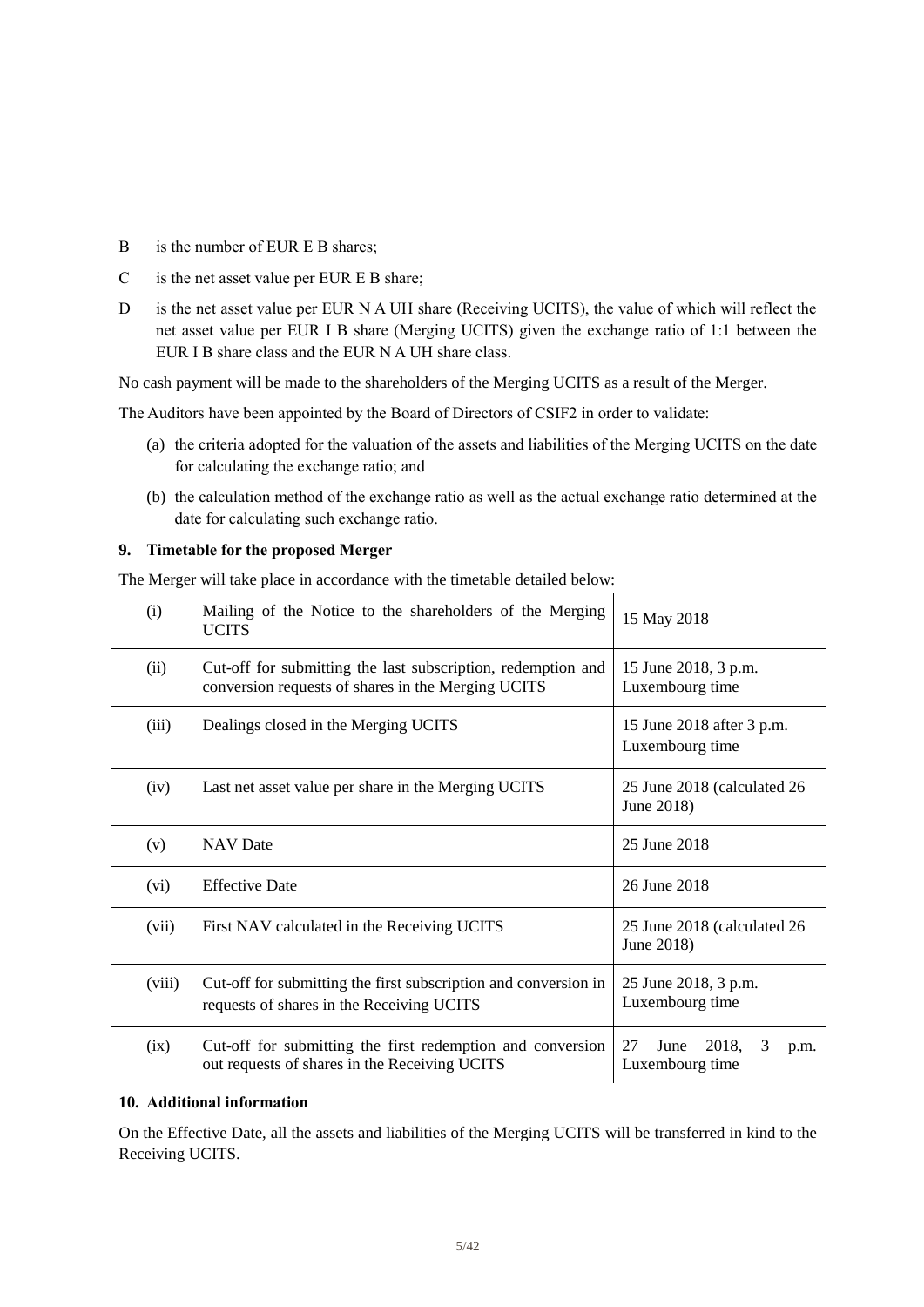The Merging UCITS and the Receiving UCITS having a similar investment objective and policy, the current portfolio of the Merging UCITS is in line with the investment objective and policy of the Receiving UCITS. Therefore, a rebalancing of the portfolio of the Merging UCITS will not be required prior to the Effective Date.

 There will be no economic dilution resulting from the Merger as the Receiving UCITS is dormant and will be launched on the Effective Date of the Merger.

 The financial period of CSIF2 ends on 31 May of each year whereas the financial period of LOF ends on 30 September of each year. Consequently, the Merger will have an impact on the periodic reporting provided to the shareholders as new frequencies of reporting apply.

# **11. Taxation**

 **The Merger of the Merging UCITS into the Receiving UCITS may create tax consequences for shareholders.** 

 **Shareholders may be subject to taxation in their tax domiciles or in other jurisdictions where they pay taxes. As tax laws differ widely from country to country, investors are urged to consult their tax advisers as to the tax implications of the Merger in their individual cases.** 

### **12. Key investor information documents**

 The attention of the shareholders is drawn to the fact that the KIIDs are of primary importance to understand the key features of the Receiving UCITS and the manner of its operation.

### **13. Documents available**

 The following documents are available, free of charge, at the registered office of CSIF2 and CSFM Management Company and on www.credit-suisse.com:

- CSIF2 Prospectus;
- CSIF2 Articles:
- the key investor information documents of the Merging UCITS; and
- the latest annual and semi-annual reports of CSIF2.

 The following documents are available, free of charge, at the registered office of LOF and LOFE Management Company and on www.loim.com:

- LOF Prospectus;
- LOF Articles:
- the key investor information documents of the Receiving UCITS; and
- the latest annual and semi-annual reports of LOF.

 In addition, a copy of the reports of the Auditors on the Merger will be available, upon request and free of charge, at the registered office of CSIF2 and CSFM Management Company.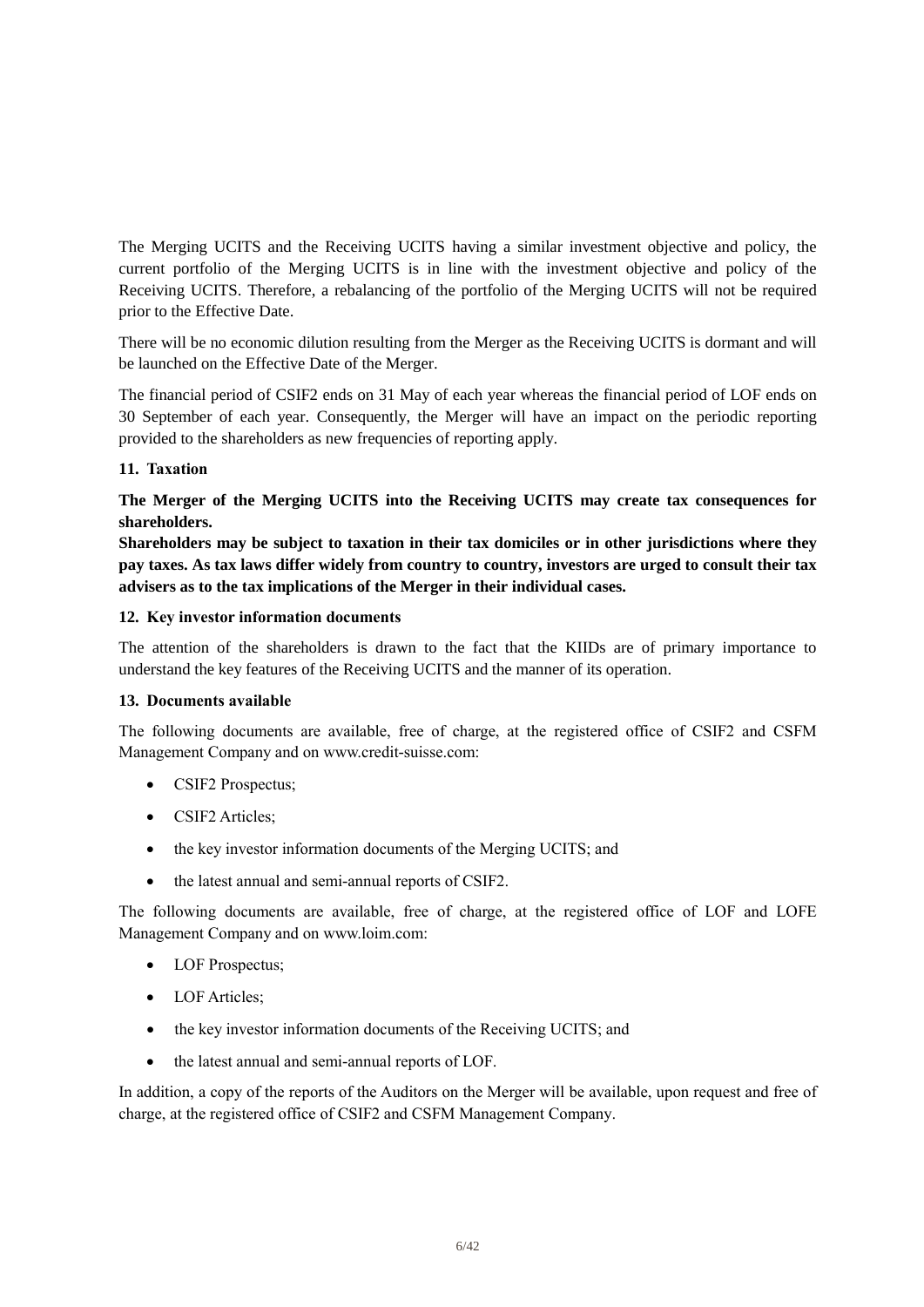# **The Board of Directors**

Luxembourg, 15 May 2018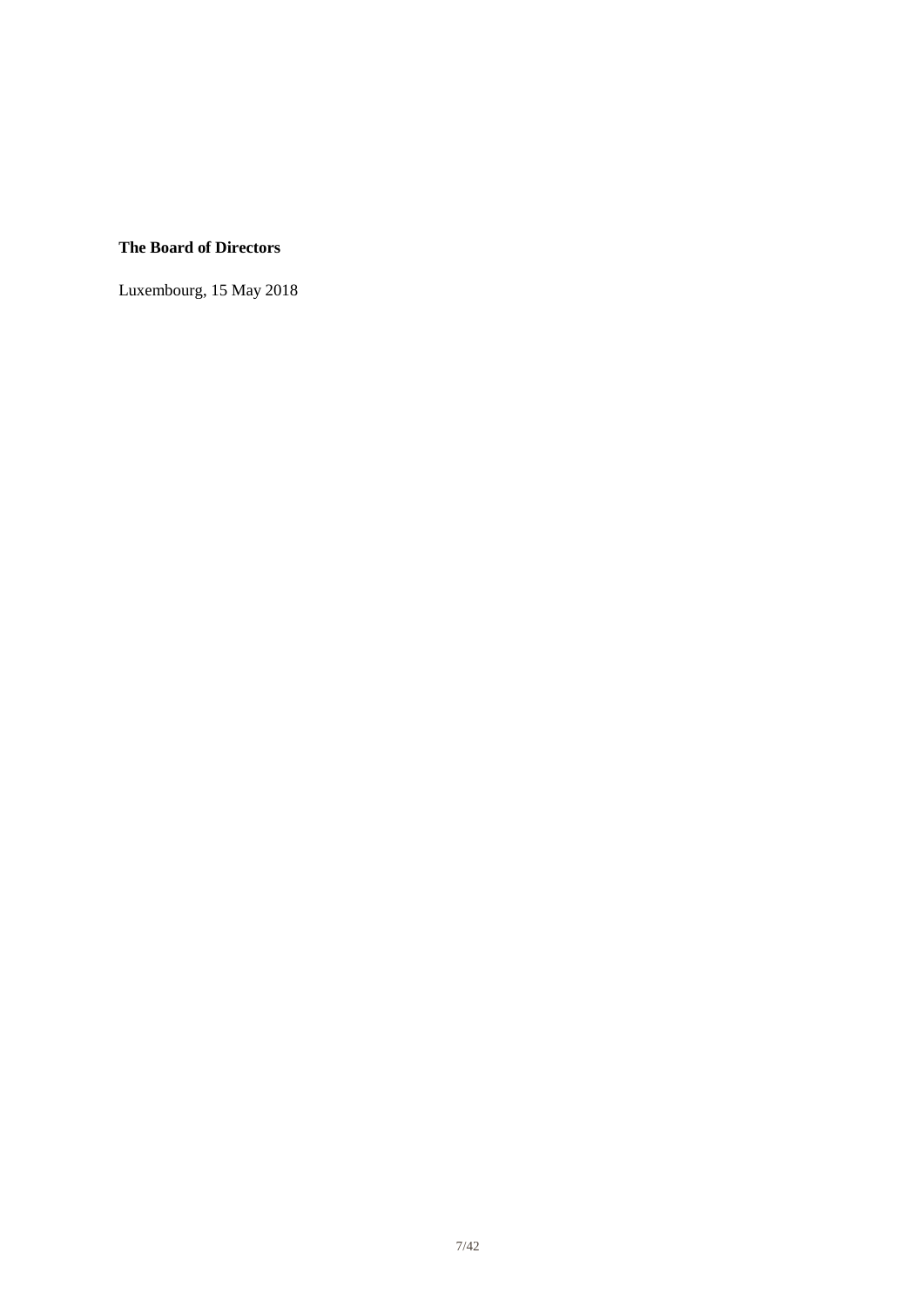# **Appendix 1 – Comparative table of the main features of CSIF2 and LOF**

 The table below is a summary of the CSIF2 and LOF main features. Please refer to the CSIF2 Articles, CSIF2 Prospectus, LOF Articles and LOF Prospectus for further details.

| <b>CSIF2</b>                                                                            | LOF                                                                                 |  |
|-----------------------------------------------------------------------------------------|-------------------------------------------------------------------------------------|--|
|                                                                                         | <b>Registered office</b>                                                            |  |
| 5, rue Jean Monnet, L-2180 Luxembourg                                                   | 291, route d'Arlon, L-1150 Luxembourg                                               |  |
|                                                                                         | <b>Directors</b>                                                                    |  |
| Dominique Délèze, Director, Credit Suisse<br>Asset Management (Schweiz) AG, Zurich      | Patrick Zurstrassen (independent director,<br>Luxembourg)                           |  |
| Josef H.M. Hehenkamp, Director, Credit Suisse<br>Asset Management (Schweiz) AG, Zurich  | Yvar Mentha (Partner, BRP Bizzozero &<br>Partners SA, independent director, Geneva) |  |
| Rudolf Kömen, Director, Credit Suisse Fund<br>Management S.A., Luxembourg               | Francine Keiser (Of Counsel, Linklaters LLP,<br>independent director, Luxembourg)   |  |
| Guy Reiter, Director, Credit Suisse Fund<br>Management S.A., Luxembourg                 | Jan Straatman (independent director, London)                                        |  |
| Fernand Schaus, Director, Credit Suisse Fund<br>Management S.A., Luxembourg             |                                                                                     |  |
| <b>Management Company</b>                                                               |                                                                                     |  |
| Credit Suisse Fund Management S.A.,                                                     | Lombard Odier Funds (Europe) S.A.                                                   |  |
| 5, rue Jean Monnet, L-2180 Luxembourg                                                   | 291, route d'Arlon, 1150 Luxembourg                                                 |  |
|                                                                                         | <b>Directors of the Management Company</b>                                          |  |
| Gebhard Giselbrecht, Managing Director, Credit<br>Suisse Asset Management (Schweiz) AG, | Alexandre Meyer (Lombard Odier Asset<br>Management (Switzerland) SA, Petit-Lancy)   |  |
| Zurich<br>Rudolf Kömen, Director, Credit Suisse Fund                                    | Julien Desmeules (Lombard Odier Asset<br>Management (Europe) Limited, London)       |  |
| Management S.A., Luxembourg                                                             | Mark Edmonds (Lombard Odier Funds (Europe)                                          |  |
| Thomas Nummer, Independent Director,                                                    | S.A., Luxembourg)                                                                   |  |
| Luxembourg<br>Daniel Siepmann, Managing Director, Credit                                | Francine Keiser (Of Counsel, Linklaters LLP,<br>independent director, Luxembourg)   |  |
| Suisse Fund Services (Luxembourg) S.A.,<br>Luxembourg                                   | Patrick Zurstrassen (independent director,<br>Luxembourg)                           |  |
|                                                                                         |                                                                                     |  |
|                                                                                         |                                                                                     |  |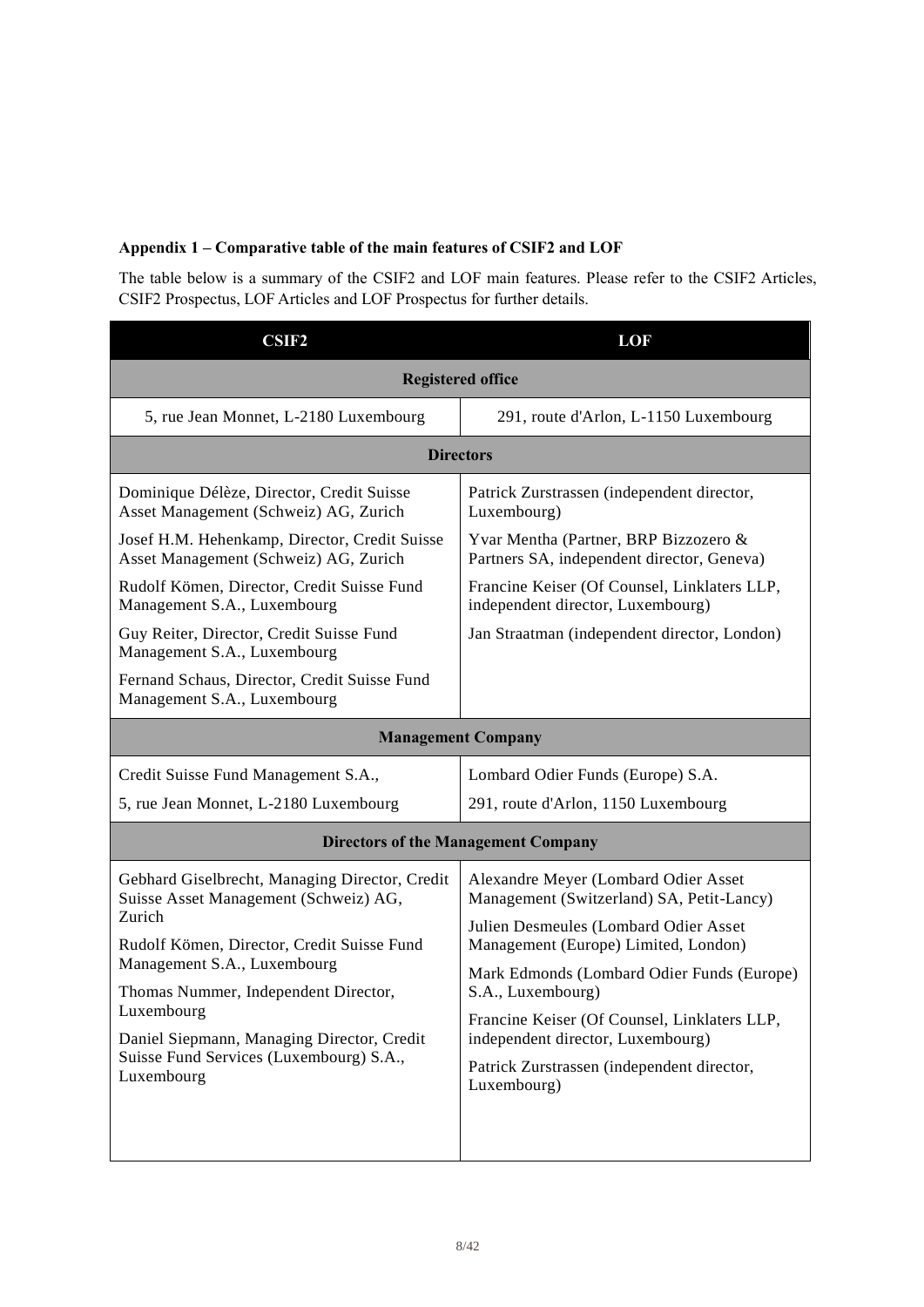| <b>Independent Auditor</b>                                                                                                                                                                                                                                       |                                                                                                                                                                                                                                                                |  |  |  |
|------------------------------------------------------------------------------------------------------------------------------------------------------------------------------------------------------------------------------------------------------------------|----------------------------------------------------------------------------------------------------------------------------------------------------------------------------------------------------------------------------------------------------------------|--|--|--|
| PricewaterhouseCoopers, Société coopérative<br>2, rue Gerhard Mercator, L-2182 Luxembourg                                                                                                                                                                        |                                                                                                                                                                                                                                                                |  |  |  |
|                                                                                                                                                                                                                                                                  | <b>Depositary</b>                                                                                                                                                                                                                                              |  |  |  |
| Credit Suisse (Luxembourg) S.A.                                                                                                                                                                                                                                  | <b>CACEIS Bank, Luxembourg Branch</b>                                                                                                                                                                                                                          |  |  |  |
| 5, rue Jean Monnet, L-2180 Luxembourg                                                                                                                                                                                                                            | 5, allée Scheffer, L-2520 Luxembourg                                                                                                                                                                                                                           |  |  |  |
|                                                                                                                                                                                                                                                                  | <b>Central Administration</b>                                                                                                                                                                                                                                  |  |  |  |
| Credit Suisse Fund Services (Luxembourg)<br>S.A.,                                                                                                                                                                                                                | <b>CACEIS Bank, Luxembourg Branch</b>                                                                                                                                                                                                                          |  |  |  |
| 5, rue Jean Monnet, L-2180 Luxembourg                                                                                                                                                                                                                            | 5, allée Scheffer, L-2520 Luxembourg                                                                                                                                                                                                                           |  |  |  |
| <b>Legal advisor</b>                                                                                                                                                                                                                                             |                                                                                                                                                                                                                                                                |  |  |  |
| <b>Clifford Chance</b>                                                                                                                                                                                                                                           | Linklaters LLP                                                                                                                                                                                                                                                 |  |  |  |
| 10, boulevard Grande Duchesse Charlotte, L-<br>1330 Luxembourg                                                                                                                                                                                                   | 35, avenue John F. Kennedy, L-1855<br>Luxembourg                                                                                                                                                                                                               |  |  |  |
|                                                                                                                                                                                                                                                                  | <b>Duration</b>                                                                                                                                                                                                                                                |  |  |  |
| Unlimited<br>Unlimited                                                                                                                                                                                                                                           |                                                                                                                                                                                                                                                                |  |  |  |
| Corporate object                                                                                                                                                                                                                                                 |                                                                                                                                                                                                                                                                |  |  |  |
| (extract from the articles of incorporation)                                                                                                                                                                                                                     |                                                                                                                                                                                                                                                                |  |  |  |
| The exclusive object of the Company is to place<br>the funds available to it in transferable securities<br>of all types, and other investments permitted by<br>law, with the purpose of spreading investment<br>risks and affording its Shareholders the results | The exclusive object of the Company is to place<br>the funds available to it in transferable securities<br>of all types and all other permitted assets such<br>as referred to by Part I of the [2010 Law].                                                     |  |  |  |
| of the management of its portfolio.                                                                                                                                                                                                                              | The Company may take any measures and carry<br>out any operation which it may deem useful in                                                                                                                                                                   |  |  |  |
| The Company may take any measures and carry<br>out any operations that it may deem useful in<br>the accomplishment and development of its<br>purpose to the full extent permitted by part I of<br>the $[2010 \text{ Law}]$ .                                     | the accomplishment and development of its<br>purpose to the full extent permitted by the Law<br>regarding<br>undertakings<br>for<br>collective<br>The Company is authorised to<br>investment.<br>delegate to third parties one or several of its<br>functions. |  |  |  |
|                                                                                                                                                                                                                                                                  | <b>Accounting year</b>                                                                                                                                                                                                                                         |  |  |  |
| 1 June $-31$ May                                                                                                                                                                                                                                                 | $1$ October – 30 September                                                                                                                                                                                                                                     |  |  |  |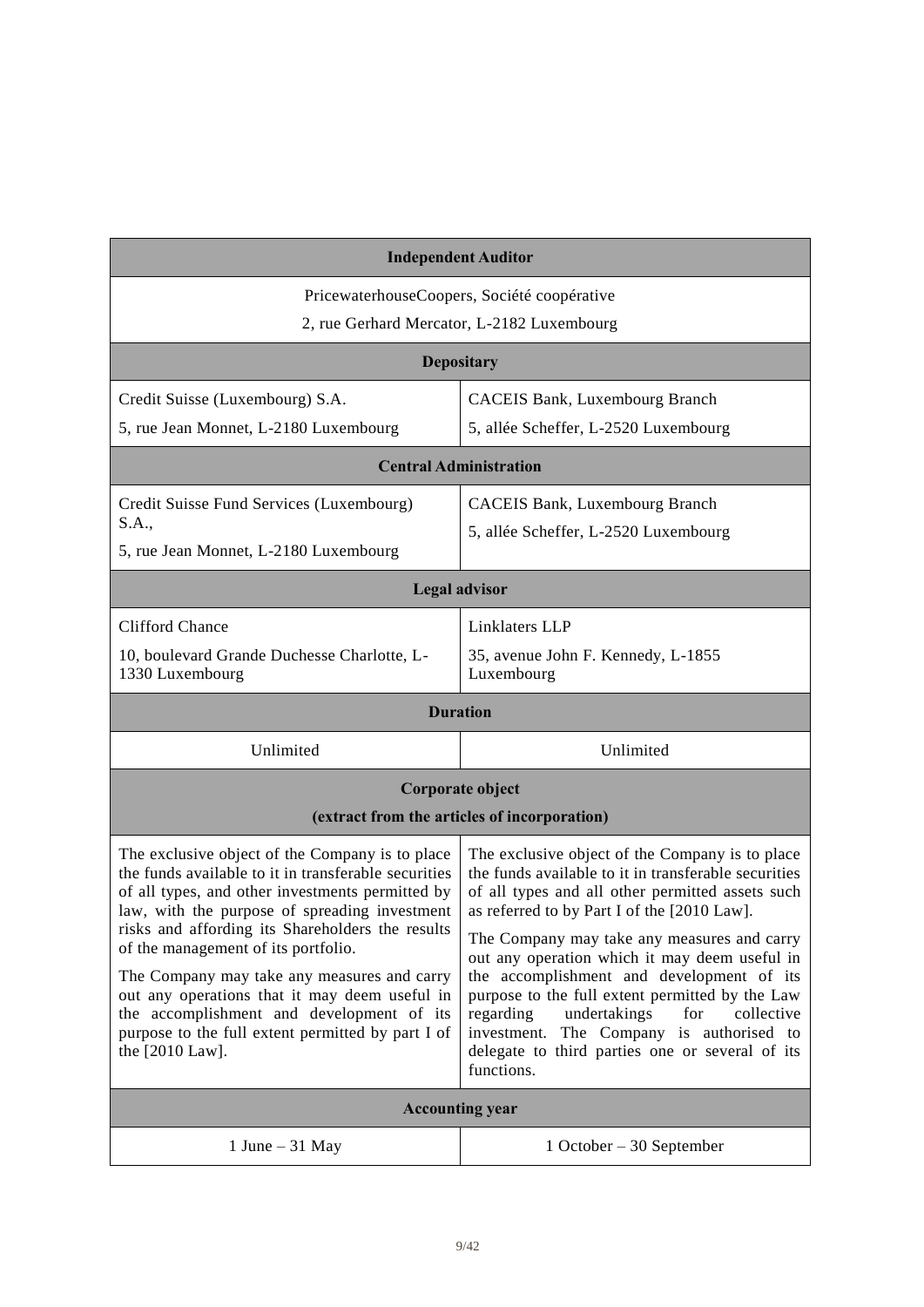| Date of annual general meeting of shareholders                                                                                                                                                                                                                                                                                                                                                                                                                                                                                                                                                                                                                                                                                               |                                                                                   |  |
|----------------------------------------------------------------------------------------------------------------------------------------------------------------------------------------------------------------------------------------------------------------------------------------------------------------------------------------------------------------------------------------------------------------------------------------------------------------------------------------------------------------------------------------------------------------------------------------------------------------------------------------------------------------------------------------------------------------------------------------------|-----------------------------------------------------------------------------------|--|
| In Luxembourg on the second Tuesday of<br>October at 11 a.m. (Luxembourg time)                                                                                                                                                                                                                                                                                                                                                                                                                                                                                                                                                                                                                                                               | In Luxembourg on the last Thursday in February<br>at 11:30 a.m. (Luxembourg time) |  |
|                                                                                                                                                                                                                                                                                                                                                                                                                                                                                                                                                                                                                                                                                                                                              | Corporate capital                                                                 |  |
|                                                                                                                                                                                                                                                                                                                                                                                                                                                                                                                                                                                                                                                                                                                                              | The equivalent of at least EUR 1,250,000.-                                        |  |
|                                                                                                                                                                                                                                                                                                                                                                                                                                                                                                                                                                                                                                                                                                                                              | Form of shares                                                                    |  |
| Uncertificated registered form.                                                                                                                                                                                                                                                                                                                                                                                                                                                                                                                                                                                                                                                                                                              | Registered form.<br>Share certificates may be obtained.                           |  |
|                                                                                                                                                                                                                                                                                                                                                                                                                                                                                                                                                                                                                                                                                                                                              | <b>Classes of shares</b>                                                          |  |
| Largely, the features attached to the shares are similar: there may exist capital-growth (or<br>accumulation) shares, distribution shares, shares dedicated to a specific type of investors, shares<br>with minimum initial investment and minimum holding, currency hedging, issue price. Details of<br>the available shares of the Merging UCITS and details of the corresponding Shares in the Receiving<br>UCITS are given in appendix 3.                                                                                                                                                                                                                                                                                                |                                                                                   |  |
|                                                                                                                                                                                                                                                                                                                                                                                                                                                                                                                                                                                                                                                                                                                                              | Reference currencies and alternative currencies                                   |  |
| USD, CHF, EUR, SGD<br>EUR, USD, CHF, GBP, SEK, NOK, CAD,<br>AUD, JPY, HKD, SGD                                                                                                                                                                                                                                                                                                                                                                                                                                                                                                                                                                                                                                                               |                                                                                   |  |
| <b>Organisation of the Board of Directors</b>                                                                                                                                                                                                                                                                                                                                                                                                                                                                                                                                                                                                                                                                                                |                                                                                   |  |
| Largely, the principles governing the organisation and functioning of the Board of Directors are<br>similar and follow the rules set forth in the 1915 Law. The Company is managed by a board<br>composed of not less than three members; members of the board need not be shareholders of the<br>Company. The directors are elected by the shareholders at a general meeting, for a period ending at<br>the next annual general meeting and until their successors are elected and have accepted such<br>appointment or, if later, ending at the date of such election and acceptance, provided, however, that<br>a director may be removed with or without cause and/or replaced at any time by resolution adopted<br>by the shareholders. |                                                                                   |  |
| <b>Valuation of assets</b>                                                                                                                                                                                                                                                                                                                                                                                                                                                                                                                                                                                                                                                                                                                   |                                                                                   |  |
| Largely, the principles governing the valuation of assets are similar and reflect valuation principles<br>prescribed by law (Lux GAAP - Luxembourg Generally Accepted Accounting Principles).                                                                                                                                                                                                                                                                                                                                                                                                                                                                                                                                                |                                                                                   |  |
| <b>Investment restrictions</b>                                                                                                                                                                                                                                                                                                                                                                                                                                                                                                                                                                                                                                                                                                               |                                                                                   |  |
| In line with the 2010 Law                                                                                                                                                                                                                                                                                                                                                                                                                                                                                                                                                                                                                                                                                                                    |                                                                                   |  |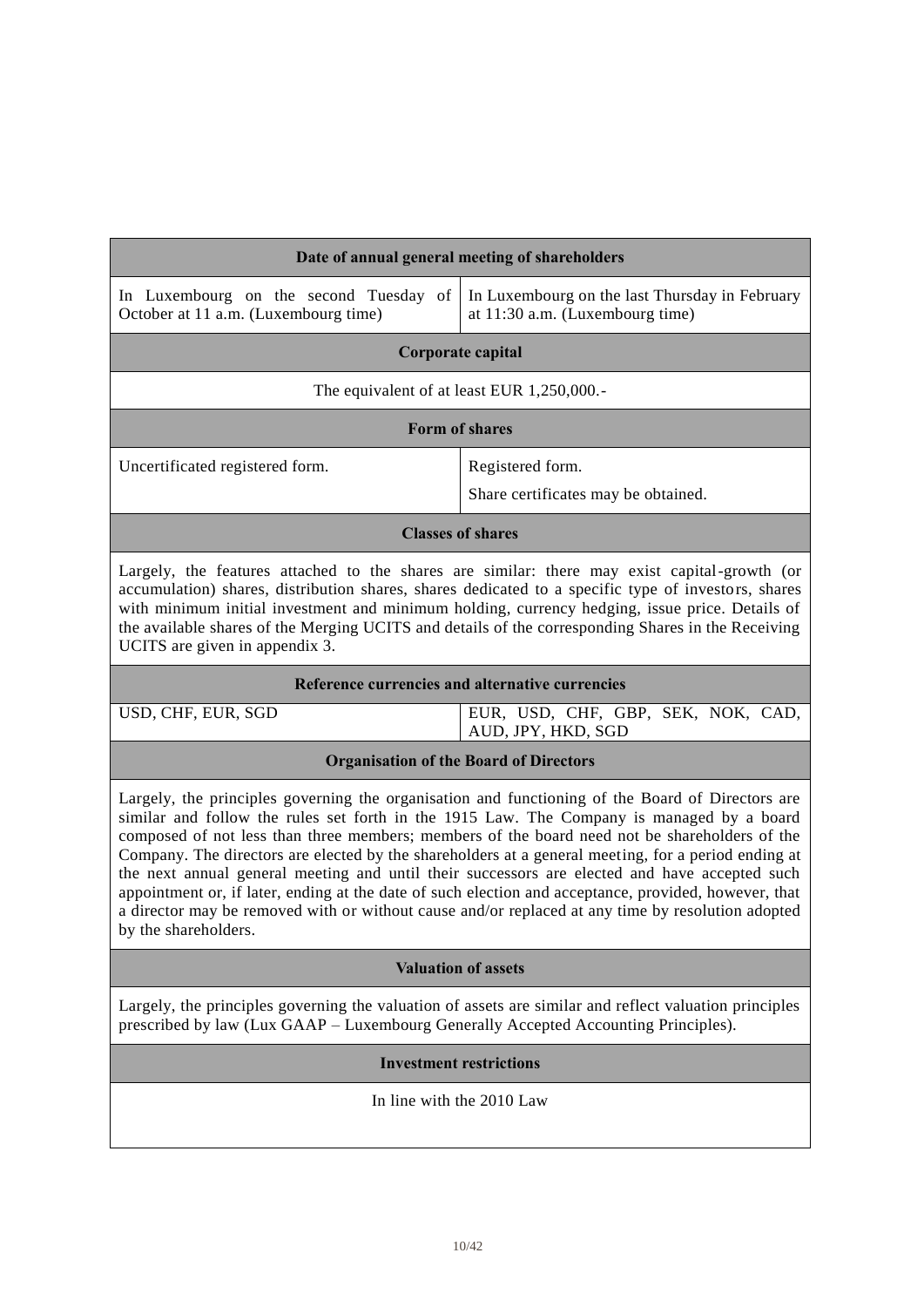#### **Subscription, redemption and conversion procedures**

 Largely, the principles governing the subscription, redemption and conversion procedures are similar. Order must be submitted by a certain cut-off time, payment of monies and receipt of proceeds are made within a certain period. The Company may refuse orders or compulsorily redeem shares and the Company may defer the redemption of shares and the payment of the redemption proceeds.

#### **Suspension of the determination of NAV of shares and issue, redemption and conversion of shares**

 By and large, the principles governing the suspension of the determination of NAV are similar and provide that the Company may suspend the calculation of the NAV of any sub-fund and may suspend the issue, redemption and conversion of shares in case of disruptive events of various nature.

### **Liquidation and merger of sub-funds**

 The Board of Directors has the prerogative to decide in most cases the liquidation and merger of sub-funds.

| <b>Fees</b>                                    |                                                   |
|------------------------------------------------|---------------------------------------------------|
| CSIF2 Prospectus provides for the application  | LOF Prospectus provides for the application of a  |
| of a maximum Management Fee, a maximum         | Management Fee, a maximum<br>maximum              |
| Distribution Fee, a maximum adjustment of the  | Distribution Fee, a maximum Performance Fee,      |
| NAV (single swing pricing) of up to 2.00%, a   | a maximum adjustment of the NAV (single           |
| maximum Sales Charge of up to 5.00% and        | swing pricing) of up to 3.00% or alternatively a  |
| various Expenses set forth in chapter 9 of the | Dealing Charge of up to 5.00%, a discretionary    |
| CSIF2 Prospectus.                              | dealing charge of up to 3.00% in case of          |
|                                                | excessive trading. LOF Prospectus provides also   |
|                                                | for the application of a Fixed Rate of            |
|                                                | Operational Costs (FROC) whose mechanism is       |
|                                                | described below.                                  |
|                                                | To cover the Operational Costs, the Company       |
|                                                | pays to LOFE Management Company a fixed           |
|                                                | rate of operational costs as an annual percentage |
|                                                | of the Net Asset Value of the relevant class of   |
|                                                | Shares for each Sub-Fund.                         |
|                                                | The purpose of the FROC is to set a fixed rate    |
|                                                | of fees covering the Direct Costs and the Fund    |
|                                                | Servicing Costs which may be subject to           |
|                                                | fluctuation overtime. The FROC ensures that the   |
|                                                | Company is protected from expenses fluctuation    |
|                                                | which would not be the case had the Company       |
|                                                |                                                   |
|                                                | chosen to pay directly such charges.              |
|                                                | FROC effectively paid<br>The<br><b>LOFE</b><br>to |
|                                                | Management Company (the "Effective FROC")         |
|                                                | cannot exceed the maximum FROC (the               |
|                                                | "Maximum FROC") disclosed in Appendix A           |
|                                                | for each Sub-Fund in the LOF Prospectus.          |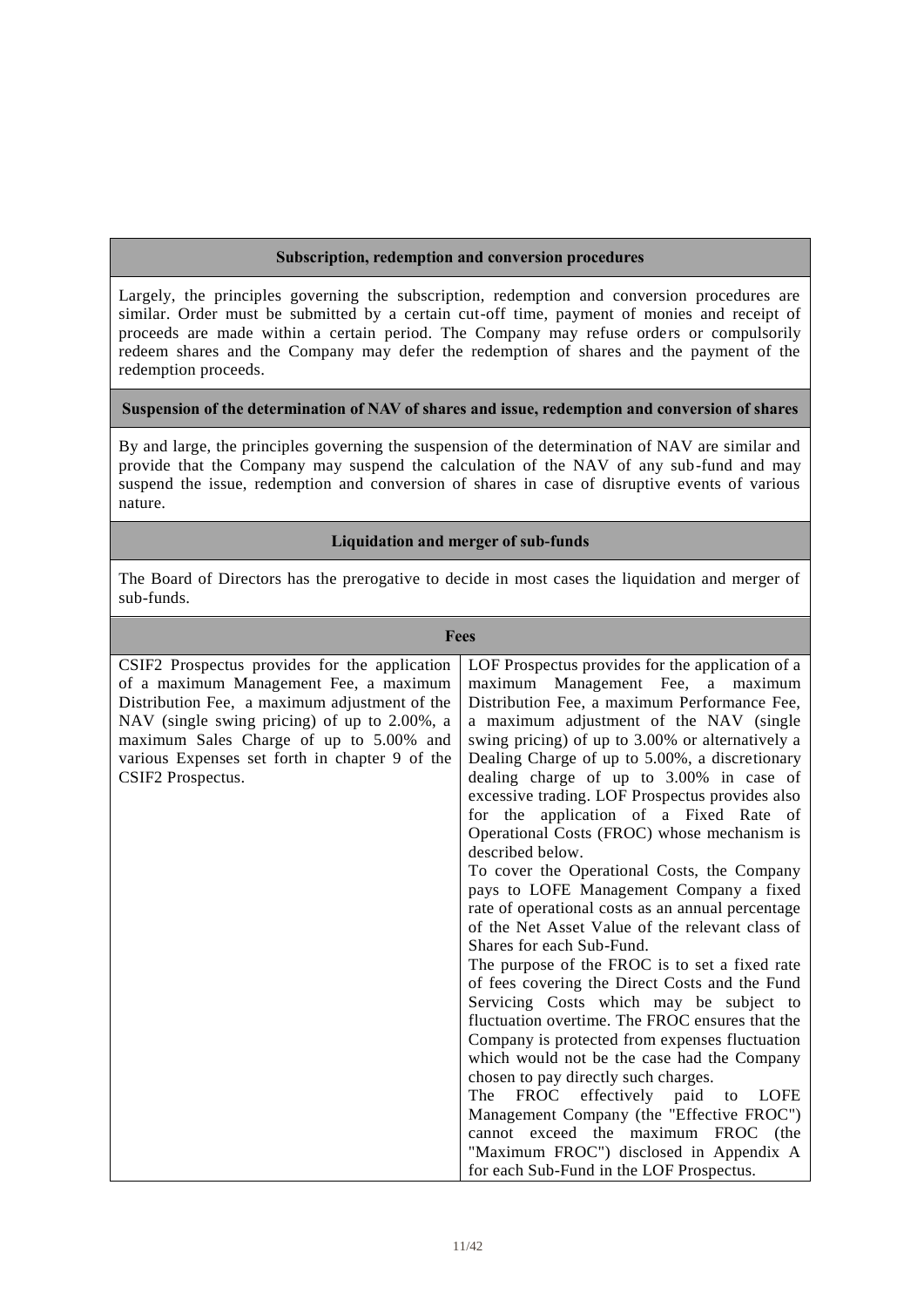|                                                | The Effective FROC for the relevant classes of            |
|------------------------------------------------|-----------------------------------------------------------|
|                                                | Shares for each Sub-Fund is disclosed in the              |
|                                                | semi-annual and annual reports.                           |
|                                                | Within the Maximum FROC mentioned in                      |
|                                                | Appendix A for each Sub-Fund, the Board of                |
|                                                | Directors reserve the right to adjust the                 |
|                                                | Effective FROC from time to time. Any increase            |
|                                                | to the Maximum FROC is considered a material              |
|                                                | change and will be notified to the shareholders.          |
|                                                | It should be noted that foreign jurisdictions             |
|                                                | where the Company may be registered might                 |
|                                                | impose restrictions or additional requirements in         |
|                                                | case of a FROC increase.                                  |
|                                                | In the event that the amount of the actual                |
|                                                | Operational Costs exceeds the Effective FROC              |
|                                                | for any class of Shares of any Sub-Fund, LOFE             |
|                                                | Management Company bears<br>the excess                    |
|                                                | Operational Costs. Conversely, should the actual          |
|                                                | Operational Costs be lower than the Effective             |
|                                                | FROC for any class of Shares of any Sub-Fund,             |
|                                                | LOFE Management Company is entitled to                    |
|                                                | retain such difference.                                   |
|                                                | Other fees are detailed in section 10 of the LOF          |
|                                                | Prospectus.                                               |
|                                                |                                                           |
|                                                | <b>FATCA</b>                                              |
| CSIF2 qualifies as "sponsored entity" under    | LOF qualifies as non-reporting foreign financial          |
| FATCA<br>(CSFM<br>Management<br>Company        | institutions / collective investment vehicle under        |
| qualifies as "sponsoring entity" under FATCA). | FATCA. As a result, all of its shares are only            |
|                                                | held by or through:                                       |
|                                                | one or more exempt beneficial owners                      |
|                                                | (as defined under FATCA);                                 |
|                                                | Active Non-Financial Foreign Entities                     |
|                                                | (as defined under FATCA);                                 |
|                                                | US persons which are not Specified US                     |
|                                                | Persons (as defined under FATCA); or                      |
|                                                | financial institutions<br>that<br>are<br>not<br>$\bullet$ |
|                                                | Nonparticipating Financial Institutions                   |
|                                                | for FATCA purposes (as defined under                      |
|                                                | FATCA).                                                   |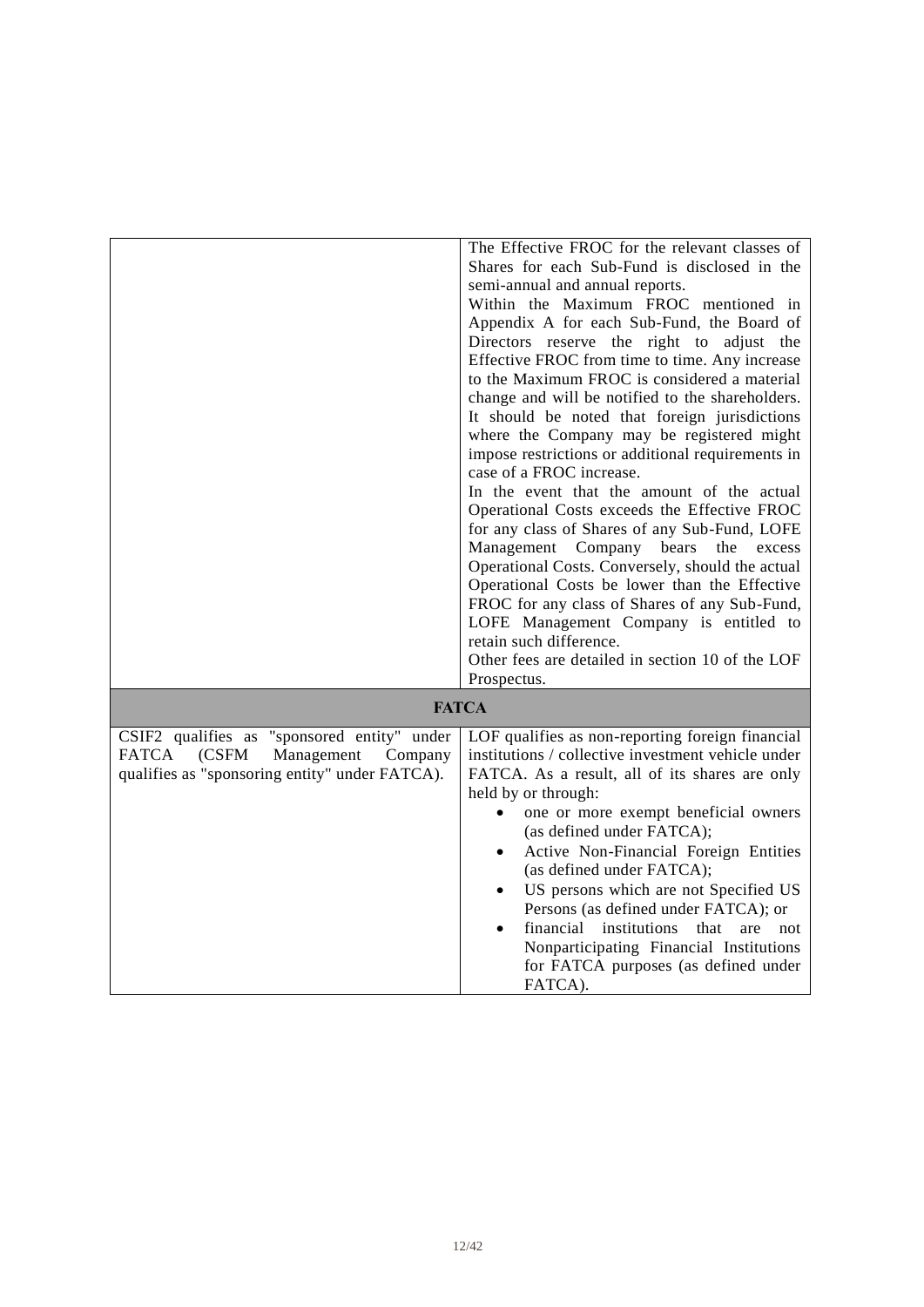# **Appendix 2 – Comparative table of the main differences between the Merging UCITS and the Receiving UCITS**

| <b>Merging UCITS</b>                                                                                                                                                                                                                                                                                                                                                                                                                                                                                                                                                                                                                                                                                                                                                                                                    | <b>Receiving UCITS</b>                                                                                                                                                                                                                                                                                                                                                                                                                                                                                                                                                                                                                                                                                                                                                                                                                                                                                          |  |  |  |  |
|-------------------------------------------------------------------------------------------------------------------------------------------------------------------------------------------------------------------------------------------------------------------------------------------------------------------------------------------------------------------------------------------------------------------------------------------------------------------------------------------------------------------------------------------------------------------------------------------------------------------------------------------------------------------------------------------------------------------------------------------------------------------------------------------------------------------------|-----------------------------------------------------------------------------------------------------------------------------------------------------------------------------------------------------------------------------------------------------------------------------------------------------------------------------------------------------------------------------------------------------------------------------------------------------------------------------------------------------------------------------------------------------------------------------------------------------------------------------------------------------------------------------------------------------------------------------------------------------------------------------------------------------------------------------------------------------------------------------------------------------------------|--|--|--|--|
| <b>Investment Objective and Policy</b>                                                                                                                                                                                                                                                                                                                                                                                                                                                                                                                                                                                                                                                                                                                                                                                  |                                                                                                                                                                                                                                                                                                                                                                                                                                                                                                                                                                                                                                                                                                                                                                                                                                                                                                                 |  |  |  |  |
|                                                                                                                                                                                                                                                                                                                                                                                                                                                                                                                                                                                                                                                                                                                                                                                                                         | (as currently drafted in each relevant prospectus)                                                                                                                                                                                                                                                                                                                                                                                                                                                                                                                                                                                                                                                                                                                                                                                                                                                              |  |  |  |  |
| <b>Investment Objective</b><br>The objective of the Subfund is to achieve the<br>highest possible return in EURO (Reference<br>Currency), while taking due account of the<br>principle of risk diversification, the security of<br>the capital invested, and the liquidity of the<br>invested assets.                                                                                                                                                                                                                                                                                                                                                                                                                                                                                                                   | Investment Objective and Policy<br>A Sub-Fund invested, at least two-thirds $(2/3^{rd})$ of<br>its assets, in equities, equity related securities<br>(including, but not limited to, warrants) issued by<br>(including)<br>companies<br>worldwide<br>Emerging<br>Markets) with leading / premium brand recognition<br>in the opinion of the Investment Manager and/or<br>offering luxury, premium and prestige products                                                                                                                                                                                                                                                                                                                                                                                                                                                                                         |  |  |  |  |
| <b>Investment Principles</b><br>At least two-thirds of this Subfund's assets are<br>invested worldwide in companies offering                                                                                                                                                                                                                                                                                                                                                                                                                                                                                                                                                                                                                                                                                            | and/or services, or which obtain the majority of<br>advising,<br>their<br>by<br>supplying,<br>revenues<br>manufacturing or financing such activities.                                                                                                                                                                                                                                                                                                                                                                                                                                                                                                                                                                                                                                                                                                                                                           |  |  |  |  |
| luxury and prestige products or services.<br>Furthermore, the Subfund may invest in<br>companies which obtain the majority of their<br>revenues by financing the above activities.<br>The Subfund may also invest in emerging<br>markets as defined below under "Risk"<br>Information".<br>For hedging purposes and in the interest of the<br>efficient management of the portfolio, the<br>aforementioned investments may also<br>be<br>effected by way of derivatives, provided the<br>limits set out in Chapter 6, "Investment<br>Restrictions" are observed.<br>In addition, the Subfund may invest up to 15%<br>of their net assets in structured products<br>(certificates, notes) on equities, equity-type<br>securities, equity baskets and equity indices<br>that are sufficiently liquid and issued by first- | The Sub-Fund may invest up to one-third $(1/3^{rd})$ of<br>its assets outside these parameters and/or (ii) in<br>Cash and Cash Equivalents (including short-term<br>ABS/MBS which may represent up to 10% of<br>investments in Cash and Cash Equivalents).<br>The Sub-Fund may invest up to 10% of its net assets<br>in Shares issued by mainland China-incorporated<br>companies (including China A-Shares) that trade on<br>exchanges, purchased directly or indirectly via<br>market access products. The China A-Shares may be<br>acquired via Stock Connect. Please have regard to<br>the Risk Factors Annex, in particular, paragraph<br>2.12 with regard to such investments.<br>The Investment Manager may implement qualitative<br>and/or systematic strategies, including risk-based<br>allocation methodologies to select equity securities<br>and allocate capital across sectors and/or countries. |  |  |  |  |
| class banks (or by issuers that offer investor<br>protection comparable to that provided by<br>first-class banks). These structured products<br>must qualify as securities pursuant to Art. 41<br>of the Law of December 17, 2010.<br>These structured products must be valued<br>regularly and transparently on                                                                                                                                                                                                                                                                                                                                                                                                                                                                                                        | The Investment Manager will use its discretion with<br>regard to the selection of markets, sectors, size of<br>companies and currencies (including Emerging<br>Market currencies).<br>As mentioned in paragraph 3.1, the Sub-Fund may<br>hold up to 10% of its net assets in UCIs.<br>Subject to the limits permitted by the Investment                                                                                                                                                                                                                                                                                                                                                                                                                                                                                                                                                                         |  |  |  |  |
| the basis of independent sources. Structured<br>products must not entail any leverage effect.<br>As well as satisfying the regulations on risk<br>spreading, the equity baskets and equity<br>indices must be sufficiently diversified.                                                                                                                                                                                                                                                                                                                                                                                                                                                                                                                                                                                 | Restrictions described in Section 4 of the<br>Prospectus, the Investment Manager is authorized to<br>use financial derivative instruments:<br>for hedging purposes: yes<br>for EPM: yes                                                                                                                                                                                                                                                                                                                                                                                                                                                                                                                                                                                                                                                                                                                         |  |  |  |  |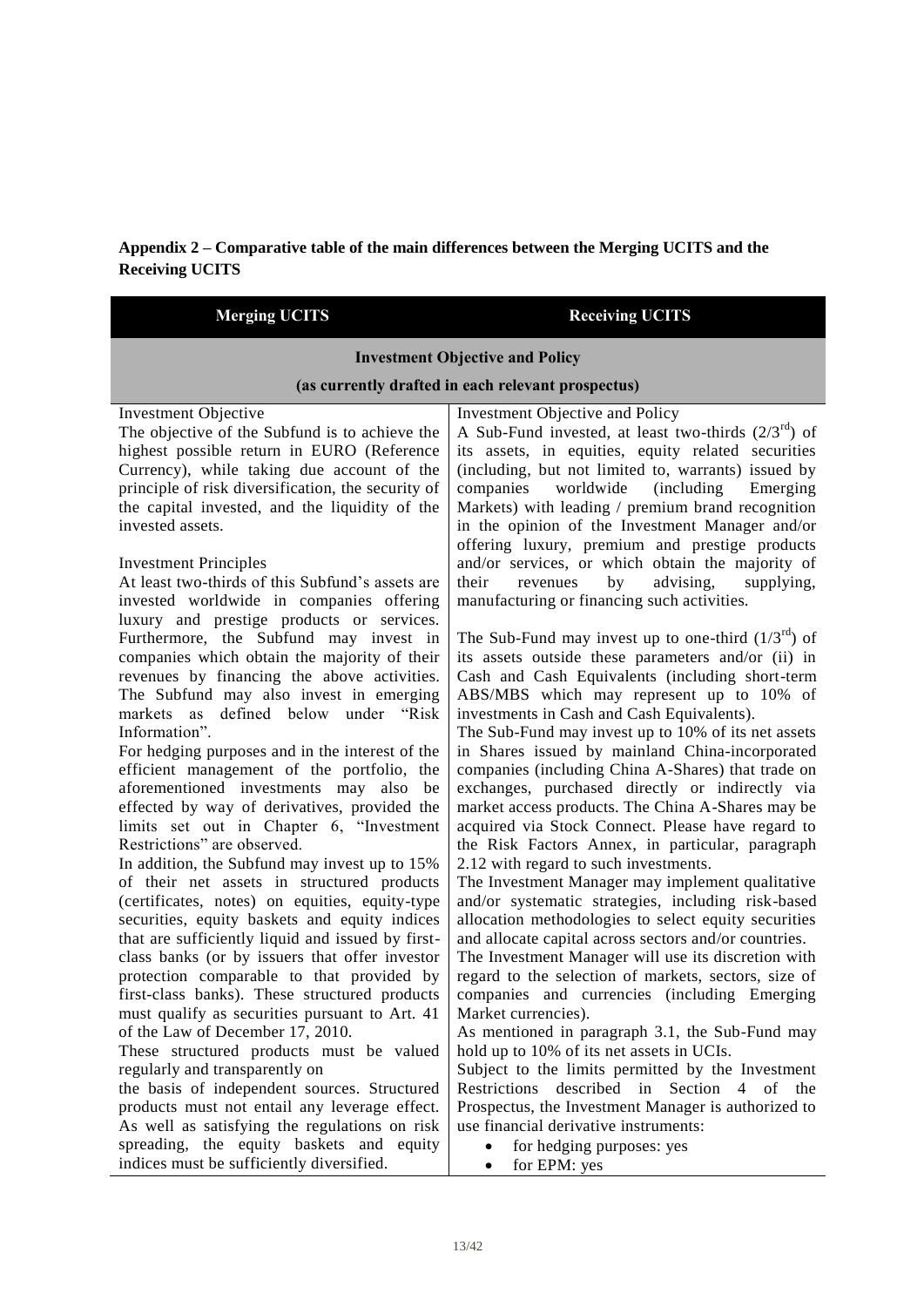| Furthermore, to hedge currency risks and to<br>gear its assets to one or more other currencies,<br>the Subfund may enter into forward foreign<br>exchange and other currency derivatives in<br>accordance with section 3 of Chapter 6,<br>"Investment Restrictions".<br>The indices on which such derivatives are<br>based shall be chosen in accordance with Art.<br>9 of the Grand-Ducal Decree of February 8,<br>2008.<br>Liquid assets held by this Subfund in the form<br>of sight and time deposits, together with debt<br>instruments which generate interest income<br>and UCITS which themselves invest in short-<br>term time deposits and money market<br>instruments may not exceed 25% of the<br>Subfund's net assets. | as part of the investment strategy:<br>no<br>The use of SFIs is described in paragraph 3.1.<br>The Sub-Fund qualifies as an Equity Fund under<br>GITL.                                                   |
|-------------------------------------------------------------------------------------------------------------------------------------------------------------------------------------------------------------------------------------------------------------------------------------------------------------------------------------------------------------------------------------------------------------------------------------------------------------------------------------------------------------------------------------------------------------------------------------------------------------------------------------------------------------------------------------------------------------------------------------|----------------------------------------------------------------------------------------------------------------------------------------------------------------------------------------------------------|
|                                                                                                                                                                                                                                                                                                                                                                                                                                                                                                                                                                                                                                                                                                                                     | <b>Risk factors</b>                                                                                                                                                                                      |
| CSIF <sub>2</sub><br>Risk<br>Information<br>(extract)<br>from                                                                                                                                                                                                                                                                                                                                                                                                                                                                                                                                                                                                                                                                       |                                                                                                                                                                                                          |
| Prospectus)<br>The probable returns on securities of issuers                                                                                                                                                                                                                                                                                                                                                                                                                                                                                                                                                                                                                                                                        | List of relevant risk factors (see Appendix B to the<br>LOF Prospectus for further details).                                                                                                             |
| from emerging countries (emerging markets)<br>are generally higher than the returns on similar<br>securities of equivalent issuers from countries<br>not classed as emerging (i.e. developed<br>countries).<br>Emerging countries and developing markets<br>are defined as countries which are not<br>classified by the World Bank as high income<br>countries. In addition, high income countries<br>which are included in an emerging market<br>financial index of a leading service provider<br>may also be considered as emerging countries<br>and developing markets if deemed appropriate<br>by the<br>Management Company in the context of a<br>Subfund's investment universe.                                               | Equities, Small and<br>Sized<br>General,<br>Medium<br>Capitalisations, Currencies, Emerging<br>Markets,<br>Regional or sectorial concentration, Derivatives<br>(Hedging/Efficient Portfolio Management). |
| The markets in emerging countries are much<br>less liquid than the developed equity markets.<br>Moreover, in the past, these markets have<br>experienced higher volatility<br>than<br>the                                                                                                                                                                                                                                                                                                                                                                                                                                                                                                                                           |                                                                                                                                                                                                          |
| developed markets.<br>Potential investors should be aware that, due<br>to the political and economic situation in<br>emerging countries, investments in<br>this<br>Subfund entail a greater degree of risk, which<br>could in turn reduce the return on the<br>Subfund's assets. Investments<br>in<br>these                                                                                                                                                                                                                                                                                                                                                                                                                         |                                                                                                                                                                                                          |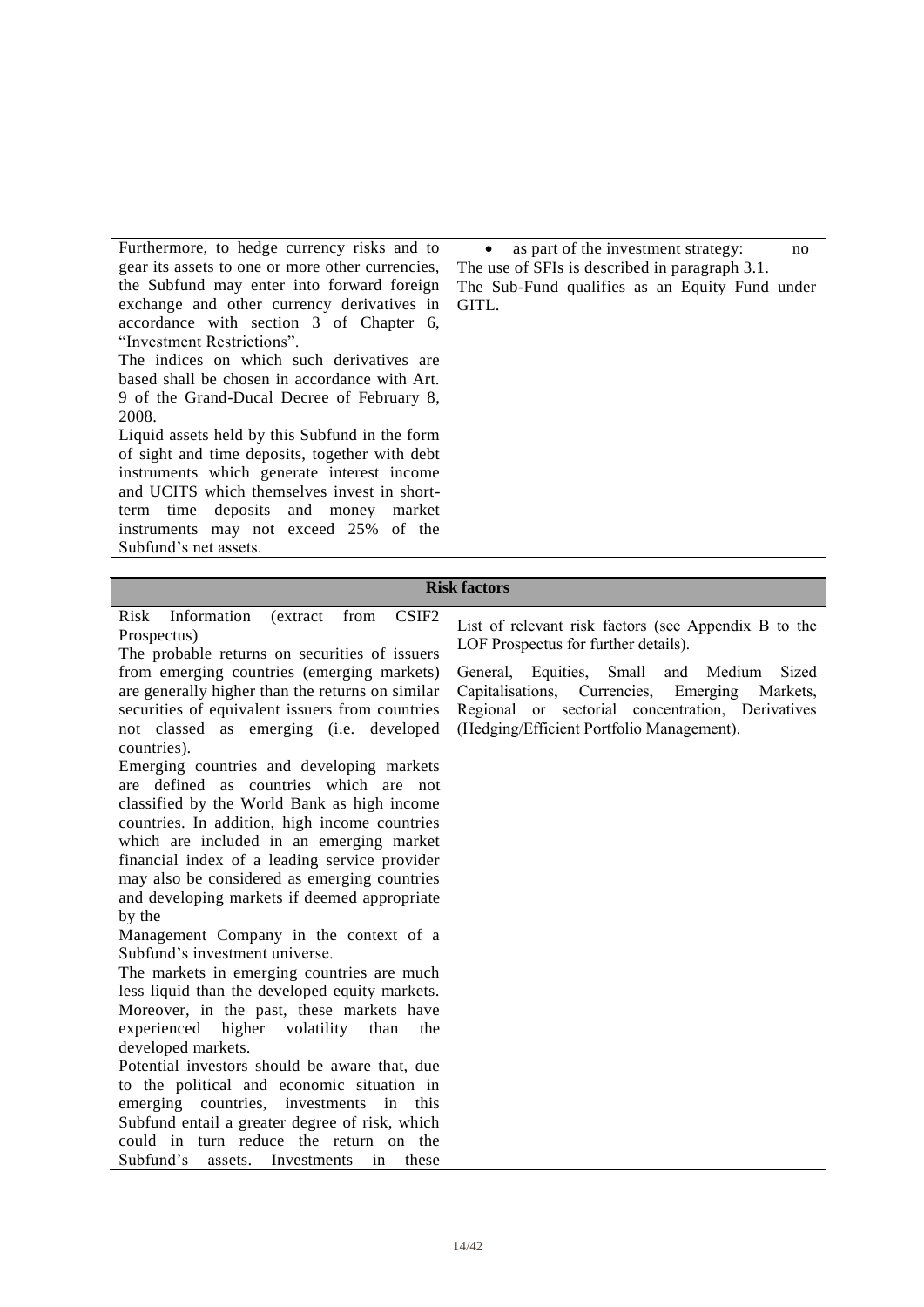Subfunds should only be made on a long-term basis. The investments of this Subfund are exposed to the following risks (among others): less effective public supervision, accounting and auditing methods and standards which do not match the requirements of Western legislation, possible restrictions on repatriation of

 the capital invested, counterparty risk in respect of individual transactions, market volatility, and insufficient liquidity affecting the Subfund's investments. It must also be borne in mind that companies are selected regardless of their market capitalization (micro, small, mid, large caps) or sector. This may lead to a concentration in terms of market segments or sectors.

 A fluctuation in the exchange rate of local currencies in the emerging countries in relation to the Reference Currency will bring about fluctuation in the net assets of the Subfund as expressed in the Reference Currency, while local currencies in emerging countries may be subject to foreign exchange restrictions. a corresponding, simultaneous

 Investors should note in particular that dividends generated by the Company's investments for the account of the Subfund may be subject to non-recoverable withholding tax. This could impair the Subfund's income.

 Furthermore, capital gains generated by the Company's investments for the account of the Subfund may also be subject to capital gains tax and to repatriation limitations.

 Further information on the risks of equity investments and investments in emerging markets is set out in Chapter 7, "Risk Factors".

 Direct investments in India also involve specific risks. Accordingly, potential investors are referred in particular to the risks set out in Chapter 7, "Risk Factors" in relation to the FPI registration of the Subfund and the potential disclosure of information and personal data regarding the investors in the Subfund to the Indian local supervisory authorities and to the DDP.

 Investments through the Shanghai-Hong Kong Stock Connect Scheme or other similar scheme(s) established under applicable laws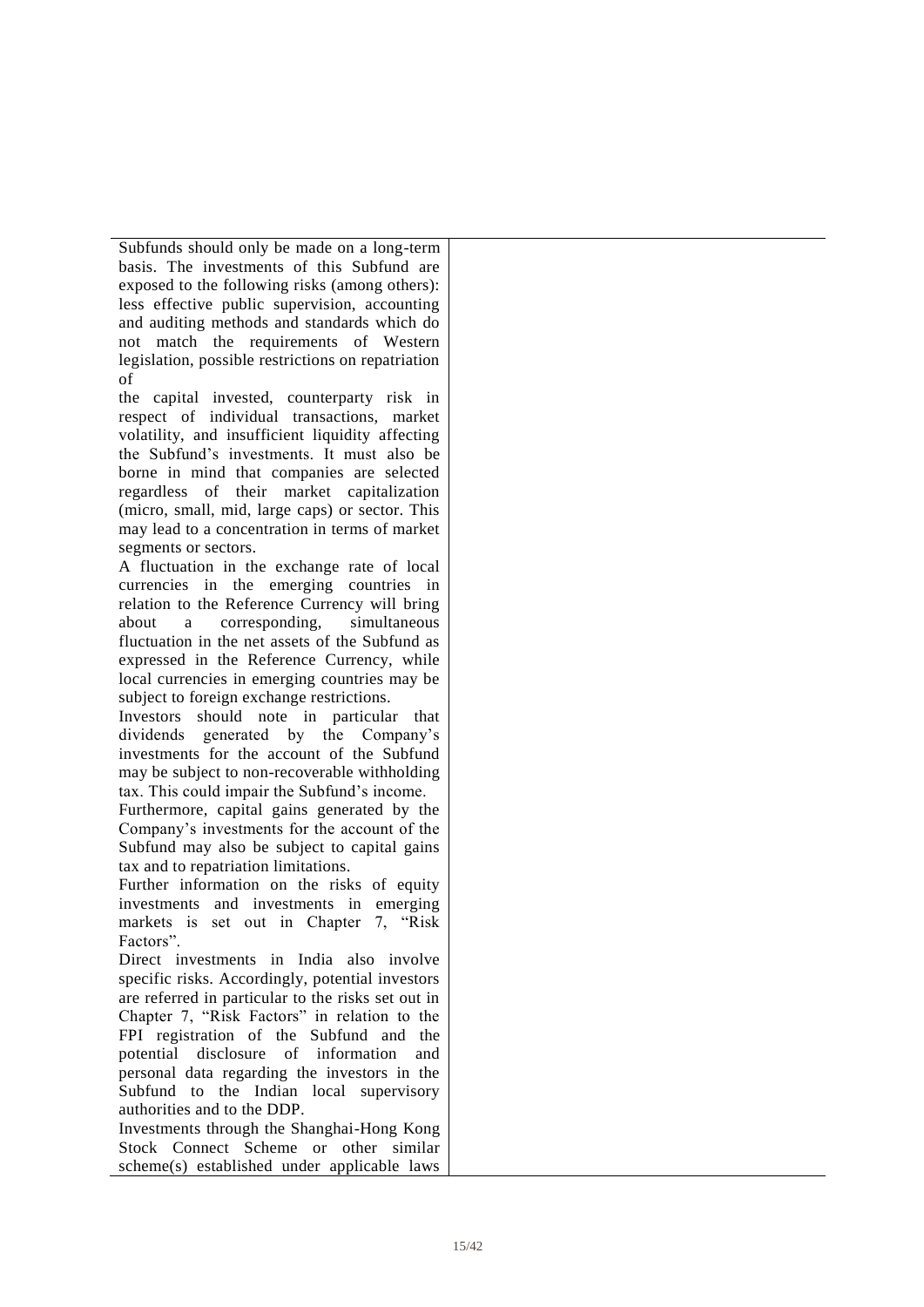and regulations from time to time (the "Stock Connect Scheme") involve specific risks. Accordingly, potential investors are referred in particular to the risks set out in Chapter 7, "Risk Factors" under section "Risks associated Stock Connect Scheme". with the

### **Reference Currency**

EUR

| <b>Investment Manager</b>         |                                   |  |  |  |
|-----------------------------------|-----------------------------------|--|--|--|
| Credit Suisse (Hong Kong) Limited | Lombard Odier (Hong Kong) Limited |  |  |  |

 **The investment management team in charge of the management of the Merging Sub-Fund at Credit Suisse (Hong Kong) Limited is to be transferred to Lombard Odier (Hong Kong) Limited so that the continuity of investment management is assured through the Merger**

#### **Approach used to calculate the global exposure**

#### Commitment approach

| Synthetic Risk and Reward Indicator (SRRI) disclosed in the KIID |  |  |  |                                   |  |             |  |
|------------------------------------------------------------------|--|--|--|-----------------------------------|--|-------------|--|
| <b>Lower Risk</b>                                                |  |  |  |                                   |  | Higher risk |  |
| <b>Potentially lower rewards</b>                                 |  |  |  | <b>Potentially higher rewards</b> |  |             |  |
|                                                                  |  |  |  |                                   |  |             |  |

#### **Past performances disclosed in the KIID**

The past performances disclosed in the KIID of the Merging UCITS will be reflected in the KIID of the Receiving UCITS

| <b>Profile of typical investor</b>                                                                                                 |                                                                                                                               |  |  |  |
|------------------------------------------------------------------------------------------------------------------------------------|-------------------------------------------------------------------------------------------------------------------------------|--|--|--|
| (as currently drafted in each relevant prospectus)                                                                                 |                                                                                                                               |  |  |  |
| The Subfund is suitable for investors wishing to<br>participate in companies offering luxury and<br>prestige products or services. | The Sub-Fund may be appropriate for investors,<br>who:                                                                        |  |  |  |
| Investors will be looking for balanced, broad and<br>diversified exposure to companies in these sectors.                           | seek capital appreciation over the long-<br>$\bullet$<br>term; and<br>are willing to take on the increased risks<br>$\bullet$ |  |  |  |
| As the investments are focused on equities – which                                                                                 | associated with the categories of assets<br>described in the investment objective and                                         |  |  |  |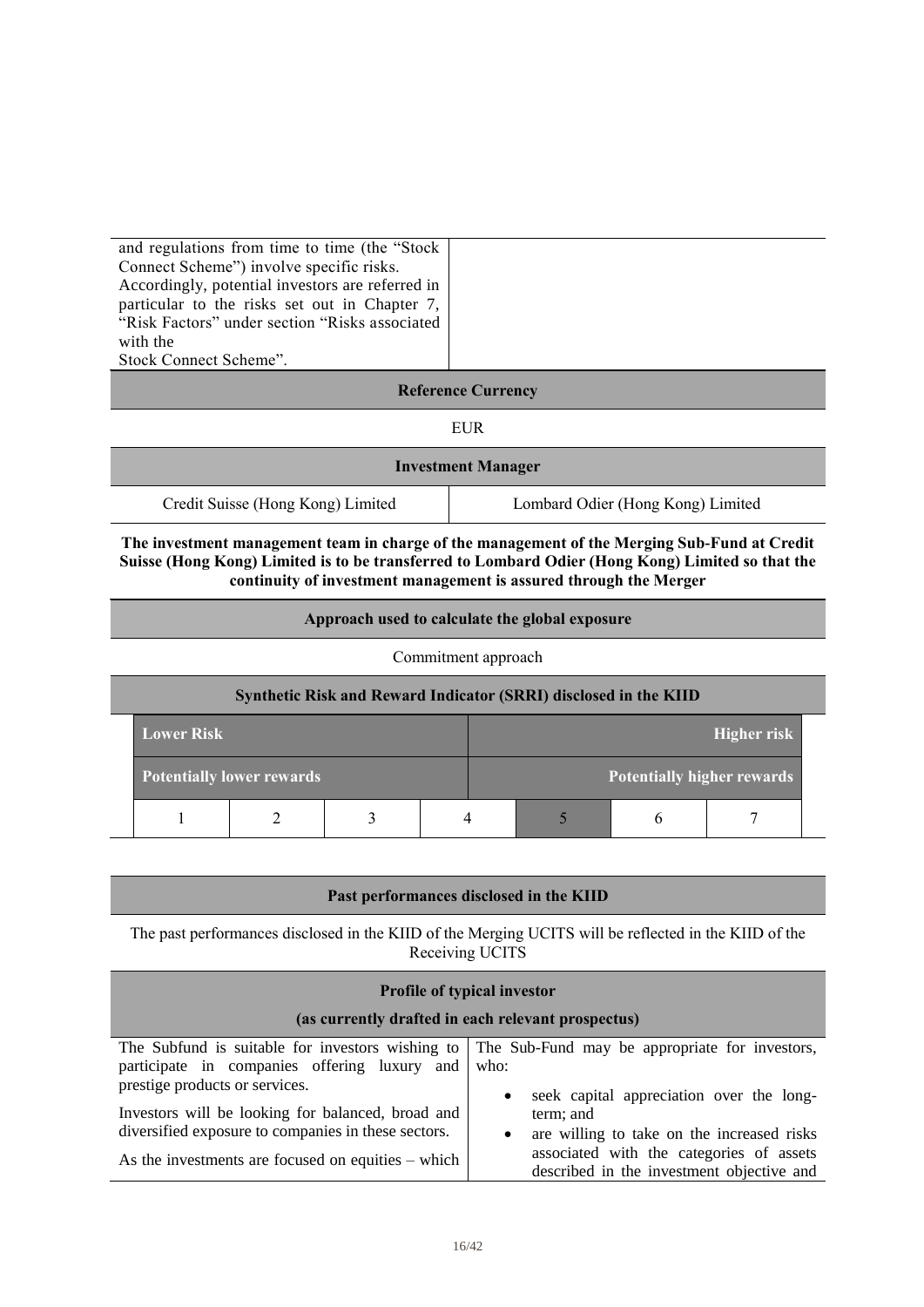| can be subject to wide fluctuations in value $-$  | policy; and                                    |
|---------------------------------------------------|------------------------------------------------|
| investors should have a medium to long investment | can withstand volatility in the value of their |
| horizon.                                          | Shares.                                        |

#### **Cut-off time for the subscription, conversion and redemption of Shares in the Merging UCITS**

| Cut-off time<br>(Luxembourg time)<br>(Subscriptions, redemptions and conversions) | <b>Valuation Day</b> | Payment date<br>(subscriptions and redemptions) |
|-----------------------------------------------------------------------------------|----------------------|-------------------------------------------------|
| 3 p.m. on each Banking Day on T-1                                                 |                      | Up to $T+2$ Banking Days                        |

# **(extract from LOF Prospectus) Cut-off time for the subscription, conversion and redemption of Shares in the Receiving UCITS**

| Cut-off time $1$<br>(Luxembourg time)<br>(Subscriptions, redemptions and conversions) | Valuation $Day^2$<br>("T") | Payment Date <sup>3</sup><br>(subscriptions and redemptions) |
|---------------------------------------------------------------------------------------|----------------------------|--------------------------------------------------------------|
| $3$ p.m. on T-1 day                                                                   | Daily                      | Up to $T+3$ days <sup>4</sup>                                |

NB: any reference to a day shall be construed as a reference to a Business Day

- 1. If such day is not a Business Day, the first Business Day in Luxembourg preceding this day.
- 2. If such Valuation Day is not a Business Day, the Valuation Day will be the next Business Day or the previous Business Day in case of bi-monthly valuation.
- 3. For redemptions, payments will ordinarily be made in the Reference Currency within the payment date.
- 4. Shareholders are prompted to consult the Lombard Odier group website (www.loim.com) for the applicable Payment Date.

### **Registration in foreign countries**

 The Receiving UCITS has been notified (or is in the process of being notified) with the purpose of marketing its shares in the member States of the European Union where the Merging UCITS has been notified to market its shares in accordance with article 60 of the 2010 Law.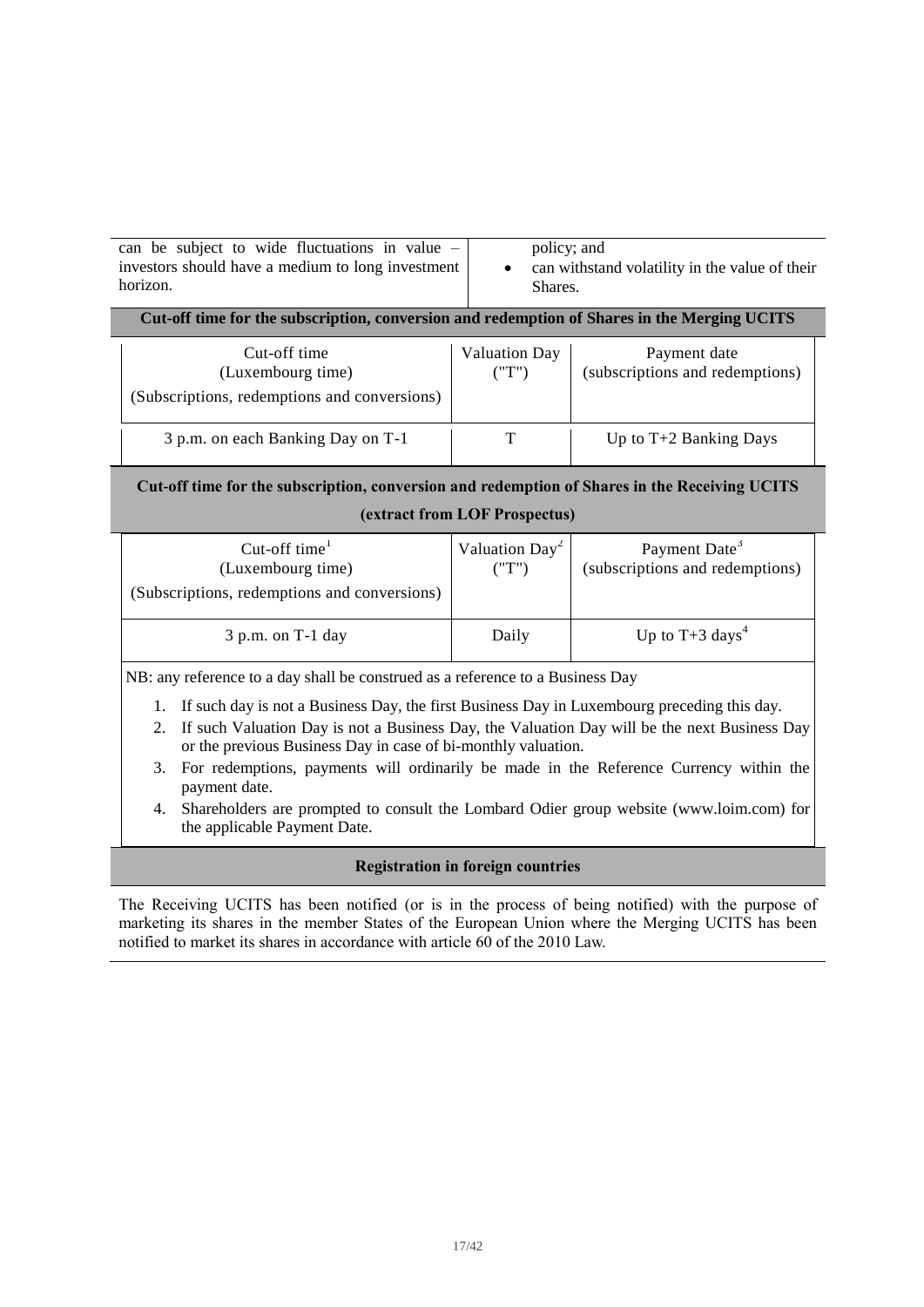**Appendix 3 – Table of the launched share classes available for subscription in the Merging UCITS and the corresponding share classes of the Receiving UCITS and comparison of the characteristics of the respective share classes**

|                              |                     | <b>Share class currently held</b><br>in the Merging UCITS |                            | <b>Exchange</b><br>ratio                            |                        |                             | Share class to be held after the Merger in<br>the Receiving UCITS |                                             |
|------------------------------|---------------------|-----------------------------------------------------------|----------------------------|-----------------------------------------------------|------------------------|-----------------------------|-------------------------------------------------------------------|---------------------------------------------|
| <b>Share</b><br><b>Class</b> | $Cur-$<br>renc<br>y | <b>ISIN</b>                                               | On-<br>going<br>charg<br>e |                                                     | <b>Share</b><br>class  | $Cur-$<br>renc<br>${\bf y}$ | <b>ISIN</b>                                                       | <b>Estimate</b><br>d on-<br>going<br>charge |
| B                            | <b>EUR</b>          | LU119386098<br>5                                          | 2.21%                      | $1$ to $1$                                          | PA UH                  | <b>EUR</b>                  | LU180997652<br>$\overline{2}$                                     | 2.21%                                       |
| E B                          | <b>EUR</b>          | LU119386144<br>7                                          | 1.17%                      | To be<br>determine<br>d on the<br>Effective<br>Date | NA UH                  | <b>EUR</b>                  | LU180997636<br>5                                                  | 1.20%                                       |
| IB                           | <b>EUR</b>          | LU119386179<br>3                                          | 1.20%                      | $1$ to $1$                                          | NA UH                  | <b>EUR</b>                  | LU180997636<br>5                                                  | 1.20%                                       |
| UB                           | <b>EUR</b>          | LU119856442<br>6                                          | 1.30%                      | $1$ to $1$                                          | <b>MA</b><br><b>UH</b> | <b>EUR</b>                  | LU180997610<br>$\boldsymbol{0}$                                   | 1.30%                                       |
| B                            | <b>USD</b>          | LU119386101<br>7                                          | 2.21%                      | $1$ to $1$                                          | PA UH                  | <b>USD</b>                  | LU180997784<br>3                                                  | 2.21%                                       |
| <b>BH</b>                    | <b>USD</b>          | LU119386136<br>3                                          | 2.21%                      | $1$ to $1$                                          | PA <sub>SH</sub>       | <b>USD</b>                  | LU180997881<br>7                                                  | 2.21%                                       |
| E B H                        | <b>USD</b>          | LU119386152<br>$\boldsymbol{0}$                           | 1.14%                      | $1$ to $1$                                          | NA <sub>SH</sub>       | <b>USD</b>                  | LU180997865<br>$\boldsymbol{0}$                                   | 1.14%                                       |
| $\overline{UB}$<br>H         | <b>USD</b>          | LU120197088<br>3                                          | 1.30%                      | $1$ to $1$                                          | <b>MASH</b>            | <b>USD</b>                  | LU180997849<br>4                                                  | 1.30%                                       |
| <b>BH</b>                    | <b>CHF</b>          | LU119386110<br>8                                          | 2.22%                      | $1$ to $1$                                          | PA <sub>SH</sub>       | <b>CHF</b>                  | LU180997989<br>8                                                  | 2.22%                                       |
| U <sub>B</sub><br>H          | <b>CHF</b>          | LU119856469<br>9                                          | 1.30%                      | $1$ to $1$                                          | MA <sub>SH</sub>       | <b>CHF</b>                  | LU180997938<br>5                                                  | 1.30%                                       |
| <b>BH</b>                    | SGD                 | LU119386128<br>$\theta$                                   | 2.22%                      | $1$ to $1$                                          | PA <sub>SH</sub>       | <b>SGD</b>                  | LU180998187<br>8                                                  | 2.22%                                       |
| UB<br>H                      | <b>SGD</b>          | LU119856507<br>6                                          | 1.32%                      | $1$ to $1$                                          | MA SH                  | <b>SGD</b>                  | LU180998136<br>$\mathfrak s$                                      | 1.32%                                       |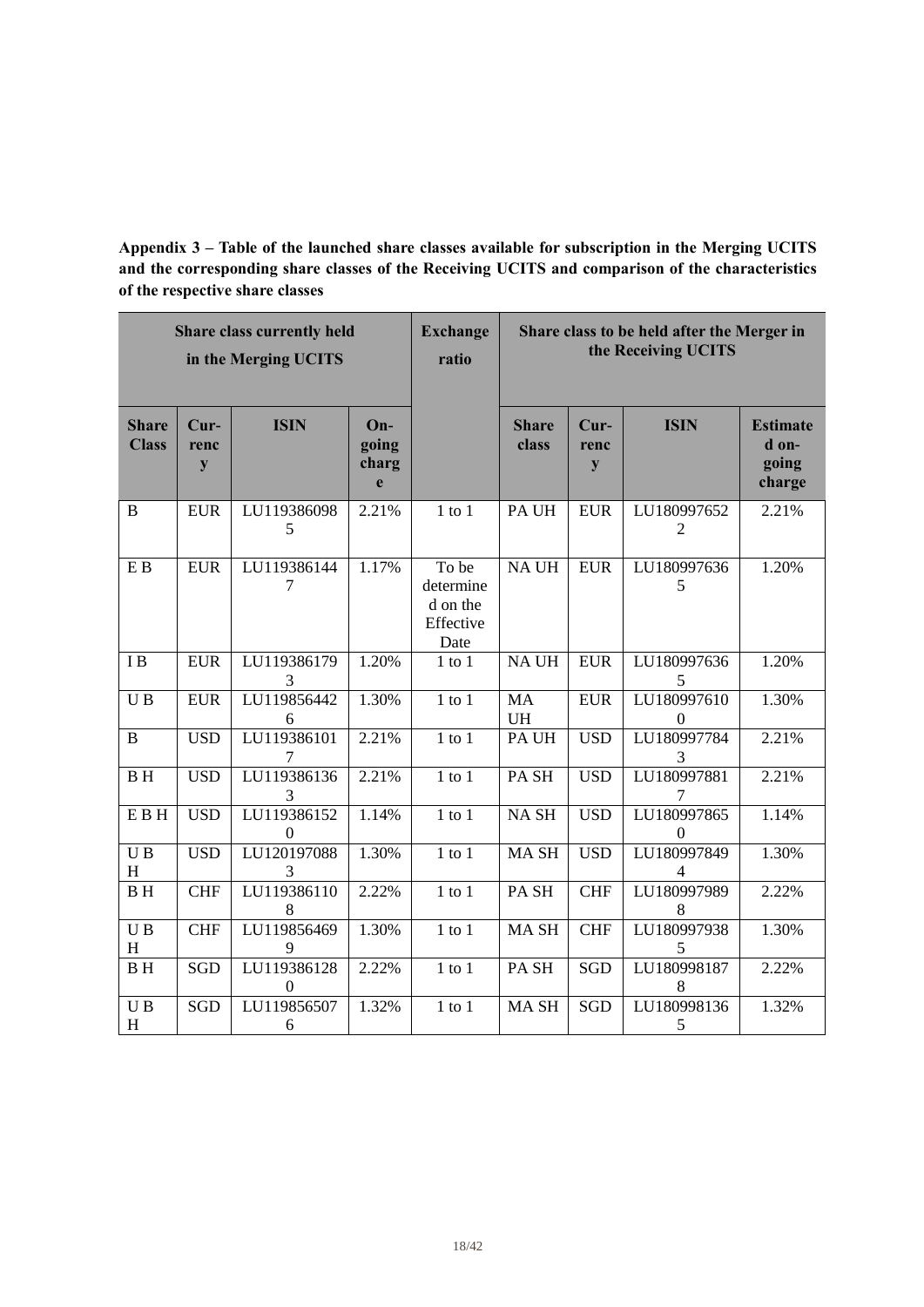| <b>Merging UCITS</b>                                           | <b>Receiving UCITS</b>                                       |  |  |
|----------------------------------------------------------------|--------------------------------------------------------------|--|--|
| <b>Denomination</b>                                            |                                                              |  |  |
| <b>EURB</b>                                                    | <b>EUR PAUH</b>                                              |  |  |
|                                                                | <b>Type of investor</b>                                      |  |  |
| All investors                                                  |                                                              |  |  |
| Form                                                           |                                                              |  |  |
| Capital Growth                                                 | A Shares                                                     |  |  |
| Minimum investment and holding amount                          |                                                              |  |  |
|                                                                | Equivalent of EUR 3,000                                      |  |  |
| 1 unit                                                         | However, this amount will be waived for the<br>Meger.        |  |  |
|                                                                | <b>Currency Hedging</b>                                      |  |  |
| N <sub>o</sub>                                                 | N <sub>o</sub>                                               |  |  |
|                                                                | <b>Alternative Currencies</b>                                |  |  |
| USD / CHF / SGD                                                | USD / CHF / GBP / SEK / NOK / CAD / AUD /<br>JPY / HKD / SGD |  |  |
|                                                                | <b>Initial charge</b>                                        |  |  |
| Up to 5.00%                                                    |                                                              |  |  |
| <b>Maximum Management Fee</b>                                  |                                                              |  |  |
| 1.92%                                                          | 1.00%                                                        |  |  |
| <b>Maximum FROC</b>                                            |                                                              |  |  |
| N/A but see "Expenses" in chapter 9 of the CSIF2<br>Prospectus | 0.44%                                                        |  |  |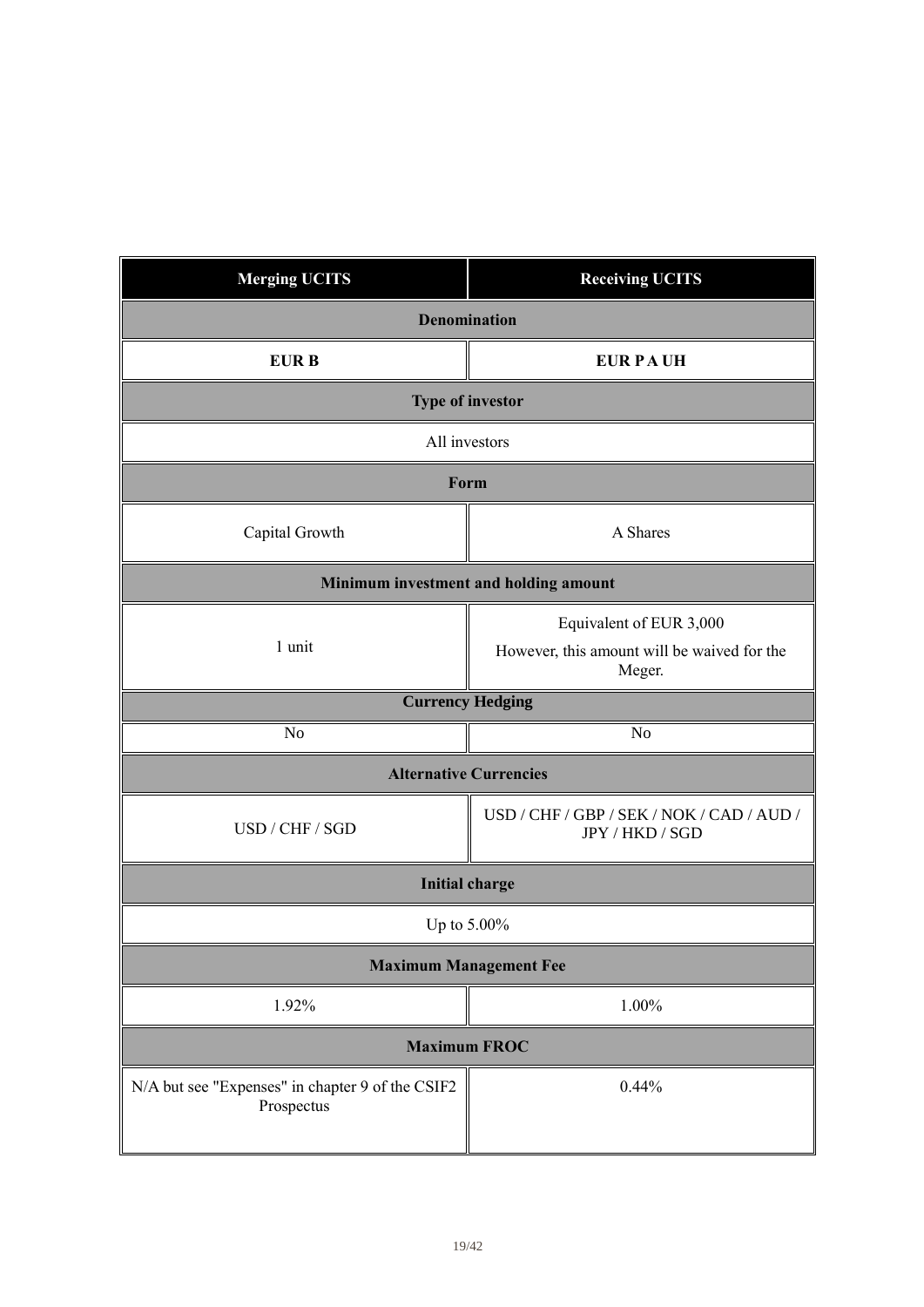| <b>Performance fee</b>                                                                                                    |               |  |
|---------------------------------------------------------------------------------------------------------------------------|---------------|--|
| N/A                                                                                                                       |               |  |
| <b>Maximum Distribution Fee</b>                                                                                           |               |  |
| N/A                                                                                                                       | 1.00%         |  |
| Maximum level of management fees when the Sub-Fund invests its assets in other UCITS or<br><b>UCIs or Target Sub-Fund</b> |               |  |
| N/A                                                                                                                       | Up to $3.5\%$ |  |
| <b>Dealing charge</b>                                                                                                     |               |  |
| N/A                                                                                                                       | Up to $3\%$   |  |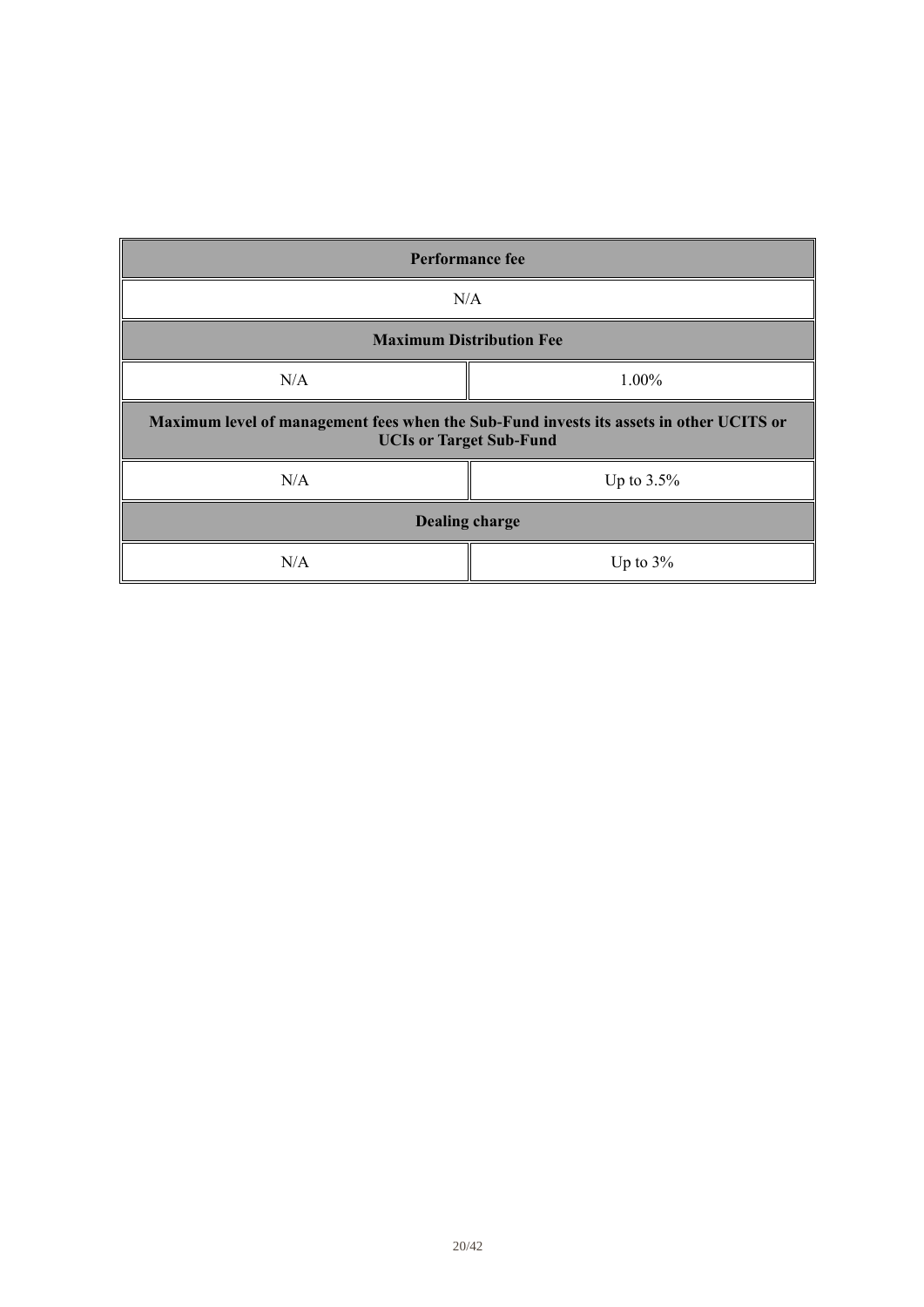| <b>Merging UCITS</b>           | <b>Receiving UCITS</b>                                                                                                                                                                                                                                                                                                                                                                                                                                                                                                                                                     |  |
|--------------------------------|----------------------------------------------------------------------------------------------------------------------------------------------------------------------------------------------------------------------------------------------------------------------------------------------------------------------------------------------------------------------------------------------------------------------------------------------------------------------------------------------------------------------------------------------------------------------------|--|
| <b>Denomination</b>            |                                                                                                                                                                                                                                                                                                                                                                                                                                                                                                                                                                            |  |
| EUR E B<br><b>EUR NAUH</b>     |                                                                                                                                                                                                                                                                                                                                                                                                                                                                                                                                                                            |  |
|                                | <b>Type of investor</b>                                                                                                                                                                                                                                                                                                                                                                                                                                                                                                                                                    |  |
| <b>Institutional Investors</b> | Institutional<br>financial<br>Investors<br>(ii)<br>(i)<br>intermediaries<br>who<br>provide<br>discretionary<br>portfolio management or independent advisory<br>services (iii) financial intermediaries who provide<br>other investment services which are subject to<br>separate fee arrangements with their clients and<br>who do not or are not eligible to receive and<br>retain fees or commissions from third parties in<br>relation to those services (iv) other investors<br>determined by the Board of Directors or LOFE<br>Management Company in their discretion |  |
| Form                           |                                                                                                                                                                                                                                                                                                                                                                                                                                                                                                                                                                            |  |
| Capital Growth                 | A Shares                                                                                                                                                                                                                                                                                                                                                                                                                                                                                                                                                                   |  |
|                                | Minimum investment and holding amount                                                                                                                                                                                                                                                                                                                                                                                                                                                                                                                                      |  |
| 1 unit                         | Equivalent of CHF 1 million<br>However, this amount will be waived for the<br>Merger.                                                                                                                                                                                                                                                                                                                                                                                                                                                                                      |  |
|                                | <b>Currency Hedging</b>                                                                                                                                                                                                                                                                                                                                                                                                                                                                                                                                                    |  |
| No                             | No                                                                                                                                                                                                                                                                                                                                                                                                                                                                                                                                                                         |  |
| <b>Alternative Currencies</b>  |                                                                                                                                                                                                                                                                                                                                                                                                                                                                                                                                                                            |  |
| N/A                            | USD / CHF / GBP / SEK / NOK / CAD / AUD /<br>JPY / HKD / SGD                                                                                                                                                                                                                                                                                                                                                                                                                                                                                                               |  |
| <b>Initial charge</b>          |                                                                                                                                                                                                                                                                                                                                                                                                                                                                                                                                                                            |  |
| Up to 5.00%                    |                                                                                                                                                                                                                                                                                                                                                                                                                                                                                                                                                                            |  |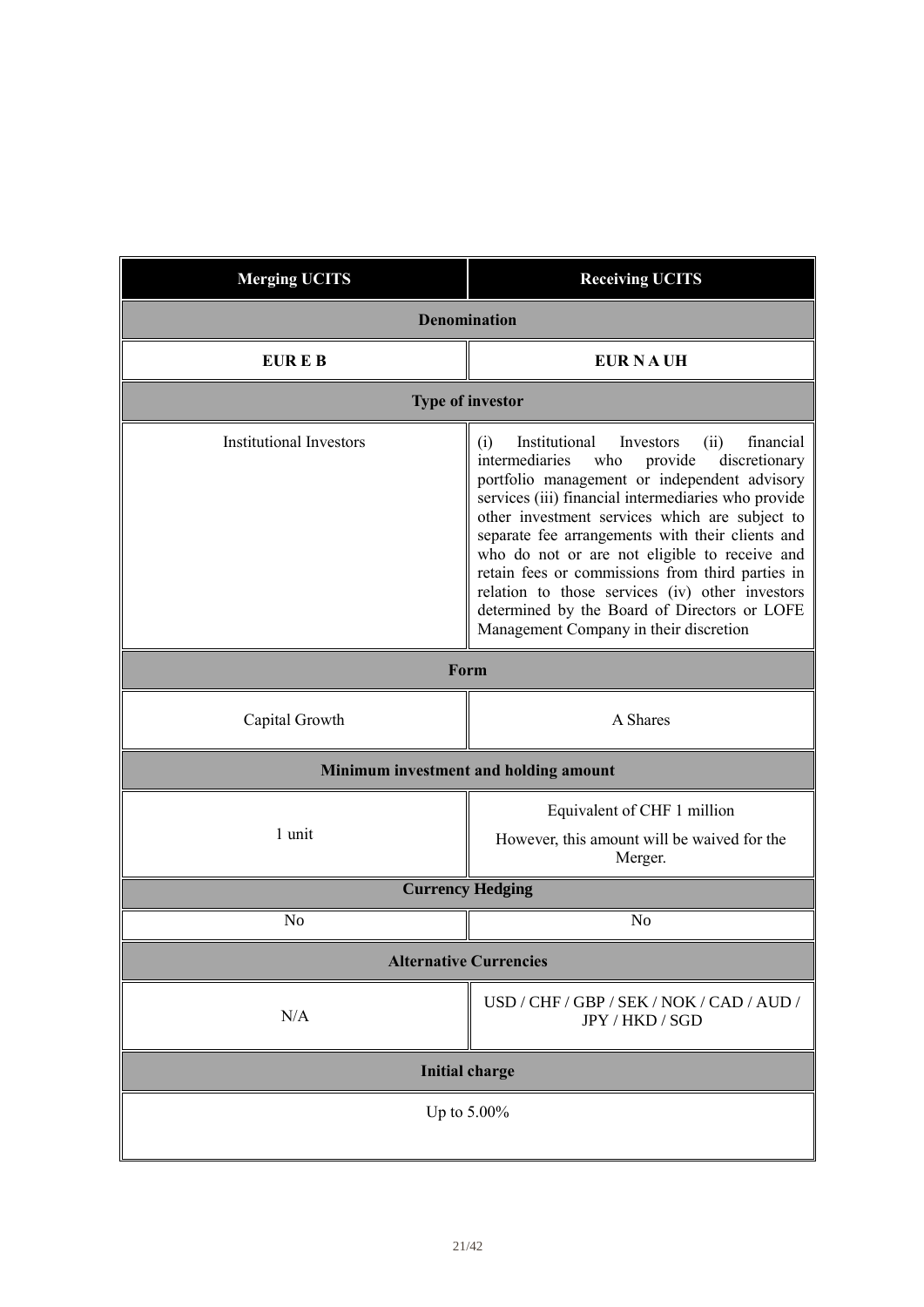| <b>Maximum Management Fee</b>                                                                                             |                     |  |  |  |
|---------------------------------------------------------------------------------------------------------------------------|---------------------|--|--|--|
| 0.90%                                                                                                                     | $1.00\%$            |  |  |  |
|                                                                                                                           | <b>Maximum FROC</b> |  |  |  |
| N/A but see "Expenses" in chapter 9 of the CSIF2<br>Prospectus                                                            | 0.31%               |  |  |  |
| <b>Performance fee</b>                                                                                                    |                     |  |  |  |
| N/A                                                                                                                       |                     |  |  |  |
| <b>Maximum Distribution Fee</b>                                                                                           |                     |  |  |  |
| N/A                                                                                                                       |                     |  |  |  |
| Maximum level of management fees when the Sub-Fund invests its assets in other UCITS or<br><b>UCIs or Target Sub-Fund</b> |                     |  |  |  |
| N/A<br>Up to 3.5%                                                                                                         |                     |  |  |  |
| <b>Dealing charge</b>                                                                                                     |                     |  |  |  |
| N/A<br>Up to $3\%$                                                                                                        |                     |  |  |  |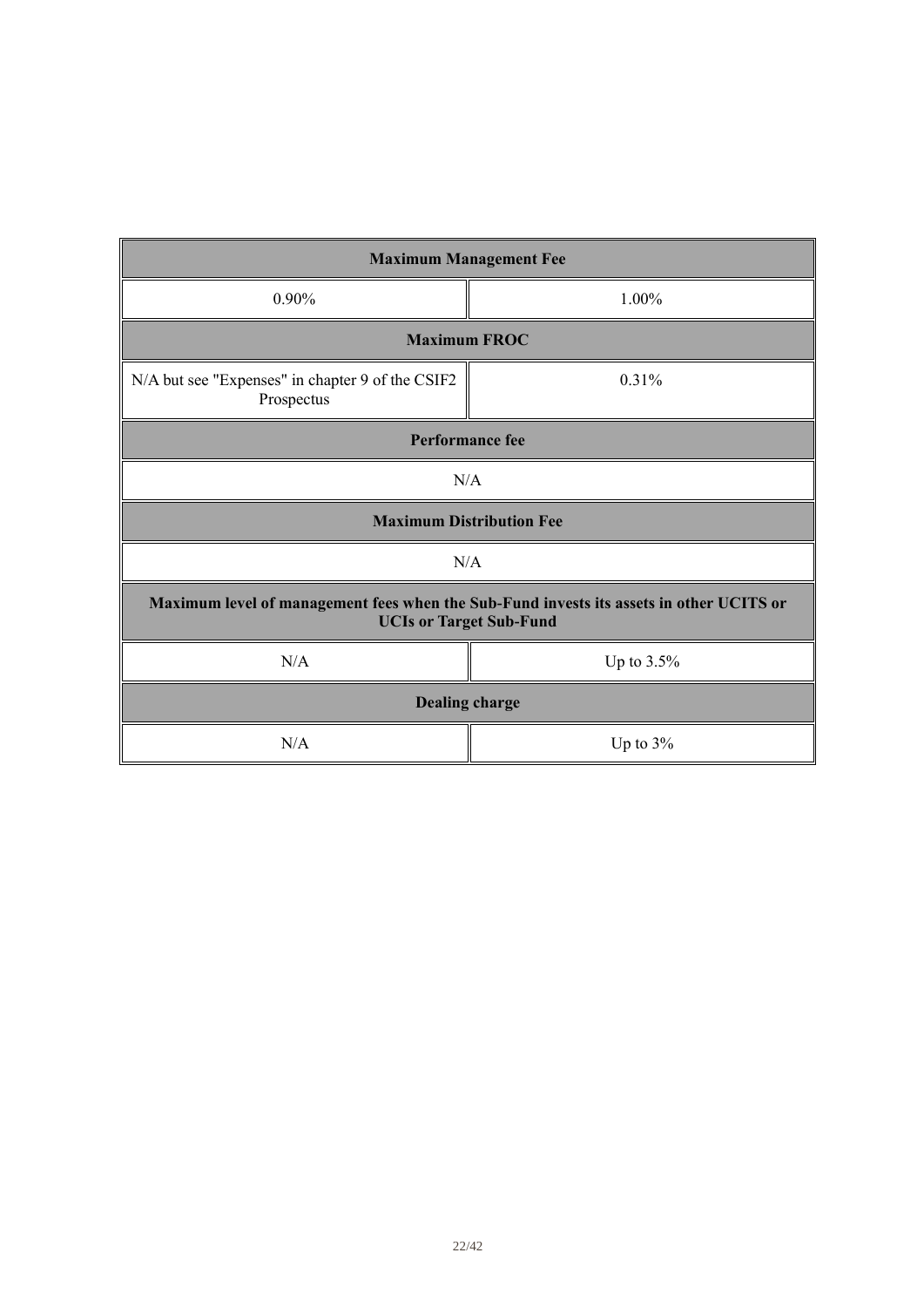| <b>Merging UCITS</b>          | <b>Receiving UCITS</b>                                                                                                                                                                                                                                                                                                                                                                                                                                                                                                                                                     |  |
|-------------------------------|----------------------------------------------------------------------------------------------------------------------------------------------------------------------------------------------------------------------------------------------------------------------------------------------------------------------------------------------------------------------------------------------------------------------------------------------------------------------------------------------------------------------------------------------------------------------------|--|
| <b>Denomination</b>           |                                                                                                                                                                                                                                                                                                                                                                                                                                                                                                                                                                            |  |
| <b>EURIB</b>                  | <b>EUR NAUH</b>                                                                                                                                                                                                                                                                                                                                                                                                                                                                                                                                                            |  |
|                               | <b>Type of investor</b>                                                                                                                                                                                                                                                                                                                                                                                                                                                                                                                                                    |  |
| All investors                 | Institutional<br>financial<br>Investors<br>(ii)<br>(i)<br>intermediaries<br>who<br>provide<br>discretionary<br>portfolio management or independent advisory<br>services (iii) financial intermediaries who provide<br>other investment services which are subject to<br>separate fee arrangements with their clients and<br>who do not or are not eligible to receive and<br>retain fees or commissions from third parties in<br>relation to those services (iv) other investors<br>determined by the Board of Directors or LOFE<br>Management Company in their discretion |  |
| Form                          |                                                                                                                                                                                                                                                                                                                                                                                                                                                                                                                                                                            |  |
| Capital Growth                | A Shares                                                                                                                                                                                                                                                                                                                                                                                                                                                                                                                                                                   |  |
|                               | Minimum investment and holding amount                                                                                                                                                                                                                                                                                                                                                                                                                                                                                                                                      |  |
| <b>EUR 500k</b>               | Equivalent of CHF 1 million<br>However, this amount will be waived for the<br>Merger.                                                                                                                                                                                                                                                                                                                                                                                                                                                                                      |  |
|                               | <b>Currency Hedging</b>                                                                                                                                                                                                                                                                                                                                                                                                                                                                                                                                                    |  |
| N <sub>o</sub>                | N <sub>o</sub>                                                                                                                                                                                                                                                                                                                                                                                                                                                                                                                                                             |  |
| <b>Alternative Currencies</b> |                                                                                                                                                                                                                                                                                                                                                                                                                                                                                                                                                                            |  |
| N/A                           | USD / CHF / GBP / SEK / NOK / CAD / AUD /<br>JPY / HKD / SGD                                                                                                                                                                                                                                                                                                                                                                                                                                                                                                               |  |
| <b>Initial charge</b>         |                                                                                                                                                                                                                                                                                                                                                                                                                                                                                                                                                                            |  |
| Up to $5.00\%$                |                                                                                                                                                                                                                                                                                                                                                                                                                                                                                                                                                                            |  |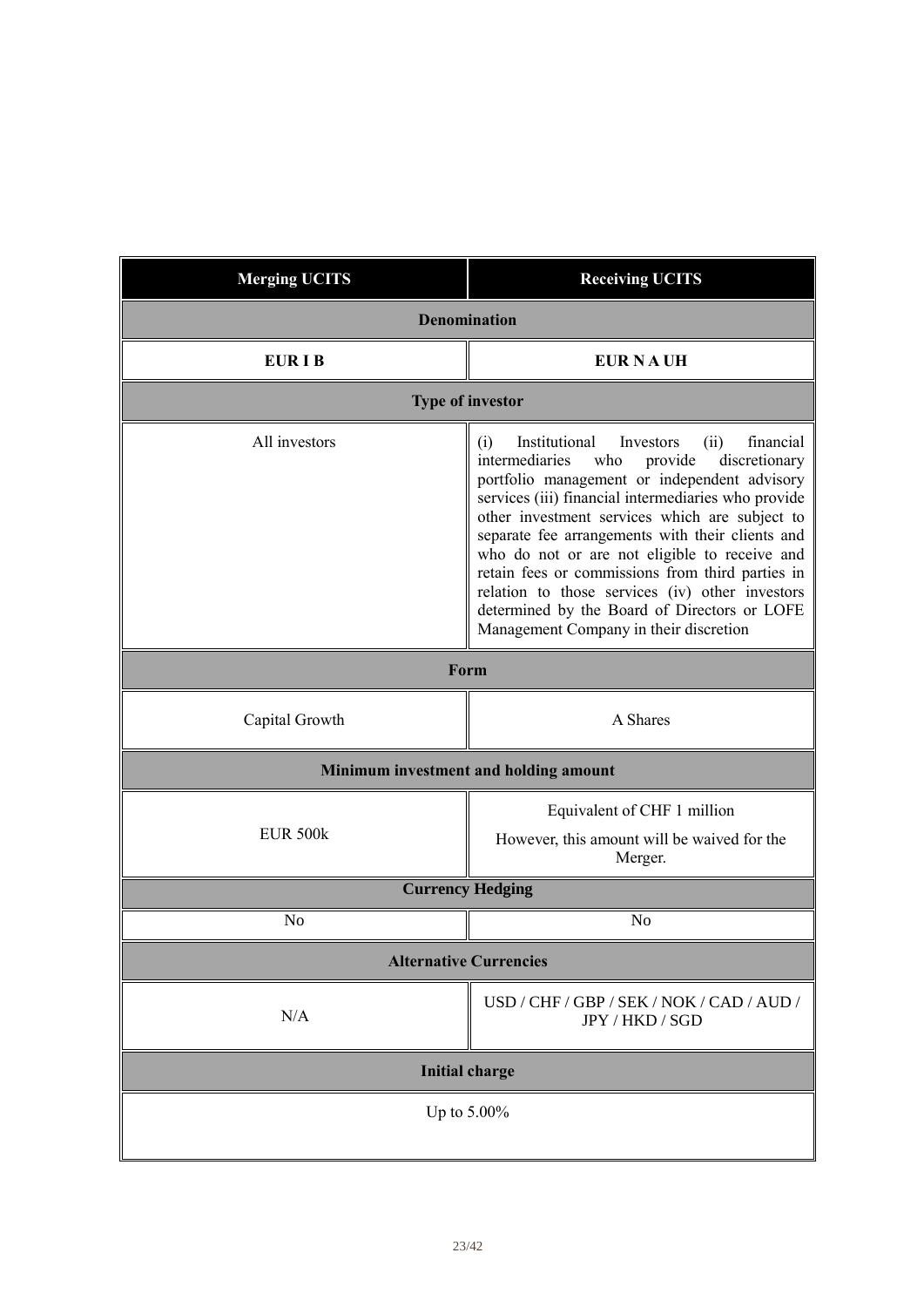| <b>Maximum Management Fee</b>                                                                                             |          |  |
|---------------------------------------------------------------------------------------------------------------------------|----------|--|
| 0.90%                                                                                                                     | $1.00\%$ |  |
| <b>Maximum FROC</b>                                                                                                       |          |  |
| N/A but see "Expenses" in chapter 9 of the CSIF2<br>Prospectus                                                            | 0.31%    |  |
| <b>Performance fee</b>                                                                                                    |          |  |
| N/A                                                                                                                       |          |  |
| <b>Maximum Distribution Fee</b>                                                                                           |          |  |
| N/A                                                                                                                       |          |  |
| Maximum level of management fees when the Sub-Fund invests its assets in other UCITS or<br><b>UCIs or Target Sub-Fund</b> |          |  |
| N/A<br>Up to 3.5%                                                                                                         |          |  |
| <b>Dealing charge</b>                                                                                                     |          |  |
| N/A<br>Up to $3\%$                                                                                                        |          |  |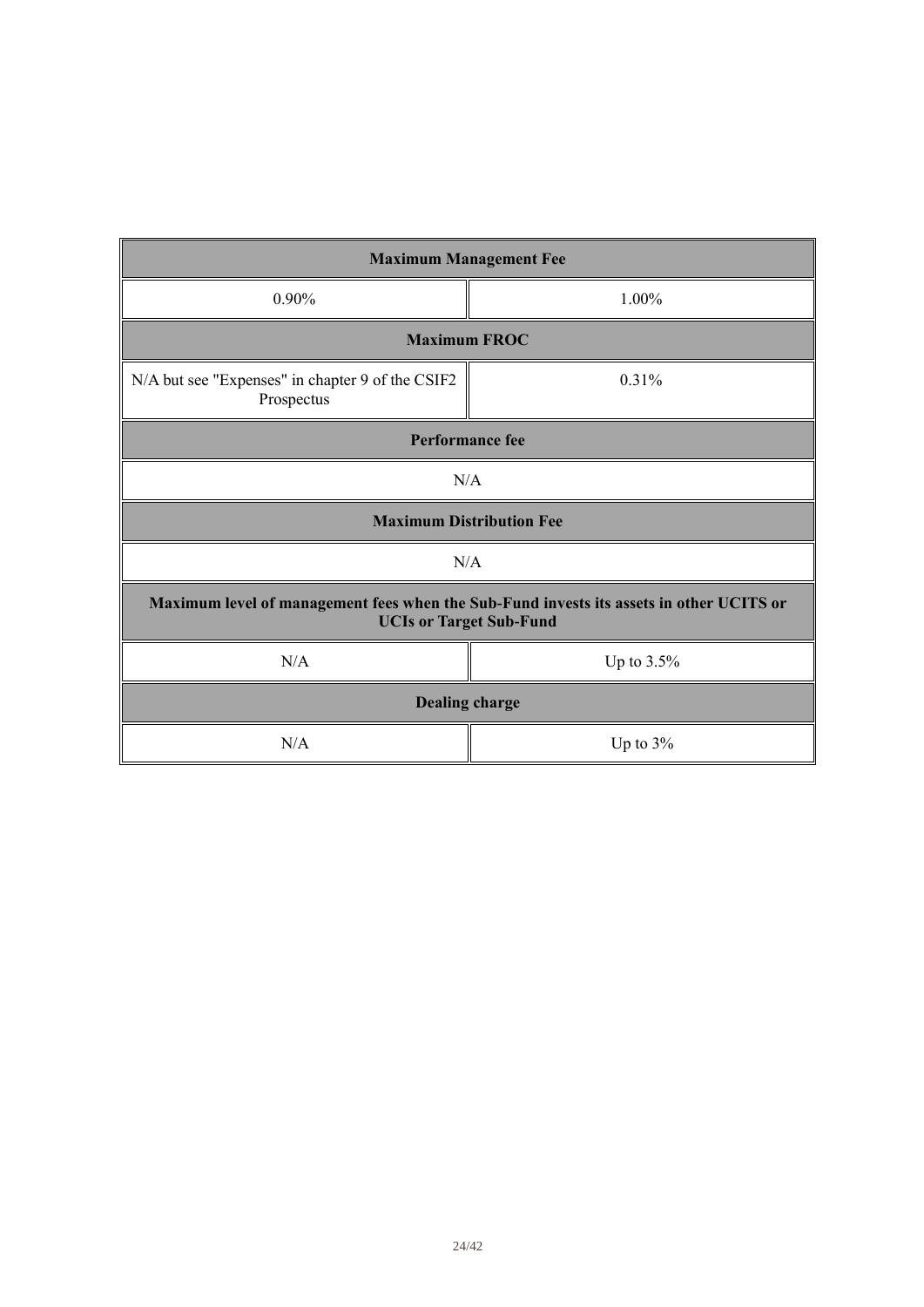| <b>Merging UCITS</b>                                                                                                                                                                                                                                                                     | <b>Receiving UCITS</b>                                                                                                                                                                                                                                                                                                                                                                                                                                                                                                                        |  |  |
|------------------------------------------------------------------------------------------------------------------------------------------------------------------------------------------------------------------------------------------------------------------------------------------|-----------------------------------------------------------------------------------------------------------------------------------------------------------------------------------------------------------------------------------------------------------------------------------------------------------------------------------------------------------------------------------------------------------------------------------------------------------------------------------------------------------------------------------------------|--|--|
| <b>Denomination</b>                                                                                                                                                                                                                                                                      |                                                                                                                                                                                                                                                                                                                                                                                                                                                                                                                                               |  |  |
| EUR U B                                                                                                                                                                                                                                                                                  | <b>EUR MAUH</b>                                                                                                                                                                                                                                                                                                                                                                                                                                                                                                                               |  |  |
| <b>Type of investor</b>                                                                                                                                                                                                                                                                  |                                                                                                                                                                                                                                                                                                                                                                                                                                                                                                                                               |  |  |
| subscribe<br>who<br>financial<br>Investors<br>via<br>a<br>intermediary domiciled in the United Kingdom or<br>the Netherlands, or who have concluded a written<br>agreement with a financial intermediary which<br>explicitly provides for the acquisition of trailer<br>fee-free classes | intermediaries<br>financial<br>who<br>provide<br>(i)<br>portfolio<br>discretionary<br>management<br>or<br>independent advisory services (ii) financial<br>intermediaries who provide other investment<br>services which are subject to separate fee<br>arrangements with their clients and who do not or<br>are not eligible to receive and retain fees or<br>commissions from third parties in relation to<br>those services (iii) other investors determined by<br>the Board of Directors or LOFE Management<br>Company in their discretion |  |  |
| Form                                                                                                                                                                                                                                                                                     |                                                                                                                                                                                                                                                                                                                                                                                                                                                                                                                                               |  |  |
| Capital Growth                                                                                                                                                                                                                                                                           | A Shares                                                                                                                                                                                                                                                                                                                                                                                                                                                                                                                                      |  |  |
|                                                                                                                                                                                                                                                                                          | Minimum investment and holding amount                                                                                                                                                                                                                                                                                                                                                                                                                                                                                                         |  |  |
| 1 unit                                                                                                                                                                                                                                                                                   | Equivalent of EUR 3,000<br>However, this amount will be waived for the<br>Merger.                                                                                                                                                                                                                                                                                                                                                                                                                                                             |  |  |
|                                                                                                                                                                                                                                                                                          | <b>Currency Hedging</b>                                                                                                                                                                                                                                                                                                                                                                                                                                                                                                                       |  |  |
| N <sub>o</sub>                                                                                                                                                                                                                                                                           | N <sub>o</sub>                                                                                                                                                                                                                                                                                                                                                                                                                                                                                                                                |  |  |
|                                                                                                                                                                                                                                                                                          | <b>Alternative Currencies</b>                                                                                                                                                                                                                                                                                                                                                                                                                                                                                                                 |  |  |
| N/A                                                                                                                                                                                                                                                                                      | USD / CHF / GBP / SEK / NOK / CAD / AUD /<br>JPY / HKD / SGD                                                                                                                                                                                                                                                                                                                                                                                                                                                                                  |  |  |
| <b>Initial charge</b>                                                                                                                                                                                                                                                                    |                                                                                                                                                                                                                                                                                                                                                                                                                                                                                                                                               |  |  |
| Up to 5.00%                                                                                                                                                                                                                                                                              |                                                                                                                                                                                                                                                                                                                                                                                                                                                                                                                                               |  |  |
|                                                                                                                                                                                                                                                                                          |                                                                                                                                                                                                                                                                                                                                                                                                                                                                                                                                               |  |  |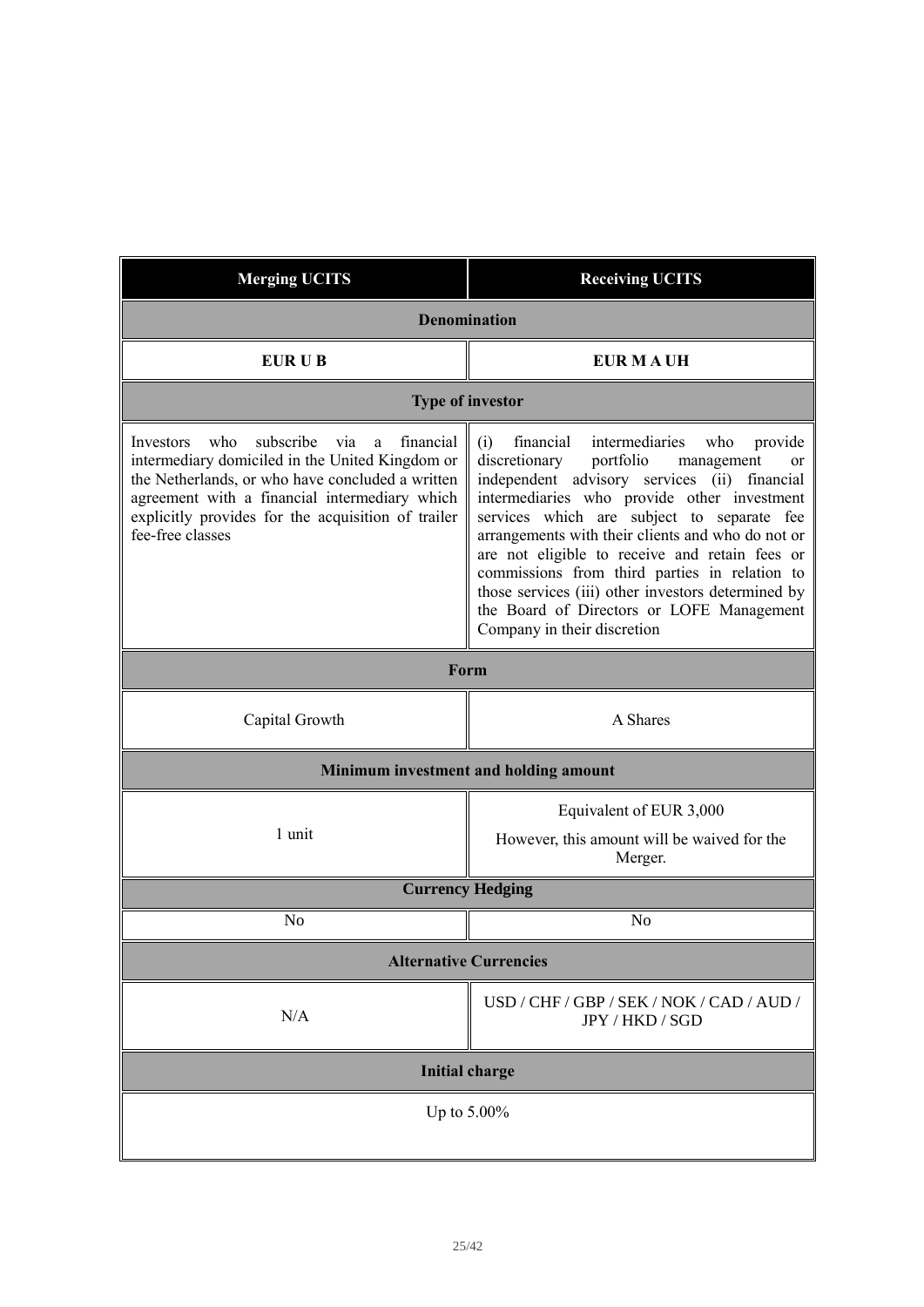| <b>Maximum Management Fee</b>                                                                                             |          |  |
|---------------------------------------------------------------------------------------------------------------------------|----------|--|
| 1.50%                                                                                                                     | 1.10%    |  |
| <b>Maximum FROC</b>                                                                                                       |          |  |
| N/A but see "Expenses" in chapter 9 of the CSIF2<br>Prospectus                                                            | $0.44\%$ |  |
| <b>Performance fee</b>                                                                                                    |          |  |
| N/A                                                                                                                       |          |  |
| <b>Maximum Distribution Fee</b>                                                                                           |          |  |
| N/A                                                                                                                       |          |  |
| Maximum level of management fees when the Sub-Fund invests its assets in other UCITS or<br><b>UCIs or Target Sub-Fund</b> |          |  |
| N/A<br>Up to 3.5%                                                                                                         |          |  |
| <b>Dealing charge</b>                                                                                                     |          |  |
| N/A<br>Up to $3\%$                                                                                                        |          |  |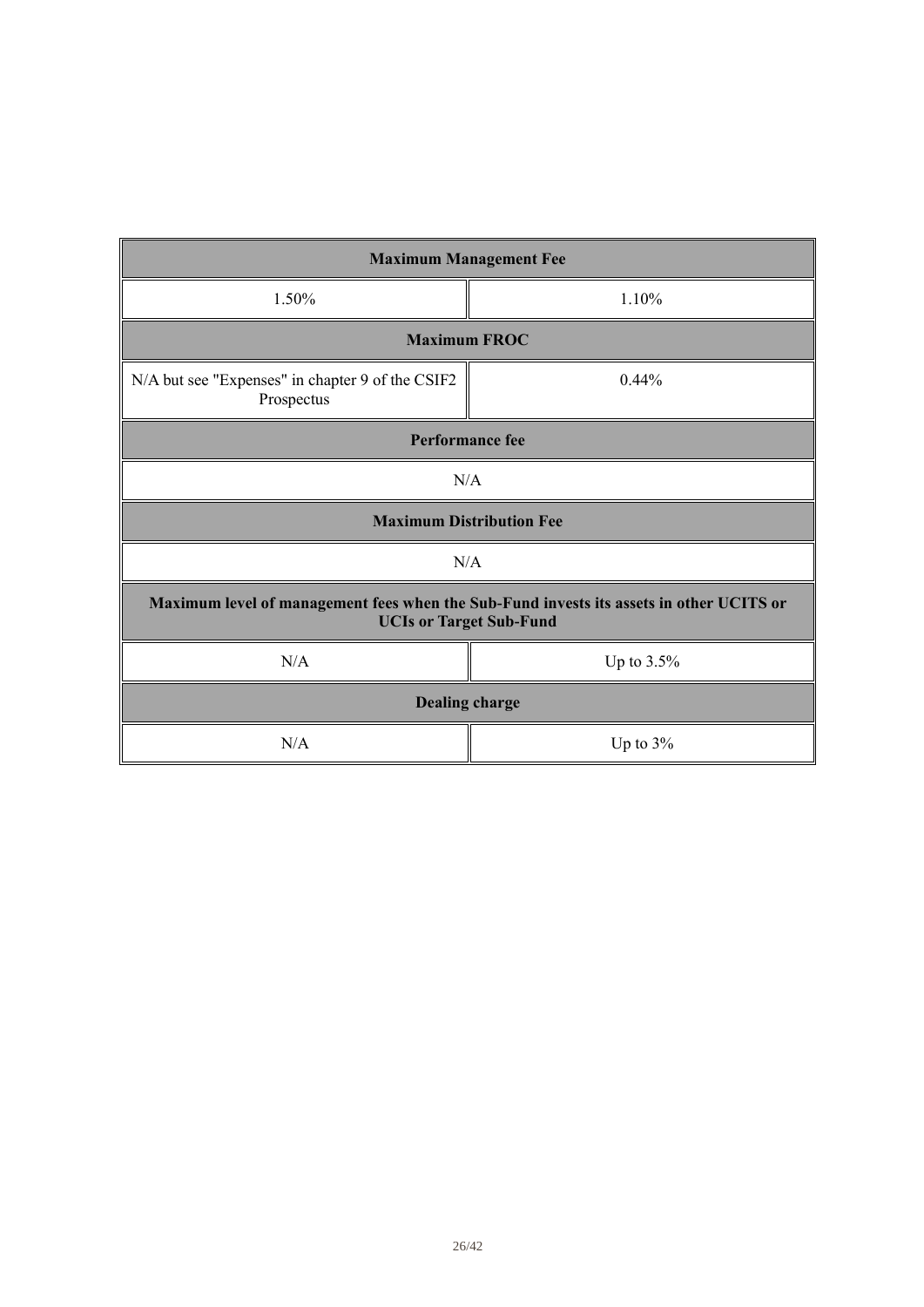| <b>Merging UCITS</b>                                           | <b>Receiving UCITS</b>                                       |  |
|----------------------------------------------------------------|--------------------------------------------------------------|--|
| <b>Denomination</b>                                            |                                                              |  |
| <b>USD B</b><br><b>USD PAUH</b>                                |                                                              |  |
|                                                                | <b>Type of investor</b>                                      |  |
| All investors                                                  |                                                              |  |
| Form                                                           |                                                              |  |
| Capital Growth                                                 | A Shares                                                     |  |
| Minimum investment and holding amount                          |                                                              |  |
|                                                                | Equivalent of EUR 3,000                                      |  |
| 1 unit                                                         | However, this amount will be waived for the<br>Merger.       |  |
|                                                                | <b>Currency Hedging</b>                                      |  |
| N <sub>o</sub>                                                 | N <sub>o</sub>                                               |  |
| <b>Alternative Currencies</b>                                  |                                                              |  |
| EUR / CHF / SGD                                                | EUR / CHF / GBP / SEK / NOK / CAD / AUD /<br>JPY / HKD / SGD |  |
| <b>Initial charge</b>                                          |                                                              |  |
| Up to 5.00%                                                    |                                                              |  |
| <b>Maximum Management Fee</b>                                  |                                                              |  |
| 1.92%                                                          | 1.00%                                                        |  |
| <b>Maximum FROC</b>                                            |                                                              |  |
| N/A but see "Expenses" in chapter 9 of the CSIF2<br>Prospectus | 0.44%                                                        |  |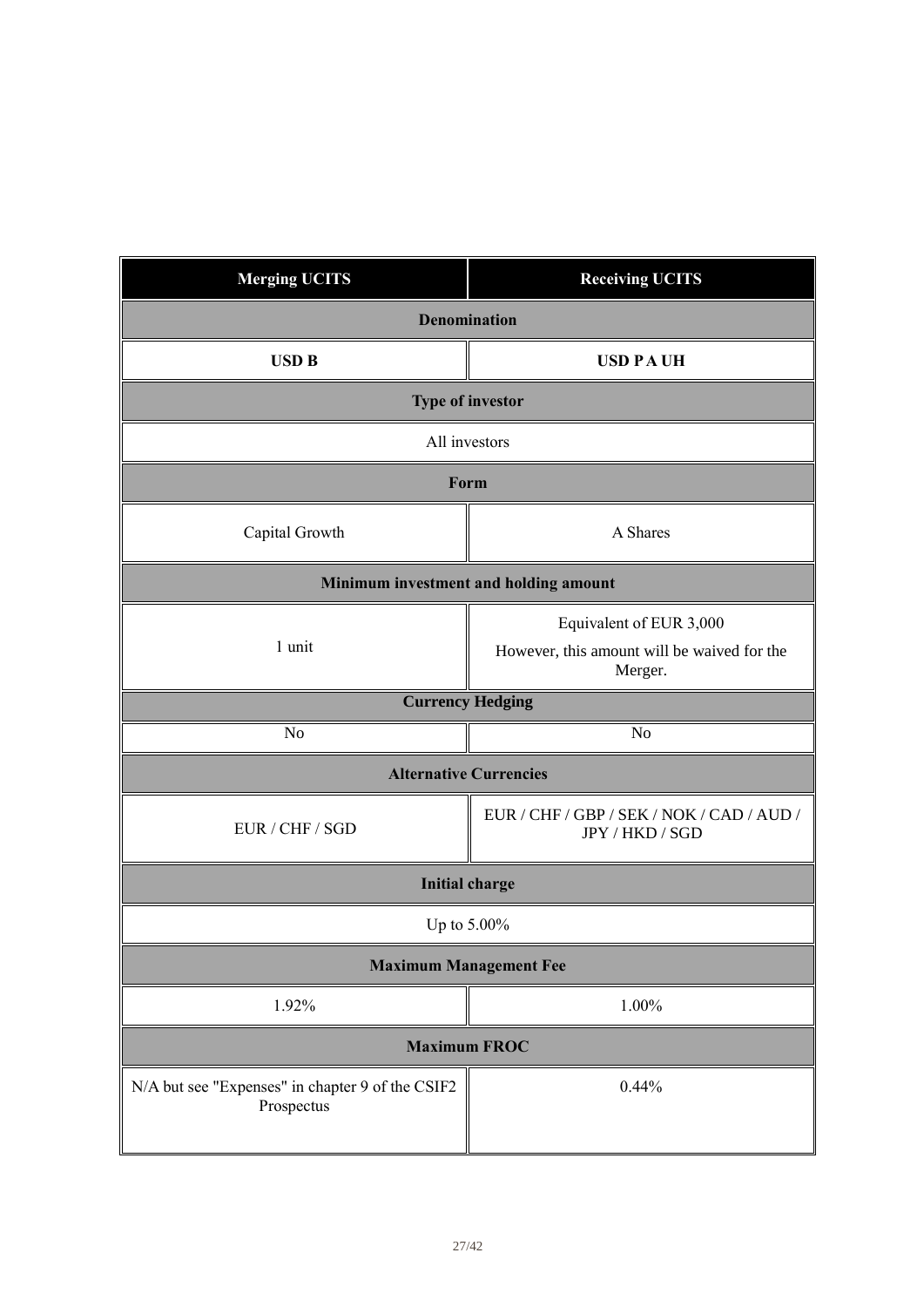| <b>Performance fee</b>                                                                                                    |               |  |
|---------------------------------------------------------------------------------------------------------------------------|---------------|--|
| N/A                                                                                                                       |               |  |
| <b>Maximum Distribution Fee</b>                                                                                           |               |  |
| N/A                                                                                                                       | 1.00%         |  |
| Maximum level of management fees when the Sub-Fund invests its assets in other UCITS or<br><b>UCIs or Target Sub-Fund</b> |               |  |
| N/A                                                                                                                       | Up to $3.5\%$ |  |
| <b>Dealing charge</b>                                                                                                     |               |  |
| N/A                                                                                                                       | Up to $3\%$   |  |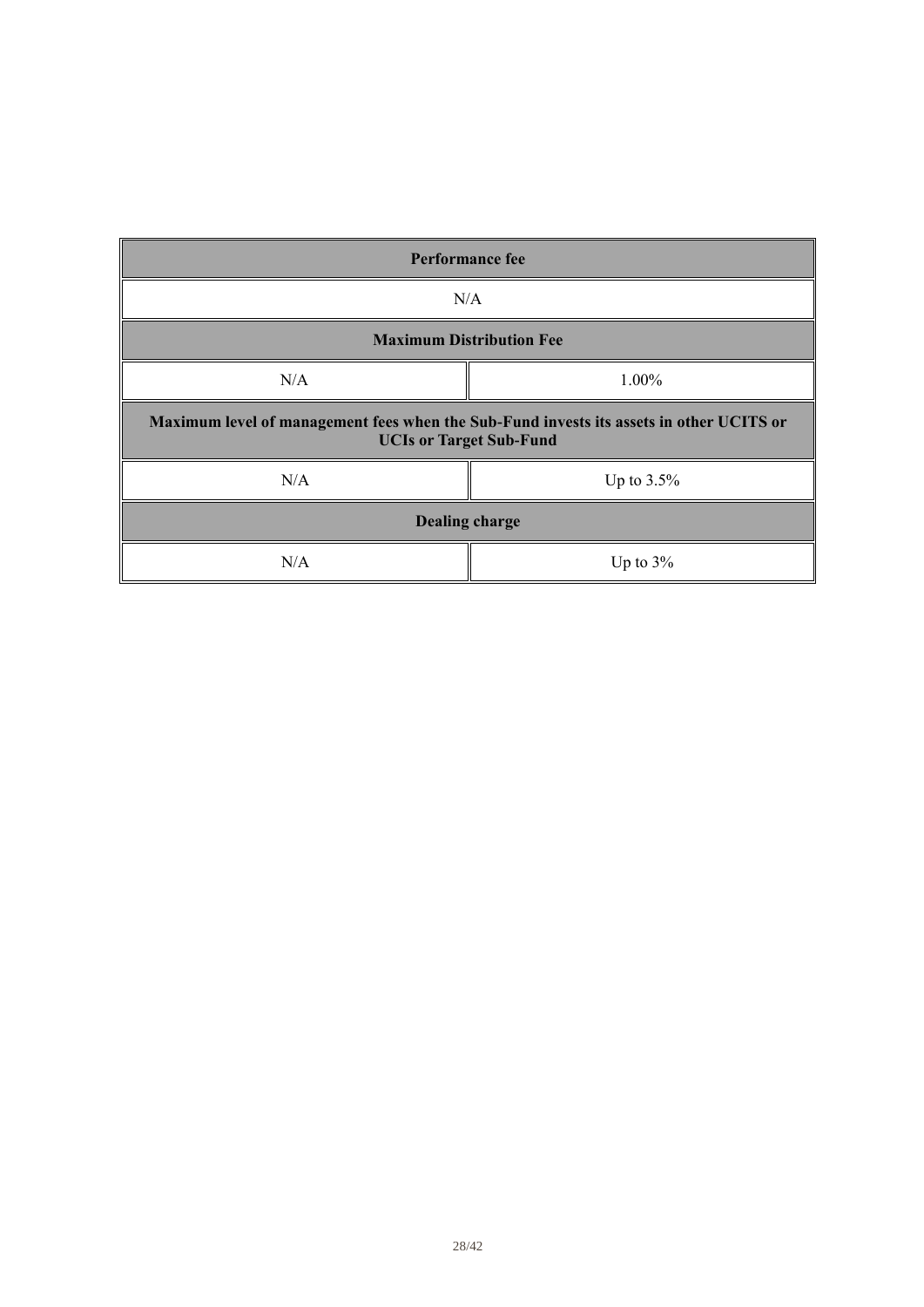| <b>Merging UCITS</b>                                           | <b>Receiving UCITS</b>                                       |  |
|----------------------------------------------------------------|--------------------------------------------------------------|--|
| <b>Denomination</b>                                            |                                                              |  |
| <b>USD B H</b>                                                 | <b>USD PASH</b>                                              |  |
| <b>Type of investor</b>                                        |                                                              |  |
| All investors                                                  |                                                              |  |
| Form                                                           |                                                              |  |
| Capital Growth                                                 | A Shares                                                     |  |
| Minimum investment and holding amount                          |                                                              |  |
| 1 unit                                                         | Equivalent of EUR 3,000                                      |  |
|                                                                | However, this amount will be waived for the<br>Merger.       |  |
| <b>Currency Hedging</b>                                        |                                                              |  |
| Yes                                                            | Yes                                                          |  |
| <b>Alternative Currencies</b>                                  |                                                              |  |
| EUR / CHF / SGD                                                | EUR / CHF / GBP / SEK / NOK / CAD / AUD /<br>JPY / HKD / SGD |  |
| <b>Initial charge</b>                                          |                                                              |  |
| Up to 5.00%                                                    |                                                              |  |
| <b>Maximum Management Fee</b>                                  |                                                              |  |
| 1.92%                                                          | 1.00%                                                        |  |
| <b>Maximum FROC</b>                                            |                                                              |  |
| N/A but see "Expenses" in chapter 9 of the CSIF2<br>Prospectus | 0.44%                                                        |  |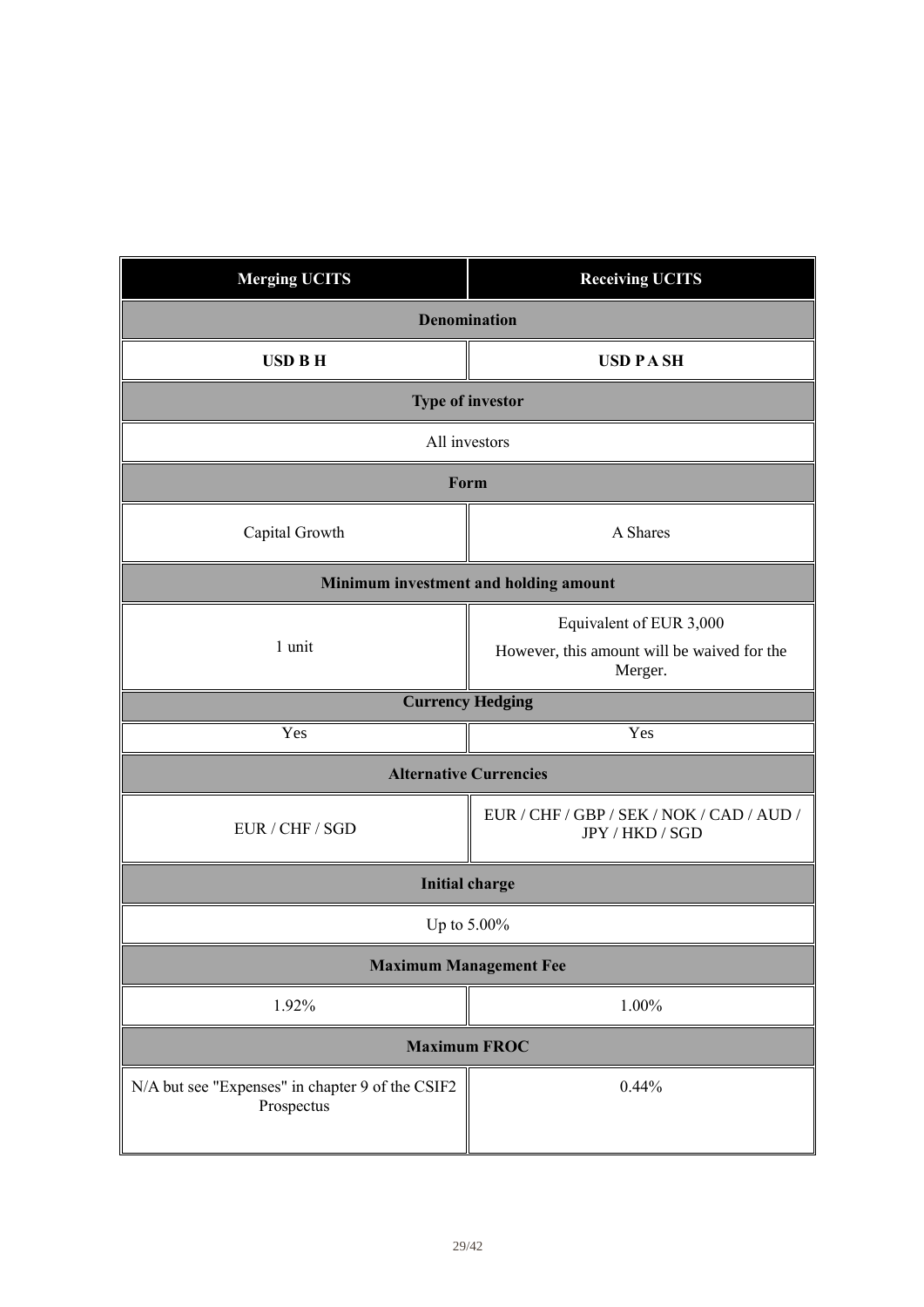| <b>Performance fee</b>                                                                                                    |               |  |
|---------------------------------------------------------------------------------------------------------------------------|---------------|--|
| N/A                                                                                                                       |               |  |
| <b>Maximum Distribution Fee</b>                                                                                           |               |  |
| N/A                                                                                                                       | 1.00%         |  |
| Maximum level of management fees when the Sub-Fund invests its assets in other UCITS or<br><b>UCIs or Target Sub-Fund</b> |               |  |
| N/A                                                                                                                       | Up to $3.5\%$ |  |
| <b>Dealing charge</b>                                                                                                     |               |  |
| N/A                                                                                                                       | Up to $3\%$   |  |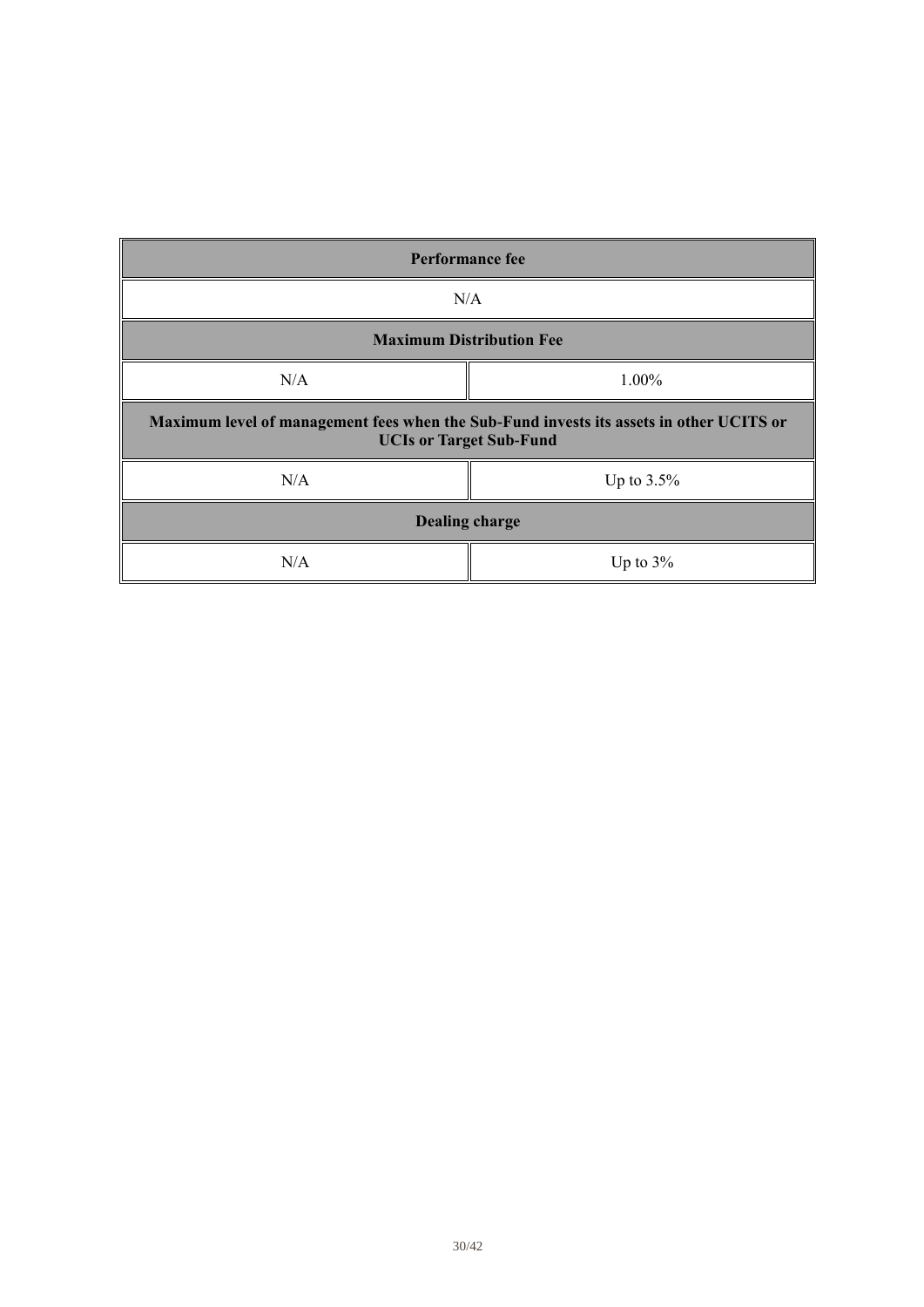| <b>Merging UCITS</b>           | <b>Receiving UCITS</b>                                                                                                                                                                                                                                                                                                                                                                                                                                                                                                                                                     |  |
|--------------------------------|----------------------------------------------------------------------------------------------------------------------------------------------------------------------------------------------------------------------------------------------------------------------------------------------------------------------------------------------------------------------------------------------------------------------------------------------------------------------------------------------------------------------------------------------------------------------------|--|
|                                | <b>Denomination</b>                                                                                                                                                                                                                                                                                                                                                                                                                                                                                                                                                        |  |
| <b>USDEBH</b>                  | <b>USD N A SH</b>                                                                                                                                                                                                                                                                                                                                                                                                                                                                                                                                                          |  |
|                                | <b>Type of investor</b>                                                                                                                                                                                                                                                                                                                                                                                                                                                                                                                                                    |  |
| <b>Institutional Investors</b> | Institutional<br>financial<br>Investors<br>(ii)<br>(i)<br>intermediaries<br>who<br>provide<br>discretionary<br>portfolio management or independent advisory<br>services (iii) financial intermediaries who provide<br>other investment services which are subject to<br>separate fee arrangements with their clients and<br>who do not or are not eligible to receive and<br>retain fees or commissions from third parties in<br>relation to those services (iv) other investors<br>determined by the Board of Directors or LOFE<br>Management Company in their discretion |  |
| Form                           |                                                                                                                                                                                                                                                                                                                                                                                                                                                                                                                                                                            |  |
| Capital Growth                 | A Shares                                                                                                                                                                                                                                                                                                                                                                                                                                                                                                                                                                   |  |
|                                | Minimum investment and holding amount                                                                                                                                                                                                                                                                                                                                                                                                                                                                                                                                      |  |
| 1 unit                         | Equivalent of CHF 1 million<br>However, this amount will be waived for the<br>Merger.                                                                                                                                                                                                                                                                                                                                                                                                                                                                                      |  |
|                                | <b>Currency Hedging</b>                                                                                                                                                                                                                                                                                                                                                                                                                                                                                                                                                    |  |
| Yes                            | Yes                                                                                                                                                                                                                                                                                                                                                                                                                                                                                                                                                                        |  |
| <b>Alternative Currencies</b>  |                                                                                                                                                                                                                                                                                                                                                                                                                                                                                                                                                                            |  |
| EUR / CHF / SGD                | EUR / CHF / GBP / SEK / NOK / CAD / AUD /<br>JPY / HKD / SGD                                                                                                                                                                                                                                                                                                                                                                                                                                                                                                               |  |
| <b>Initial charge</b>          |                                                                                                                                                                                                                                                                                                                                                                                                                                                                                                                                                                            |  |
|                                | Up to 5.00%                                                                                                                                                                                                                                                                                                                                                                                                                                                                                                                                                                |  |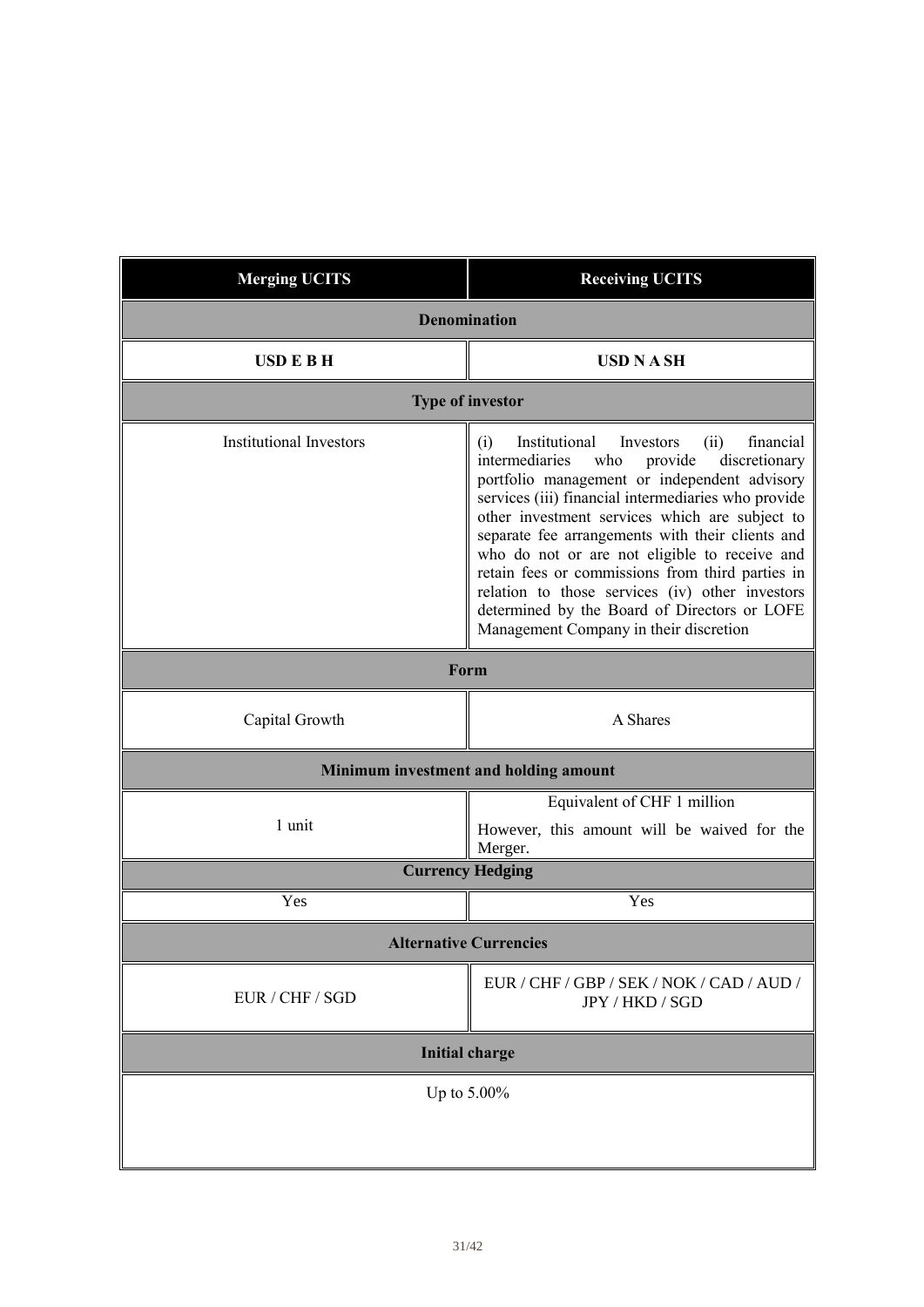| <b>Maximum Management Fee</b>                                                                                             |             |  |
|---------------------------------------------------------------------------------------------------------------------------|-------------|--|
| $0.90\%$                                                                                                                  | $1.00\%$    |  |
| <b>Maximum FROC</b>                                                                                                       |             |  |
| N/A but see "Expenses" in chapter 9 of the CSIF2<br>Prospectus                                                            | 0.31%       |  |
| <b>Performance fee</b>                                                                                                    |             |  |
| N/A                                                                                                                       |             |  |
| <b>Maximum Distribution Fee</b>                                                                                           |             |  |
| N/A                                                                                                                       |             |  |
| Maximum level of management fees when the Sub-Fund invests its assets in other UCITS or<br><b>UCIs or Target Sub-Fund</b> |             |  |
| N/A                                                                                                                       | Up to 3.5%  |  |
| <b>Dealing charge</b>                                                                                                     |             |  |
| N/A                                                                                                                       | Up to $3\%$ |  |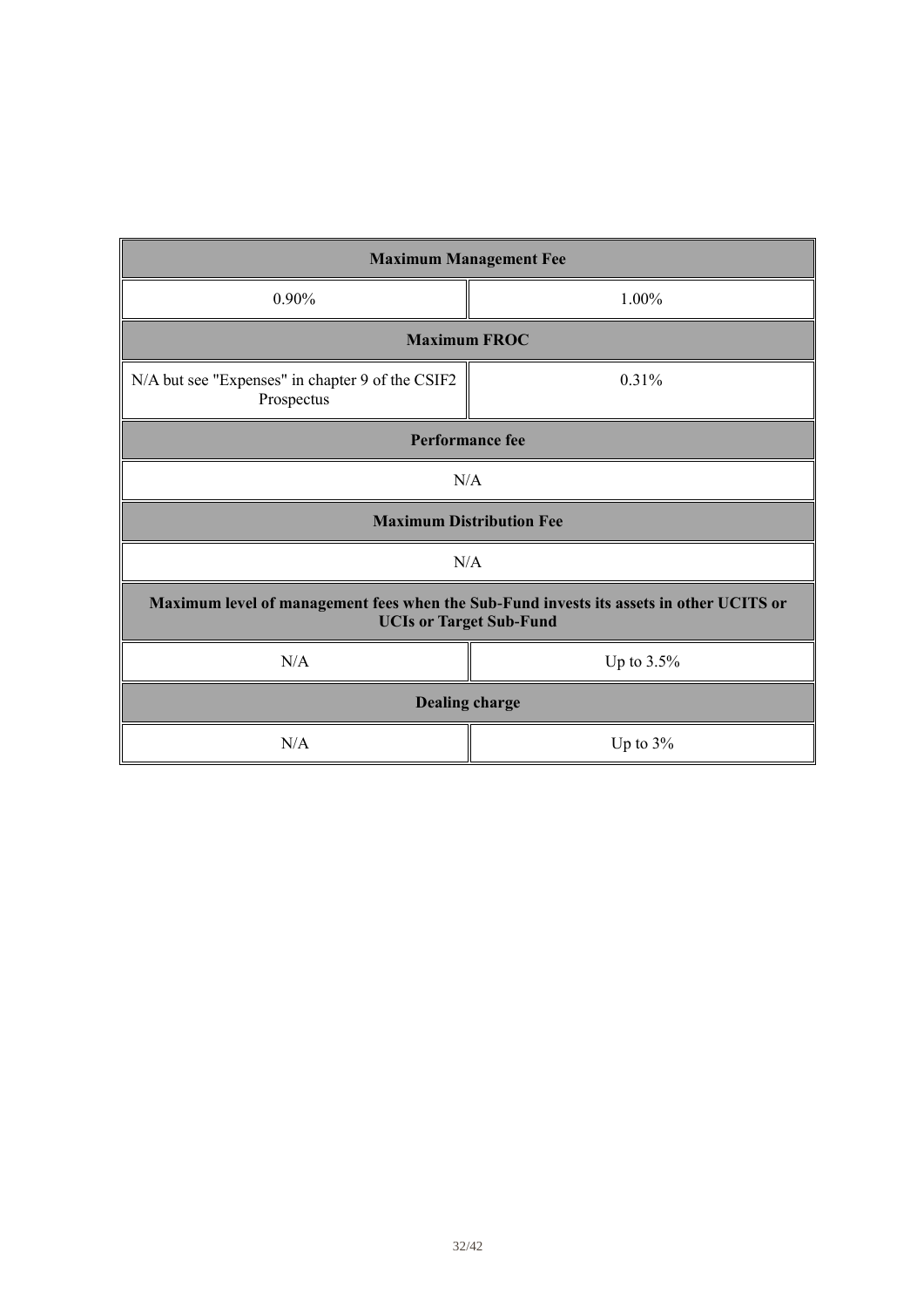| <b>Merging UCITS</b>                                                                                                                                                                                                                                                                     | <b>Receiving UCITS</b>                                                                                                                                                                                                                                                                                                                                                                                                                                                                                                                        |  |
|------------------------------------------------------------------------------------------------------------------------------------------------------------------------------------------------------------------------------------------------------------------------------------------|-----------------------------------------------------------------------------------------------------------------------------------------------------------------------------------------------------------------------------------------------------------------------------------------------------------------------------------------------------------------------------------------------------------------------------------------------------------------------------------------------------------------------------------------------|--|
| <b>Denomination</b>                                                                                                                                                                                                                                                                      |                                                                                                                                                                                                                                                                                                                                                                                                                                                                                                                                               |  |
| <b>USD U B H</b>                                                                                                                                                                                                                                                                         | <b>USD MASH</b>                                                                                                                                                                                                                                                                                                                                                                                                                                                                                                                               |  |
|                                                                                                                                                                                                                                                                                          | <b>Type of investor</b>                                                                                                                                                                                                                                                                                                                                                                                                                                                                                                                       |  |
| who<br>subscribe<br>financial<br>Investors<br>via<br>a<br>intermediary domiciled in the United Kingdom or<br>the Netherlands, or who have concluded a written<br>agreement with a financial intermediary which<br>explicitly provides for the acquisition of trailer<br>fee-free classes | intermediaries<br>financial<br>who<br>(i)<br>provide<br>discretionary<br>portfolio<br>management<br>or<br>independent advisory services (ii) financial<br>intermediaries who provide other investment<br>services which are subject to separate fee<br>arrangements with their clients and who do not or<br>are not eligible to receive and retain fees or<br>commissions from third parties in relation to<br>those services (iii) other investors determined by<br>the Board of Directors or LOFE Management<br>Company in their discretion |  |
|                                                                                                                                                                                                                                                                                          | Form                                                                                                                                                                                                                                                                                                                                                                                                                                                                                                                                          |  |
| Capital Growth                                                                                                                                                                                                                                                                           | A Shares                                                                                                                                                                                                                                                                                                                                                                                                                                                                                                                                      |  |
|                                                                                                                                                                                                                                                                                          | Minimum investment and holding amount                                                                                                                                                                                                                                                                                                                                                                                                                                                                                                         |  |
| 1 unit                                                                                                                                                                                                                                                                                   | Equivalent of EUR 3,000<br>However, this amount will be waived for the<br>Merger.                                                                                                                                                                                                                                                                                                                                                                                                                                                             |  |
|                                                                                                                                                                                                                                                                                          | <b>Currency Hedging</b>                                                                                                                                                                                                                                                                                                                                                                                                                                                                                                                       |  |
| Yes                                                                                                                                                                                                                                                                                      | Yes                                                                                                                                                                                                                                                                                                                                                                                                                                                                                                                                           |  |
|                                                                                                                                                                                                                                                                                          | <b>Alternative Currencies</b>                                                                                                                                                                                                                                                                                                                                                                                                                                                                                                                 |  |
| EUR / CHF / SGD                                                                                                                                                                                                                                                                          | EUR / CHF / GBP / SEK / NOK / CAD / AUD /<br>JPY / HKD / SGD                                                                                                                                                                                                                                                                                                                                                                                                                                                                                  |  |
| <b>Initial charge</b>                                                                                                                                                                                                                                                                    |                                                                                                                                                                                                                                                                                                                                                                                                                                                                                                                                               |  |
| Up to $5.00\%$                                                                                                                                                                                                                                                                           |                                                                                                                                                                                                                                                                                                                                                                                                                                                                                                                                               |  |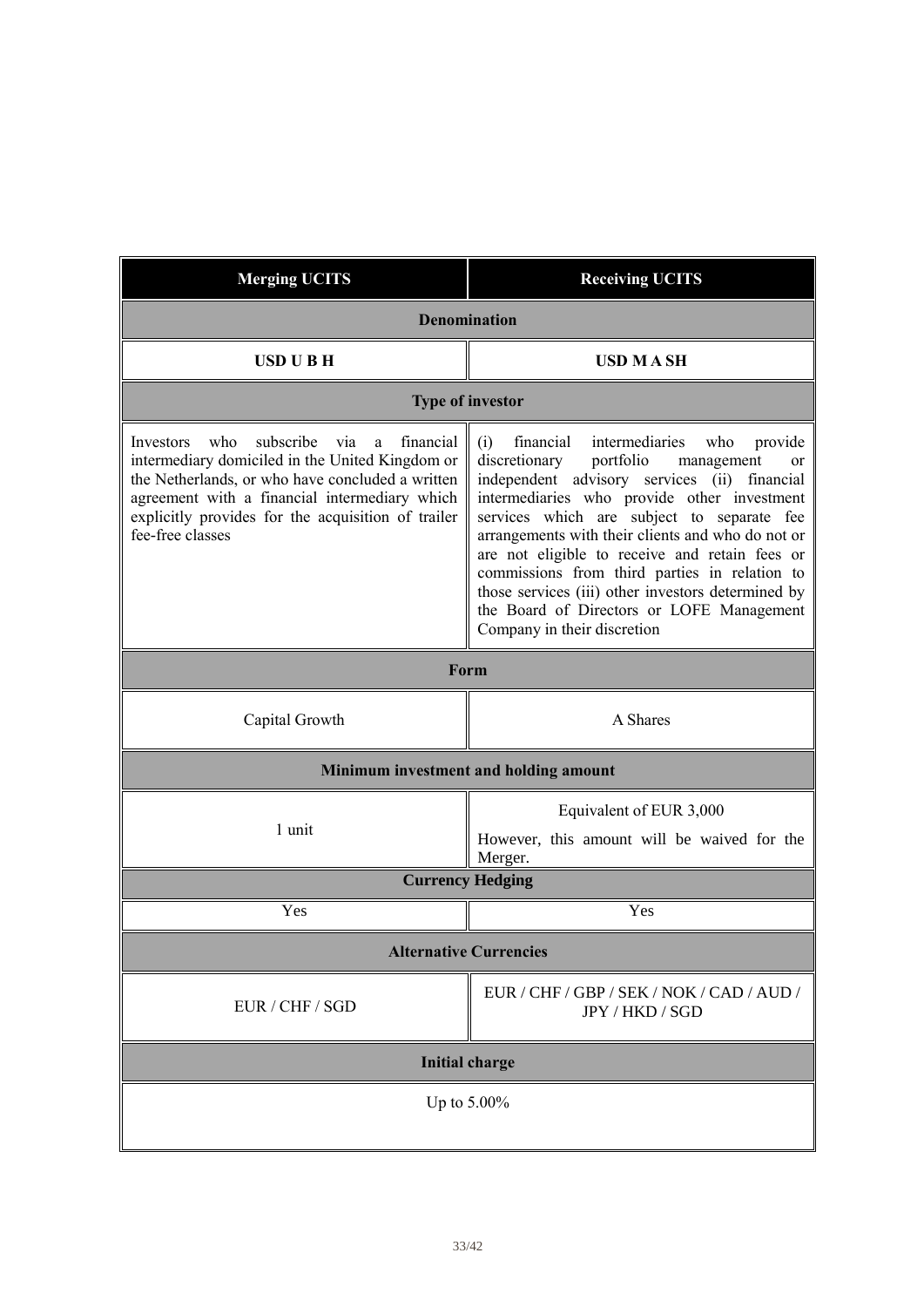| <b>Maximum Management Fee</b>                                                                                             |             |  |
|---------------------------------------------------------------------------------------------------------------------------|-------------|--|
| 1.50%                                                                                                                     | 1.10%       |  |
| <b>Maximum FROC</b>                                                                                                       |             |  |
| N/A but see "Expenses" in chapter 9 of the CSIF2<br>Prospectus                                                            | $0.44\%$    |  |
| <b>Performance fee</b>                                                                                                    |             |  |
| N/A                                                                                                                       |             |  |
| <b>Maximum Distribution Fee</b>                                                                                           |             |  |
| N/A                                                                                                                       |             |  |
| Maximum level of management fees when the Sub-Fund invests its assets in other UCITS or<br><b>UCIs or Target Sub-Fund</b> |             |  |
| N/A                                                                                                                       | Up to 3.5%  |  |
| <b>Dealing charge</b>                                                                                                     |             |  |
| N/A                                                                                                                       | Up to $3\%$ |  |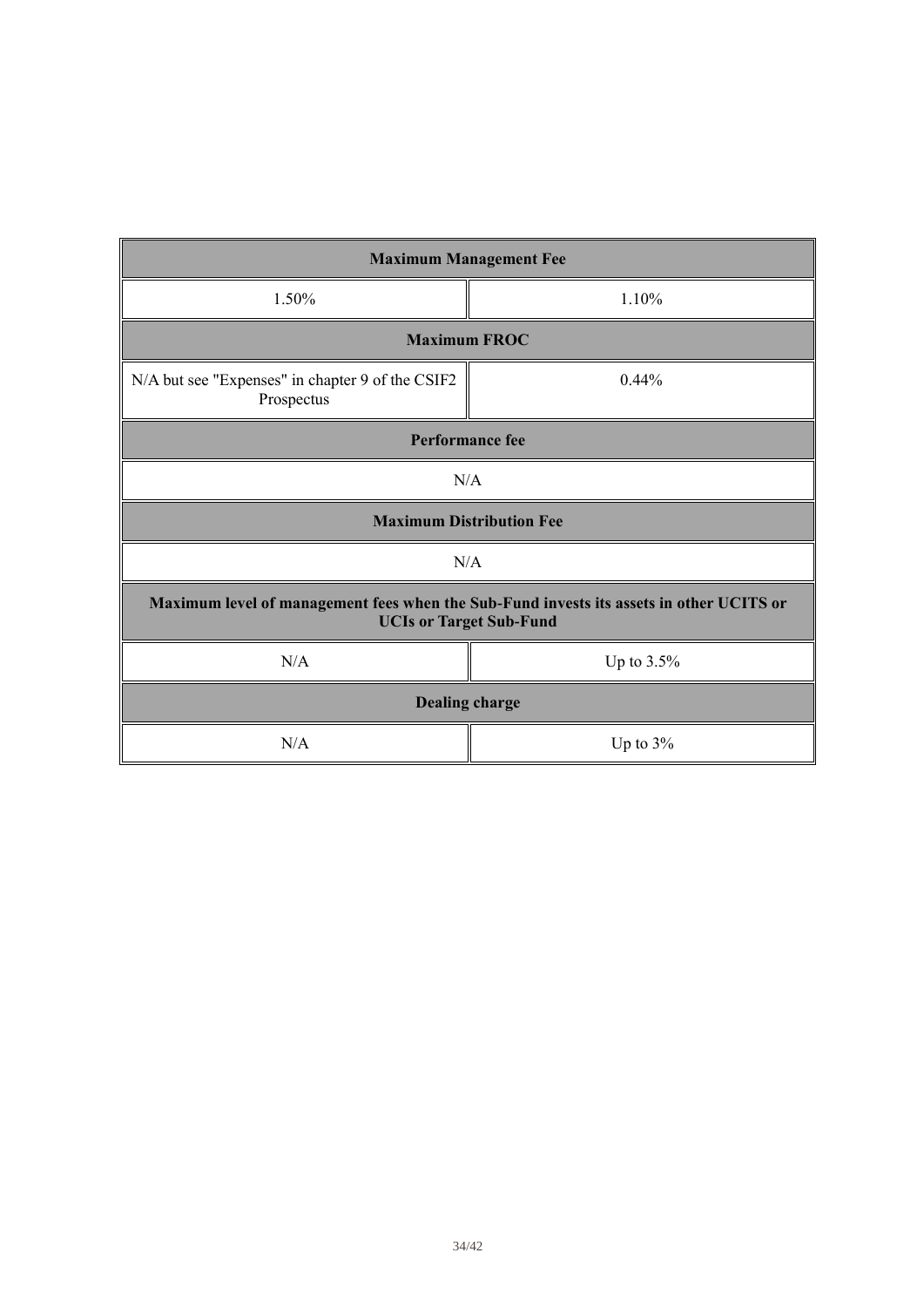| <b>Merging UCITS</b>                                           | <b>Receiving UCITS</b>                                       |  |
|----------------------------------------------------------------|--------------------------------------------------------------|--|
|                                                                | <b>Denomination</b>                                          |  |
| <b>CHFBH</b>                                                   | <b>CHFPASH</b>                                               |  |
| <b>Type of investor</b>                                        |                                                              |  |
| All investors                                                  |                                                              |  |
| Form                                                           |                                                              |  |
| Capital Growth                                                 | A Shares                                                     |  |
| Minimum investment and holding amount                          |                                                              |  |
|                                                                | Equivalent of EUR 3,000                                      |  |
| 1 unit                                                         | However, this amount will be waived for the<br>Merger.       |  |
| <b>Currency Hedging</b>                                        |                                                              |  |
| Yes                                                            | Yes                                                          |  |
|                                                                | <b>Alternative Currencies</b>                                |  |
| EUR / USD / SGD                                                | EUR / USD / GBP / SEK / NOK / CAD / AUD /<br>JPY / HKD / SGD |  |
|                                                                | <b>Initial charge</b>                                        |  |
| Up to 5.00%                                                    |                                                              |  |
| <b>Maximum Management Fee</b>                                  |                                                              |  |
| 1.92%                                                          | 1.00%                                                        |  |
| <b>Maximum FROC</b>                                            |                                                              |  |
| N/A but see "Expenses" in chapter 9 of the CSIF2<br>Prospectus | 0.44%                                                        |  |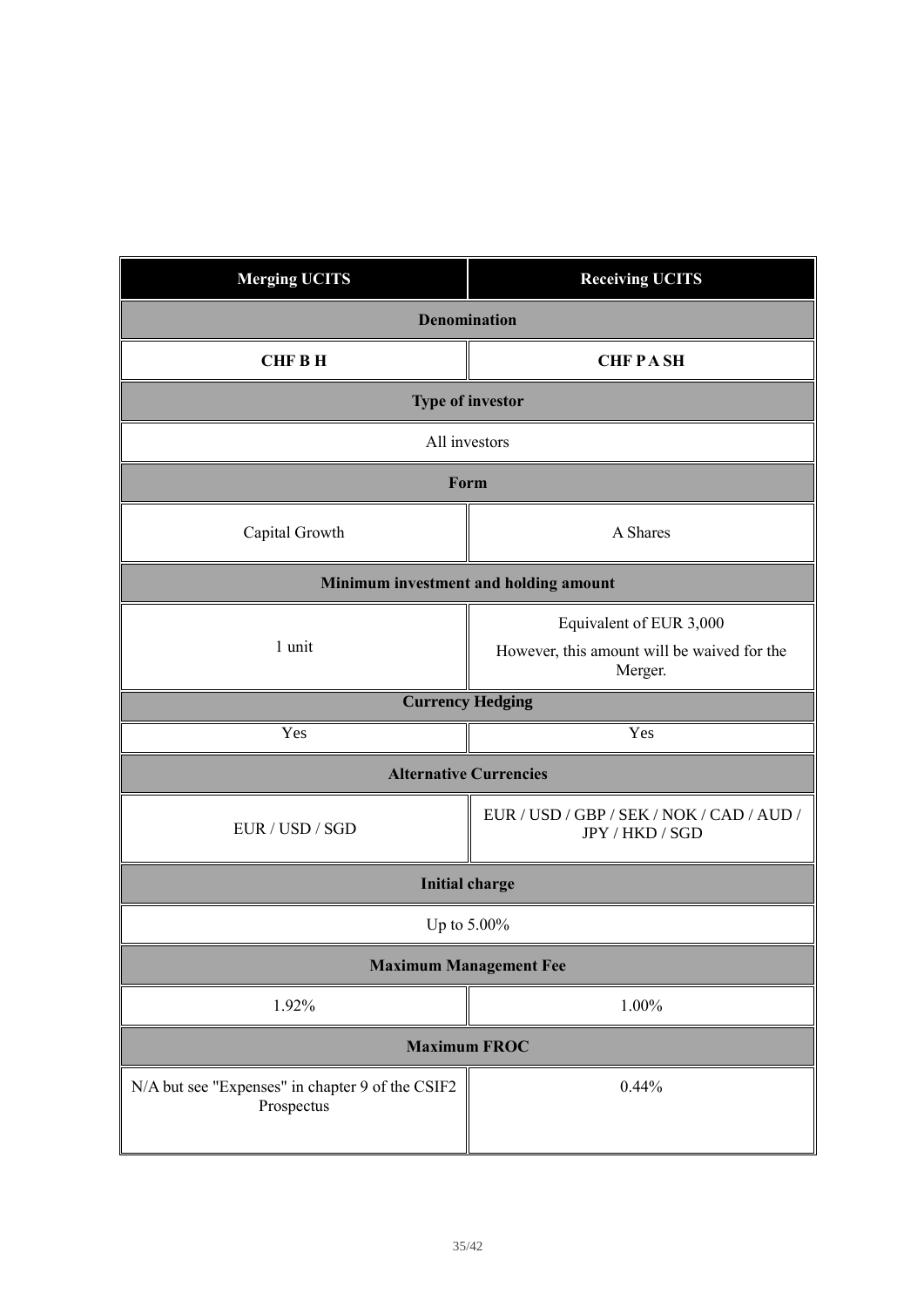| <b>Performance fee</b>                                                                                                    |               |  |
|---------------------------------------------------------------------------------------------------------------------------|---------------|--|
| N/A                                                                                                                       |               |  |
| <b>Maximum Distribution Fee</b>                                                                                           |               |  |
| N/A                                                                                                                       | 1.00%         |  |
| Maximum level of management fees when the Sub-Fund invests its assets in other UCITS or<br><b>UCIs or Target Sub-Fund</b> |               |  |
| N/A                                                                                                                       | Up to $3.5\%$ |  |
| <b>Dealing charge</b>                                                                                                     |               |  |
| N/A                                                                                                                       | Up to $3\%$   |  |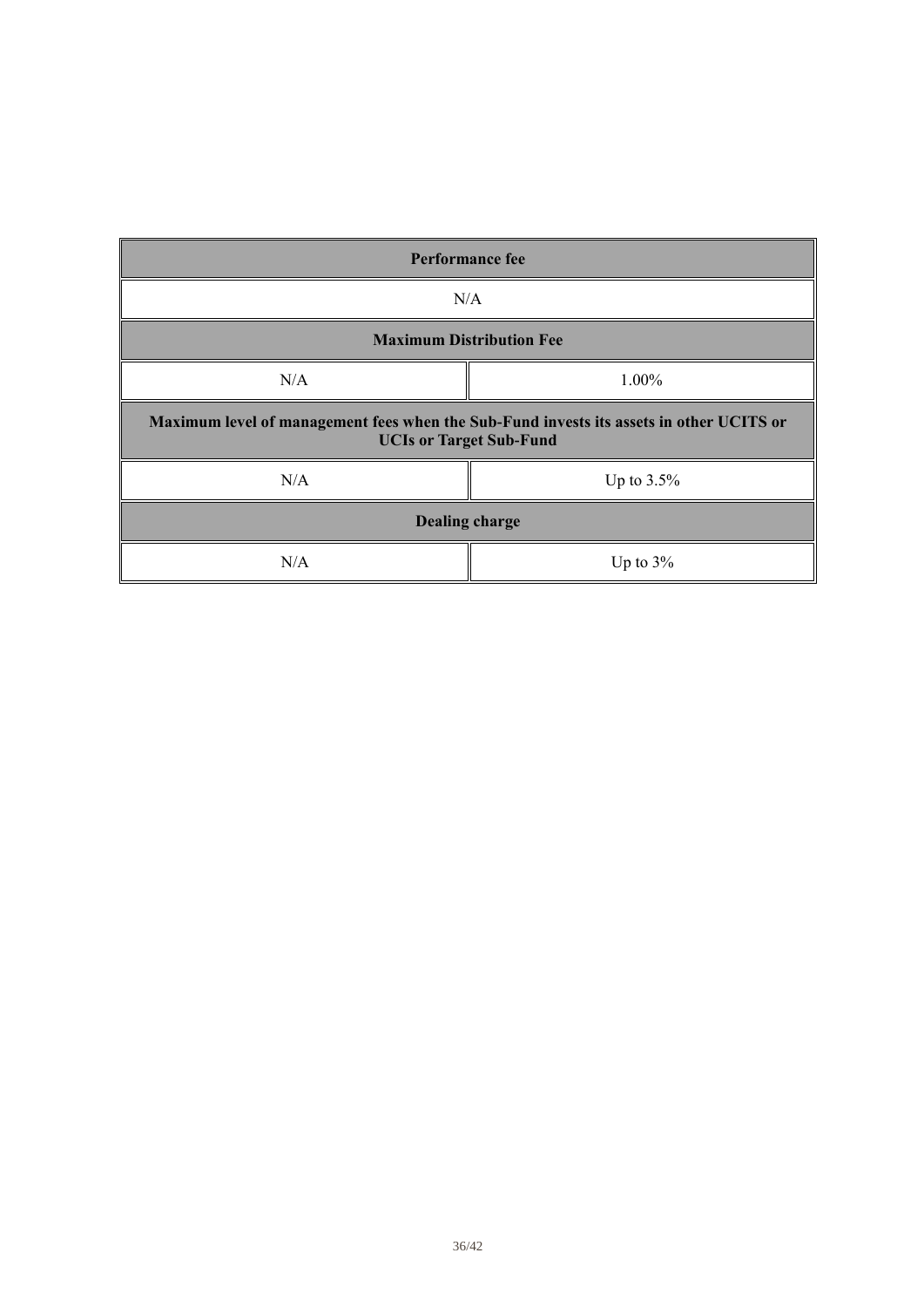| <b>Merging UCITS</b>                                                                                                                                                                                                                                                                     | <b>Receiving UCITS</b>                                                                                                                                                                                                                                                                                                                                                                                                                                                                                                                           |
|------------------------------------------------------------------------------------------------------------------------------------------------------------------------------------------------------------------------------------------------------------------------------------------|--------------------------------------------------------------------------------------------------------------------------------------------------------------------------------------------------------------------------------------------------------------------------------------------------------------------------------------------------------------------------------------------------------------------------------------------------------------------------------------------------------------------------------------------------|
| <b>Denomination</b>                                                                                                                                                                                                                                                                      |                                                                                                                                                                                                                                                                                                                                                                                                                                                                                                                                                  |
| <b>CHFUBH</b>                                                                                                                                                                                                                                                                            | <b>CHF MASH</b>                                                                                                                                                                                                                                                                                                                                                                                                                                                                                                                                  |
|                                                                                                                                                                                                                                                                                          | <b>Type of investor</b>                                                                                                                                                                                                                                                                                                                                                                                                                                                                                                                          |
| subscribe<br>who<br>financial<br>Investors<br>via<br>a<br>intermediary domiciled in the United Kingdom or<br>the Netherlands, or who have concluded a written<br>agreement with a financial intermediary which<br>explicitly provides for the acquisition of trailer<br>fee-free classes | financial<br>intermediaries<br>who<br>(i)<br>provide<br>portfolio<br>discretionary<br>management<br>or<br>independent advisory services (ii)<br>financial<br>intermediaries who provide other investment<br>services which are subject to separate fee<br>arrangements with their clients and who do not or<br>are not eligible to receive and retain fees or<br>commissions from third parties in relation to<br>those services (iii) other investors determined by<br>the Board of Directors or LOFE Management<br>Company in their discretion |
| Form                                                                                                                                                                                                                                                                                     |                                                                                                                                                                                                                                                                                                                                                                                                                                                                                                                                                  |
| Capital Growth                                                                                                                                                                                                                                                                           | A Shares                                                                                                                                                                                                                                                                                                                                                                                                                                                                                                                                         |
|                                                                                                                                                                                                                                                                                          | Minimum investment and holding amount                                                                                                                                                                                                                                                                                                                                                                                                                                                                                                            |
| 1 unit                                                                                                                                                                                                                                                                                   | Equivalent of EUR 3,000<br>However, this amount will be waived for the<br>Merger.                                                                                                                                                                                                                                                                                                                                                                                                                                                                |
|                                                                                                                                                                                                                                                                                          | <b>Currency Hedging</b>                                                                                                                                                                                                                                                                                                                                                                                                                                                                                                                          |
| Yes                                                                                                                                                                                                                                                                                      | Yes                                                                                                                                                                                                                                                                                                                                                                                                                                                                                                                                              |
| <b>Alternative Currencies</b>                                                                                                                                                                                                                                                            |                                                                                                                                                                                                                                                                                                                                                                                                                                                                                                                                                  |
| EUR / USD / SGD                                                                                                                                                                                                                                                                          | EUR / USD / GBP / SEK / NOK / CAD / AUD /<br>JPY / HKD / SGD                                                                                                                                                                                                                                                                                                                                                                                                                                                                                     |
| <b>Initial charge</b>                                                                                                                                                                                                                                                                    |                                                                                                                                                                                                                                                                                                                                                                                                                                                                                                                                                  |
| Up to $5.00\%$                                                                                                                                                                                                                                                                           |                                                                                                                                                                                                                                                                                                                                                                                                                                                                                                                                                  |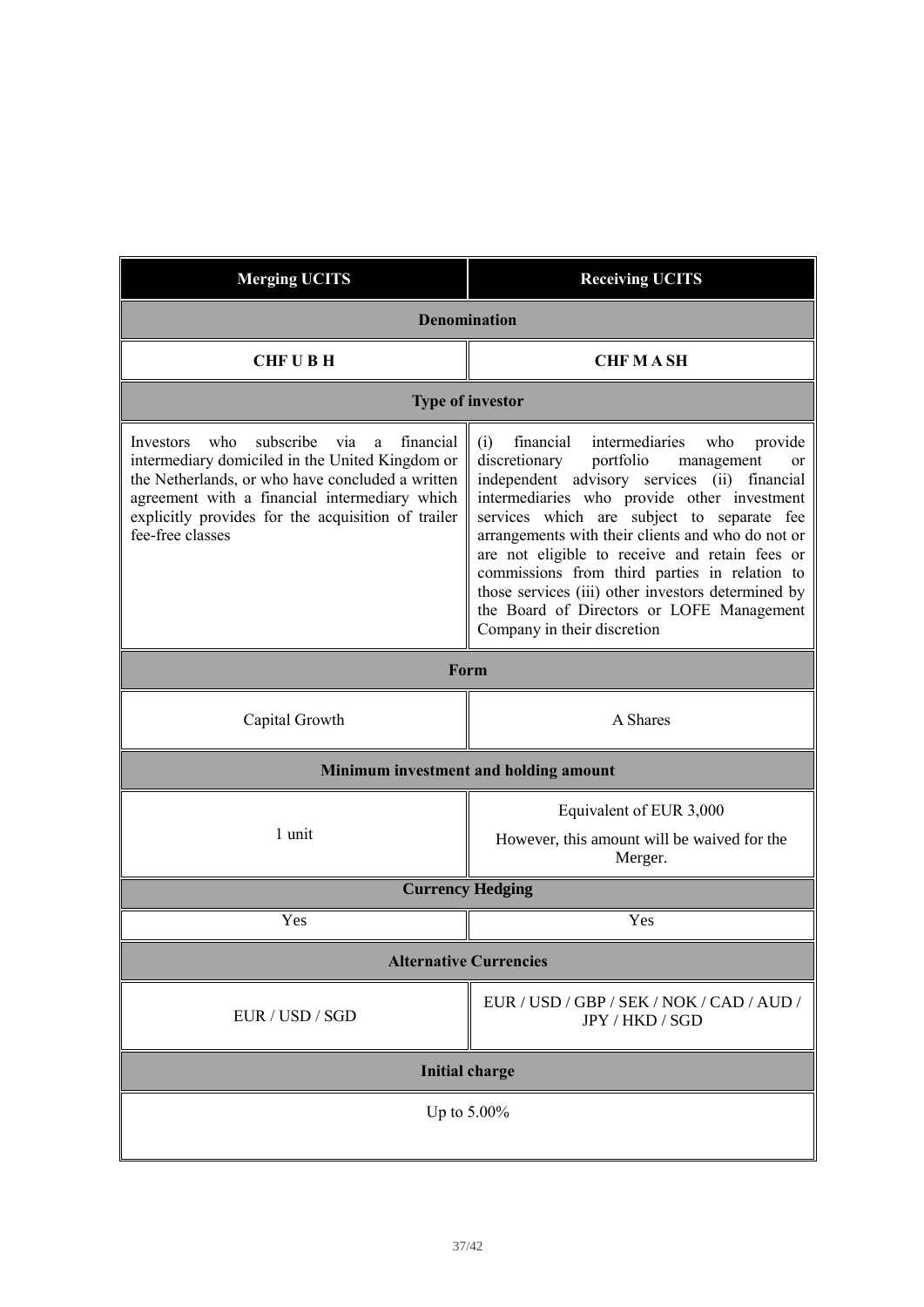| <b>Maximum Management Fee</b>                                                                                             |               |  |
|---------------------------------------------------------------------------------------------------------------------------|---------------|--|
| 1.50%                                                                                                                     | 1.10%         |  |
| <b>Maximum FROC</b>                                                                                                       |               |  |
| N/A but see "Expenses" in chapter 9 of the CSIF2<br>Prospectus                                                            | 0.44%         |  |
| <b>Performance fee</b>                                                                                                    |               |  |
| N/A                                                                                                                       |               |  |
| <b>Maximum Distribution Fee</b>                                                                                           |               |  |
| N/A                                                                                                                       |               |  |
| Maximum level of management fees when the Sub-Fund invests its assets in other UCITS or<br><b>UCIs or Target Sub-Fund</b> |               |  |
| N/A                                                                                                                       | Up to $3.5\%$ |  |
| <b>Dealing charge</b>                                                                                                     |               |  |
| N/A                                                                                                                       | Up to $3\%$   |  |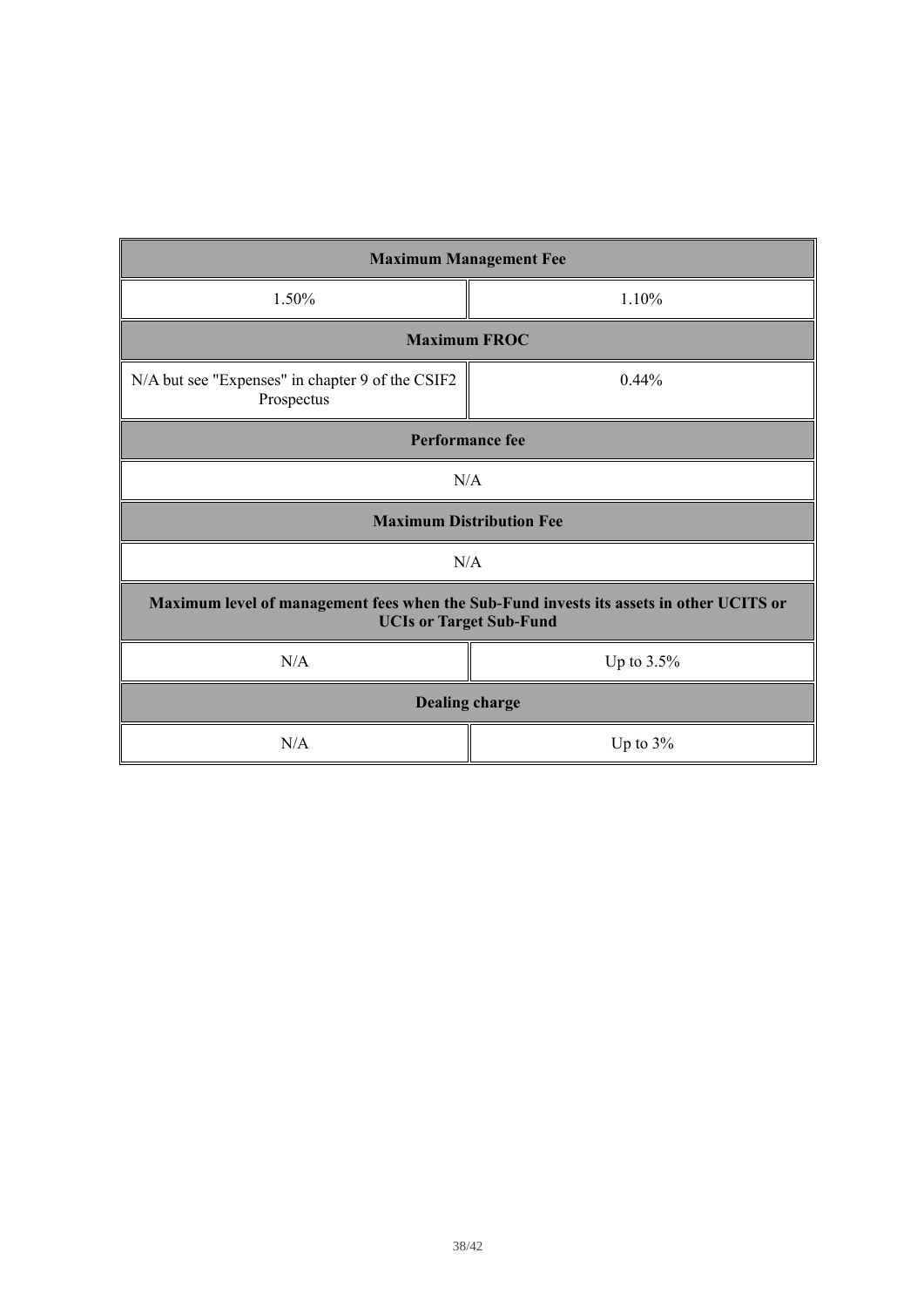| <b>Merging UCITS</b>                                           | <b>Receiving UCITS</b>                                                            |  |
|----------------------------------------------------------------|-----------------------------------------------------------------------------------|--|
| <b>Denomination</b>                                            |                                                                                   |  |
| <b>SGD BH</b>                                                  | <b>SGD PASH</b>                                                                   |  |
| <b>Type of investor</b>                                        |                                                                                   |  |
| All investors                                                  |                                                                                   |  |
| Form                                                           |                                                                                   |  |
| Capital Growth                                                 | A Shares                                                                          |  |
| Minimum investment and holding amount                          |                                                                                   |  |
| 1 unit                                                         | Equivalent of EUR 3,000<br>However, this amount will be waived for the<br>Merger. |  |
| <b>Currency Hedging</b>                                        |                                                                                   |  |
| Yes                                                            | Yes                                                                               |  |
|                                                                | <b>Alternative Currencies</b>                                                     |  |
| EUR / USD / CHF                                                | EUR / USD / GBP / SEK / NOK / CAD / AUD /<br>JPY / HKD / CHF                      |  |
|                                                                | <b>Initial charge</b>                                                             |  |
| Up to 5.00%                                                    |                                                                                   |  |
| <b>Maximum Management Fee</b>                                  |                                                                                   |  |
| 1.92%                                                          | 1.00%                                                                             |  |
| <b>Maximum FROC</b>                                            |                                                                                   |  |
| N/A but see "Expenses" in chapter 9 of the CSIF2<br>Prospectus | 0.44%                                                                             |  |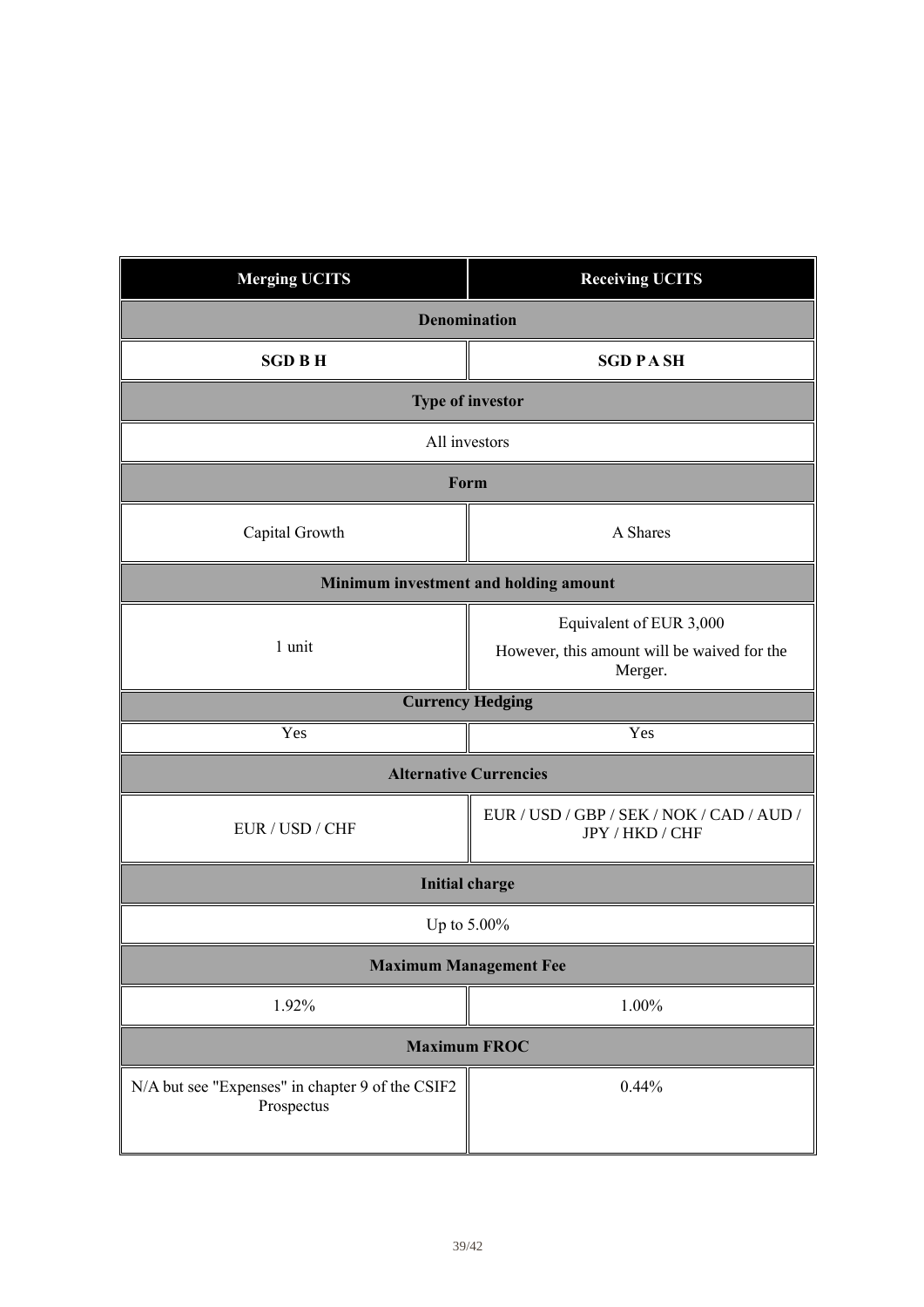| <b>Performance fee</b>                                                                                                    |               |  |
|---------------------------------------------------------------------------------------------------------------------------|---------------|--|
| N/A                                                                                                                       |               |  |
| <b>Maximum Distribution Fee</b>                                                                                           |               |  |
| N/A                                                                                                                       | 1.00%         |  |
| Maximum level of management fees when the Sub-Fund invests its assets in other UCITS or<br><b>UCIs or Target Sub-Fund</b> |               |  |
| N/A                                                                                                                       | Up to $3.5\%$ |  |
| <b>Dealing charge</b>                                                                                                     |               |  |
| N/A                                                                                                                       | Up to $3\%$   |  |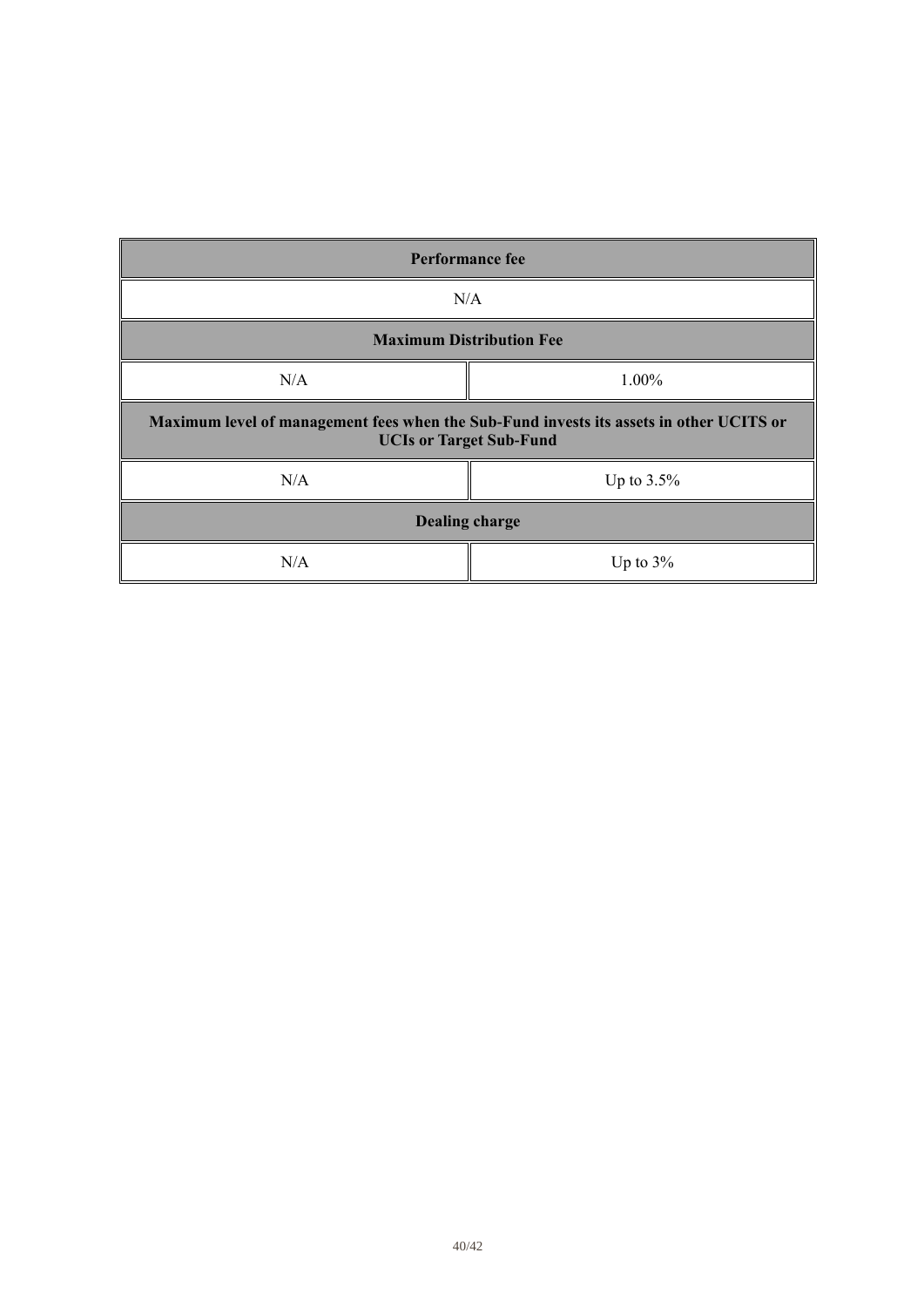| <b>Merging UCITS</b>                                                                                                                                                                                                                                                                     | <b>Receiving UCITS</b>                                                                                                                                                                                                                                                                                                                                                                                                                                                                                                                        |  |
|------------------------------------------------------------------------------------------------------------------------------------------------------------------------------------------------------------------------------------------------------------------------------------------|-----------------------------------------------------------------------------------------------------------------------------------------------------------------------------------------------------------------------------------------------------------------------------------------------------------------------------------------------------------------------------------------------------------------------------------------------------------------------------------------------------------------------------------------------|--|
| <b>Denomination</b>                                                                                                                                                                                                                                                                      |                                                                                                                                                                                                                                                                                                                                                                                                                                                                                                                                               |  |
| <b>SGD UBH</b>                                                                                                                                                                                                                                                                           | <b>SGD M A SH</b>                                                                                                                                                                                                                                                                                                                                                                                                                                                                                                                             |  |
| <b>Type of investor</b>                                                                                                                                                                                                                                                                  |                                                                                                                                                                                                                                                                                                                                                                                                                                                                                                                                               |  |
| subscribe<br>who<br>financial<br>Investors<br>via<br>a<br>intermediary domiciled in the United Kingdom or<br>the Netherlands, or who have concluded a written<br>agreement with a financial intermediary which<br>explicitly provides for the acquisition of trailer<br>fee-free classes | intermediaries<br>financial<br>who<br>(i)<br>provide<br>portfolio<br>discretionary<br>management<br>or<br>independent advisory services (ii) financial<br>intermediaries who provide other investment<br>services which are subject to separate fee<br>arrangements with their clients and who do not or<br>are not eligible to receive and retain fees or<br>commissions from third parties in relation to<br>those services (iii) other investors determined by<br>the Board of Directors or LOFE Management<br>Company in their discretion |  |
| Form                                                                                                                                                                                                                                                                                     |                                                                                                                                                                                                                                                                                                                                                                                                                                                                                                                                               |  |
| Capital Growth                                                                                                                                                                                                                                                                           | A Shares                                                                                                                                                                                                                                                                                                                                                                                                                                                                                                                                      |  |
| Minimum investment and holding amount                                                                                                                                                                                                                                                    |                                                                                                                                                                                                                                                                                                                                                                                                                                                                                                                                               |  |
| 1 unit                                                                                                                                                                                                                                                                                   | Equivalent of EUR 3,000<br>However, this amount will be waived for the<br>Merger.                                                                                                                                                                                                                                                                                                                                                                                                                                                             |  |
| <b>Currency Hedging</b>                                                                                                                                                                                                                                                                  |                                                                                                                                                                                                                                                                                                                                                                                                                                                                                                                                               |  |
| Yes                                                                                                                                                                                                                                                                                      | Yes                                                                                                                                                                                                                                                                                                                                                                                                                                                                                                                                           |  |
| <b>Alternative Currencies</b>                                                                                                                                                                                                                                                            |                                                                                                                                                                                                                                                                                                                                                                                                                                                                                                                                               |  |
| EUR / USD / CHF                                                                                                                                                                                                                                                                          | EUR / USD / GBP / SEK / NOK / CAD / AUD /<br>JPY / HKD / CHF                                                                                                                                                                                                                                                                                                                                                                                                                                                                                  |  |
| <b>Initial charge</b>                                                                                                                                                                                                                                                                    |                                                                                                                                                                                                                                                                                                                                                                                                                                                                                                                                               |  |
| Up to $5.00\%$                                                                                                                                                                                                                                                                           |                                                                                                                                                                                                                                                                                                                                                                                                                                                                                                                                               |  |
|                                                                                                                                                                                                                                                                                          |                                                                                                                                                                                                                                                                                                                                                                                                                                                                                                                                               |  |